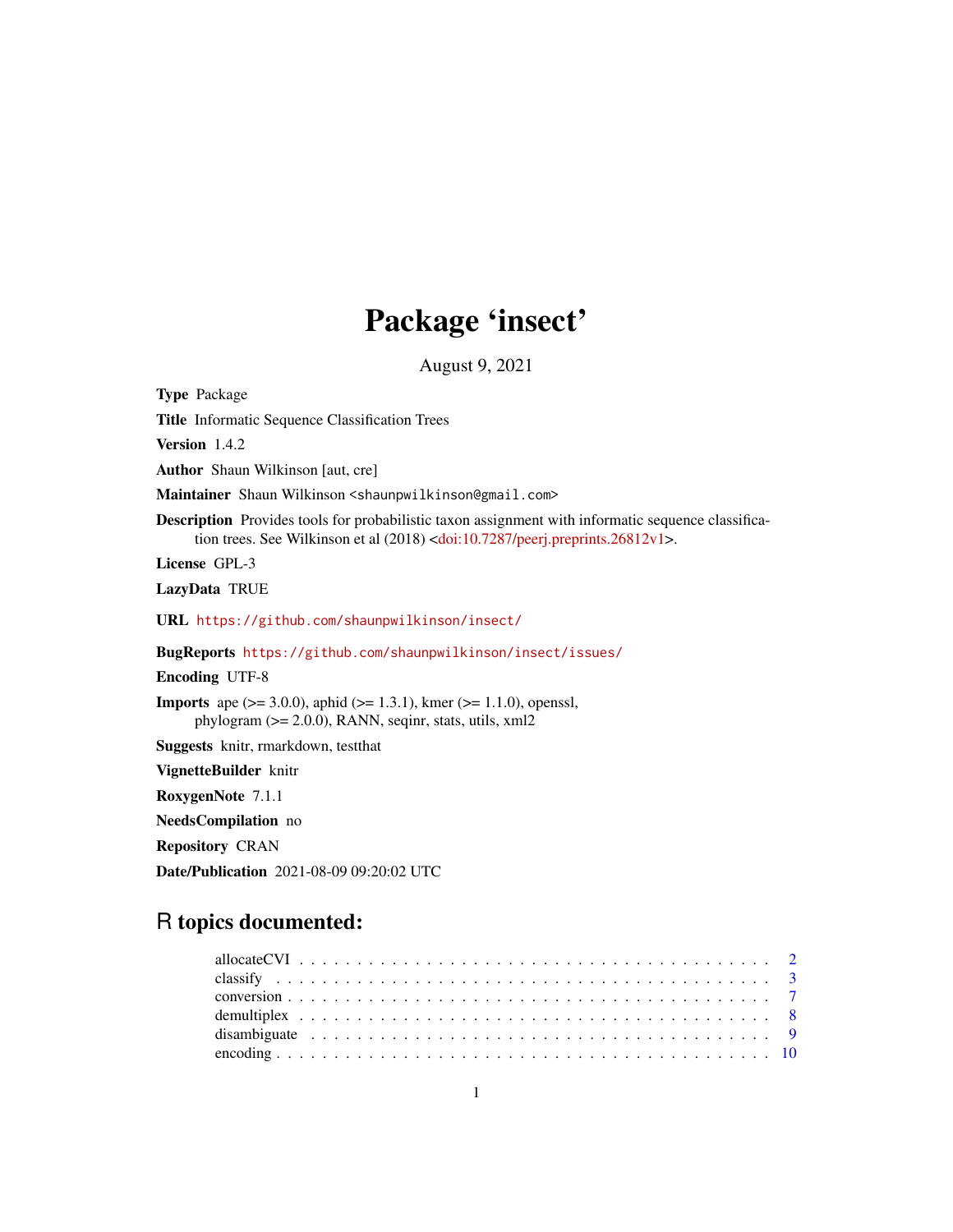<span id="page-1-0"></span>

| purge<br>afilter<br>rc.<br>shave              |  |  |  |  |  | 43  |
|-----------------------------------------------|--|--|--|--|--|-----|
|                                               |  |  |  |  |  | -41 |
| 24<br>29<br>30<br>31<br>35<br>-36<br>38<br>40 |  |  |  |  |  | 40  |
|                                               |  |  |  |  |  |     |
|                                               |  |  |  |  |  |     |
|                                               |  |  |  |  |  |     |
|                                               |  |  |  |  |  |     |
|                                               |  |  |  |  |  |     |
|                                               |  |  |  |  |  |     |
|                                               |  |  |  |  |  |     |
|                                               |  |  |  |  |  |     |
|                                               |  |  |  |  |  |     |
|                                               |  |  |  |  |  |     |
|                                               |  |  |  |  |  |     |
|                                               |  |  |  |  |  |     |
|                                               |  |  |  |  |  |     |
|                                               |  |  |  |  |  |     |
|                                               |  |  |  |  |  |     |
|                                               |  |  |  |  |  |     |
|                                               |  |  |  |  |  |     |
|                                               |  |  |  |  |  |     |
|                                               |  |  |  |  |  |     |
|                                               |  |  |  |  |  |     |
|                                               |  |  |  |  |  |     |
|                                               |  |  |  |  |  |     |

allocateCVI *Allocate sequences for cross validation by identity.*

# Description

This function takes a reference sequence database and allocates each sequence to either a query set (a.k.a. test set) or a training set, in order to cross validate a supervised taxon classifier. The method is based on that of Edgar (2018), but uses recursive divisive clustering and retains all sequences rather than discarding those that violate the top-hit identity constraint.

# Usage

```
allocateCVI(x, threshold = 0.9, allocate = "max", ...)
```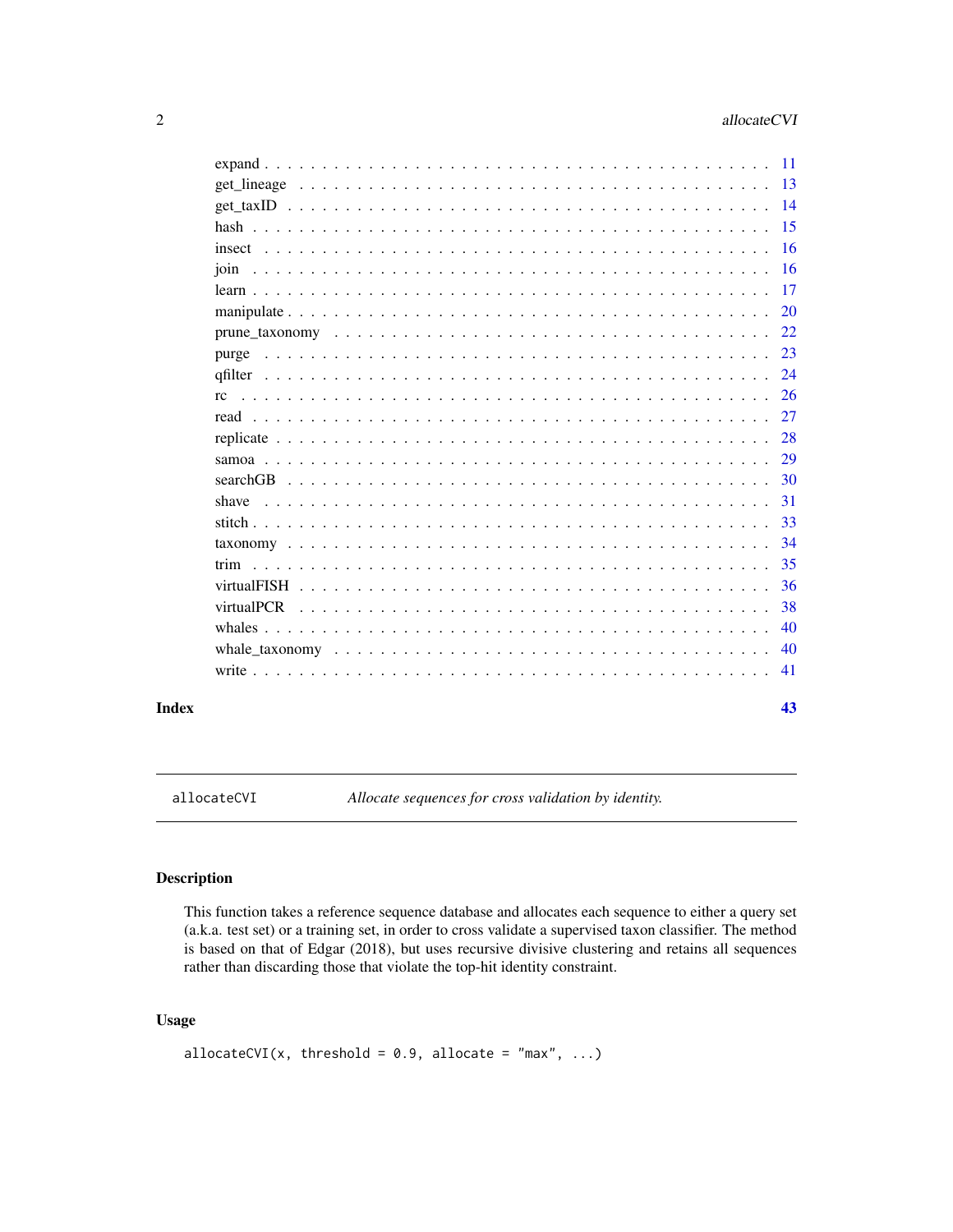#### <span id="page-2-0"></span> $\alpha$  classify  $\beta$

# Arguments

| threshold<br>allocate<br>chooses one node from each eligible pair.<br>$\cdot$ $\cdot$ $\cdot$ | $\mathsf{x}$ | a set of reference sequences. Can be a "DNAbin" object or a named vector of<br>upper-case DNA character strings.                                                                                                                                |
|-----------------------------------------------------------------------------------------------|--------------|-------------------------------------------------------------------------------------------------------------------------------------------------------------------------------------------------------------------------------------------------|
|                                                                                               |              | numeric between 0 and 1 giving the identity threshold for sequence allocation.                                                                                                                                                                  |
|                                                                                               |              | character giving the method to use to allocate eligible sequences to the query<br>set. Options are "max" (default) which chooses the largest node from each pair<br>in order to maximize the size of the query set, or "sample", which randomly |
|                                                                                               |              | further arguments to pass to "kmeans"                                                                                                                                                                                                           |

#### Value

a logical vector the same length as the input object, indicating which sequences should be allocated to the query set

# Author(s)

Shaun Wilkinson

# References

Edgar RC (2018) Accuracy of taxonomy prediction for 16S rRNA and fungal ITS sequences. PeerJ 6:e4652. DOI 10.7717/peerj.4652

#### Examples

data(whales) allocateCVI(whales)

classify *Tree-based sequence classification.*

# Description

"classify" assigns taxon IDs to DNA sequences using an informatic sequence classification tree.

#### Usage

```
classify(
  x,
  tree,
  threshold = 0.8,
  decay = FALSE,
  ping = 0.98,
 mincount = 5,
```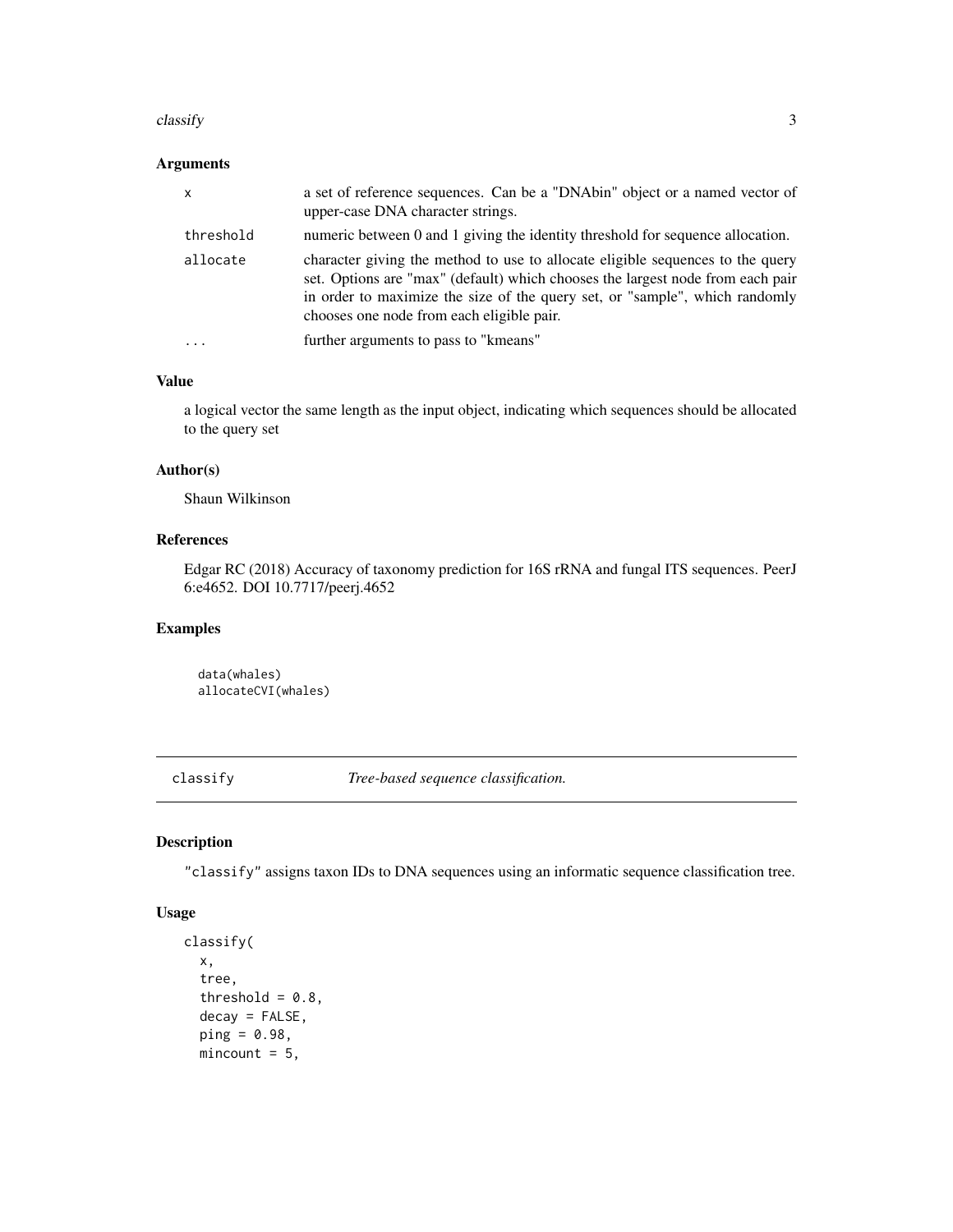```
4 classify and \frac{1}{2} classify and \frac{1}{2} classify and \frac{1}{2} classify and \frac{1}{2} classify and \frac{1}{2} classify and \frac{1}{2} classify and \frac{1}{2} classify and \frac{1}{2} classify and \frac{1}{2} classify and
```

```
offset = 0,
 ranks = c("kingdom", "phylum", "class", "order", "family", "genus", "species"),
 species = "ping100",tabulize = FALSE,
 metadata = FALSE,cores = 1\mathcal{L}
```
# Arguments

| x         | a sequence or set of sequences. Can be a "DNAbin" or "AAbin" object or a<br>named vector of upper-case DNA character strings.                                                                                                                                                                                                                                                                                                                                                                                                                                                                                                                                                                                                                                                                                                                                                                                                                                                                                                  |
|-----------|--------------------------------------------------------------------------------------------------------------------------------------------------------------------------------------------------------------------------------------------------------------------------------------------------------------------------------------------------------------------------------------------------------------------------------------------------------------------------------------------------------------------------------------------------------------------------------------------------------------------------------------------------------------------------------------------------------------------------------------------------------------------------------------------------------------------------------------------------------------------------------------------------------------------------------------------------------------------------------------------------------------------------------|
| tree      | an object of class "insect" (see learn for details).                                                                                                                                                                                                                                                                                                                                                                                                                                                                                                                                                                                                                                                                                                                                                                                                                                                                                                                                                                           |
| threshold | numeric between 0 and 1 giving the minimum Akaike weight for the recursive<br>classification procedure to continue toward the leaves of the tree. Defaults to<br>0.8.                                                                                                                                                                                                                                                                                                                                                                                                                                                                                                                                                                                                                                                                                                                                                                                                                                                          |
| decay     | logical indicating whether the decision to terminate the classification process<br>should be made based on decaying Akaike weights (at each node, the Akaike<br>weight of the selected model is multiplied by the Akaike weight of the selected<br>model at the parent node) or whether each Akaike weight should be calculated<br>independently of that of the parent node. Defaults to FALSE (the latter).                                                                                                                                                                                                                                                                                                                                                                                                                                                                                                                                                                                                                   |
| ping      | logical or numeric (between 0 and 1) indicating whether a nearest neighbor<br>search should be carried out, and if so, what the minimum distance to the nearest<br>neighbor should be for the the recursive classification algorithm to be skipped.<br>If TRUE and the query sequence is identical to at least one of the training se-<br>quences used to learn the tree, the common ancestor of the matching training<br>sequences is returned with an score of NA. If a value between 0 and 1 is pro-<br>vided, the common ancestor of the training sequences with similarity greater<br>than or equal to 'ping' is returned, again with a score of NA. If ping is set to<br>0 or FALSE, the recursive classification algorithm is applied to all sequences,<br>regardless of proximity to those in the training set. For high values (e.g. ping<br>>= 0.98) the output will generally specify the taxonomic ID to species or genus<br>level; however a higher rank may be returned for low-resolution genetic mark-<br>ers. |
| mincount  | integer, the minimum number of training sequences belonging to a selected child<br>node for the classification to progress. Defaults to 5.                                                                                                                                                                                                                                                                                                                                                                                                                                                                                                                                                                                                                                                                                                                                                                                                                                                                                     |
| offset    | log-odds score offset parameter governing whether the minimum score is met<br>at each node. Defaults to 0. Values above 0 increase precision (fewer type I<br>errors), values below 0 increase recall (fewer type II errors).                                                                                                                                                                                                                                                                                                                                                                                                                                                                                                                                                                                                                                                                                                                                                                                                  |
| ranks     | character vector giving the taxonomic ranks to be included in the output table.<br>Must be a valid rank from the taxonomy database attributed to the classification<br>tree (attr(tree,"taxonomy")). Set to NULL to exclude taxonomic ranks from<br>the output table.                                                                                                                                                                                                                                                                                                                                                                                                                                                                                                                                                                                                                                                                                                                                                          |
| species   | character string, indicating whether to include all species-level classifications in<br>the output (species $=$ 'all'), only those generated by exact matching ("ping100";<br>the default setting), only those generated by exact matching or near-neighbor                                                                                                                                                                                                                                                                                                                                                                                                                                                                                                                                                                                                                                                                                                                                                                    |

<span id="page-3-0"></span>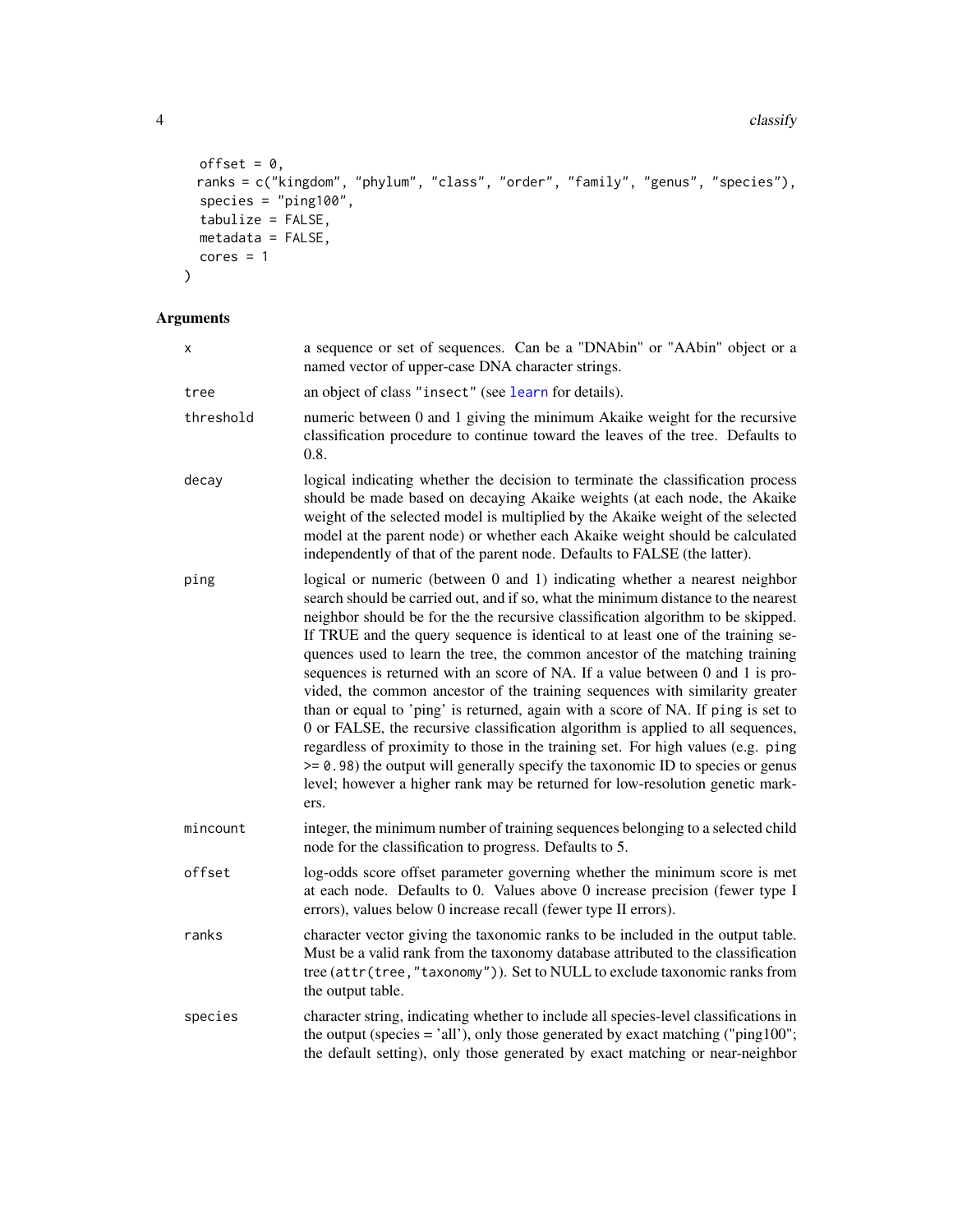|          | searching (species = 'ping'). If species = "ping" or species = "ping100",<br>non-matched species are returned at genus level. Alternatively, if species =<br>'none', all species-level classifications are returned at genus level.                                                                                                                                                                                                                                          |
|----------|------------------------------------------------------------------------------------------------------------------------------------------------------------------------------------------------------------------------------------------------------------------------------------------------------------------------------------------------------------------------------------------------------------------------------------------------------------------------------|
| tabulize | logical indicating whether sequence counts should be attached to the output ta-<br>ble. If TRUE, the output table will have one row for each unique sequence, and<br>columns will include counts for each sample (where samples names precede<br>sequence identifiers in the input object; see details below).                                                                                                                                                               |
| metadata | logical indicating whether to include additional columns containing the paths,<br>individual node scores and reasons for termination. Defaults to FALSE. In-<br>cluded for advanced use and debugging.                                                                                                                                                                                                                                                                       |
| cores    | integer giving the number of processors for multithreading (defaults to 1). This<br>argument may alternatively be a 'cluster' object, in which case it is the user's<br>responsibility to close the socket connection at the conclusion of the operation,<br>for example by running parallel:: stopCluster (cores). The string 'autode-<br>tect' is also accepted, in which case the maximum number of cores to use is one<br>less than the total number of cores available. |

#### Details

This function requires a pre-computed classification tree of class "insect", which is a dendrogram object with additional attributes (see [learn](#page-16-1) for details). Query sequences obtained from the same primer set used to construct the tree are classified to produce taxonomic IDs with an associated degree of confidence. The classification algorithm works as follows: starting from the root node of the tree, the log-likelihood of the query sequence (the log-probability of the sequence given a particular model) is computed for each of the models occupying the two child nodes using the forward algorithm (see Durbin et al. (1998)). The competing likelihood values are then compared by computing their Akaike weights (Johnson and Omland, 2004). If one model is overwhelmingly more likely to have produced the sequence than the other, that child node is chosen and the classification is updated to reflect the taxonomic ID stored at the node. This classification procedure is repeated, continuing down the tree until either an inconclusive result is returned by a model comparison test (i.e. the Akaike weight is lower than a pre-defined threshold, e.g. 0.9), or a terminal leaf node is reached, at which point a species-level classification is generally returned. The function outputs a table with one row for each input sequence Output table fields include "name" (the unique sequence identifier), "taxID" (the taxonomic identification number from the taxonomy database), "taxon" (the name of the taxon), "rank" (the rank of the taxon, e.g. species, genus family, etc), and "score" (the Akaike weight from the model selection procedure). Note that the default behavior is for the Akaike weight to 'decay' as it moves down the tree, by computing the cumulative product of all preceding Akaike weight values. This minimizes the chance of type I taxon ID errors (overclassifications and misclassifications). The output table also includes the higher taxonomic ranks specified in the ranks argument, and if metadata = TRUE additional columns are included called "path" (the path of the sequence through the classification tree), "scores" (the scores at each node through the tree, UTF-8-encoded), and "reason" outlining why the recursive classification procedure was terminated:

- 0 reached leaf node
- 1 failed to meet minimum score threshold at inner node
- 2 failed to meet minimum score of training sequences at inner node
- 3 sequence length shorter than minimum length of training sequences at inner node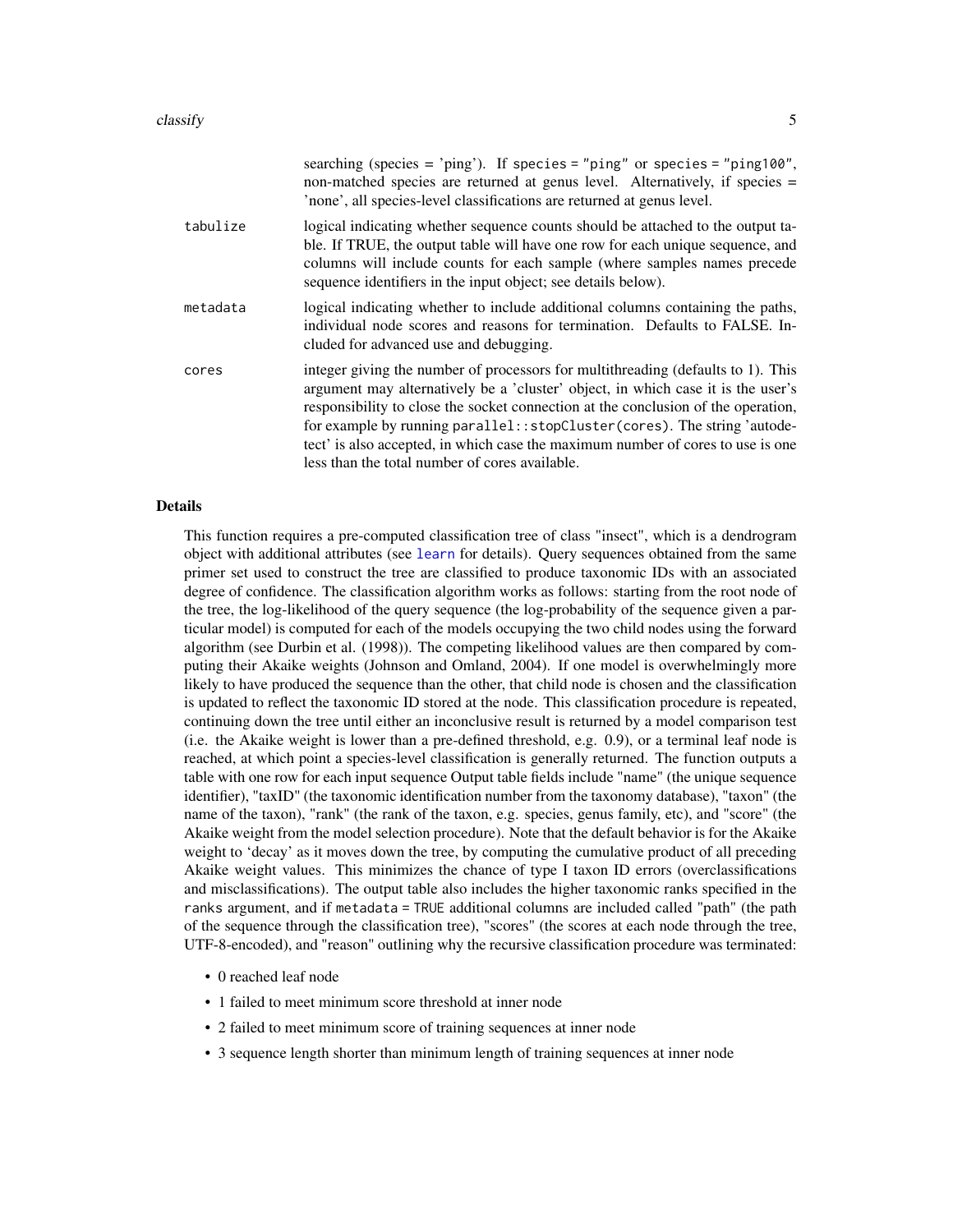- <span id="page-5-0"></span>• 4 sequence length exceeded maximum length of training sequences at inner node
- 5 nearest neighbor in training set does not belong to selected node (obsolete)
- 6 node is supported by too few sequences
- 7 reserved
- 8 sequence could not be translated (amino acids only)
- 9 translated sequence contains stop codon(s) (amino acids only)

Additional columns detailing the nearest neighbor search include "NNtaxID", "NNtaxon", "NNrank", and "NNdistance".

# Value

a data.frame.

# Author(s)

Shaun Wilkinson

# References

Durbin R, Eddy SR, Krogh A, Mitchison G (1998) Biological sequence analysis: probabilistic models of proteins and nucleic acids. Cambridge University Press, Cambridge, United Kingdom.

Johnson JB, Omland KS (2004) Model selection in ecology and evolution. *Trends in Ecology and Evolution*. 19, 101-108.

# See Also

[learn](#page-16-1)

# Examples

```
data(whales)
data(whale_taxonomy)
## use all sequences except first one to train the classifier
set.seed(999)
tree \leq learn(whales[-1], db = whale_taxonomy, maxiter = 5, cores = 2)
## find predicted lineage for first sequence
classify(whales[1], tree)
## compare with actual lineage
taxID <- as.integer(gsub(".+\\|", "", names(whales)[1]))
get_lineage(taxID, whale_taxonomy)
```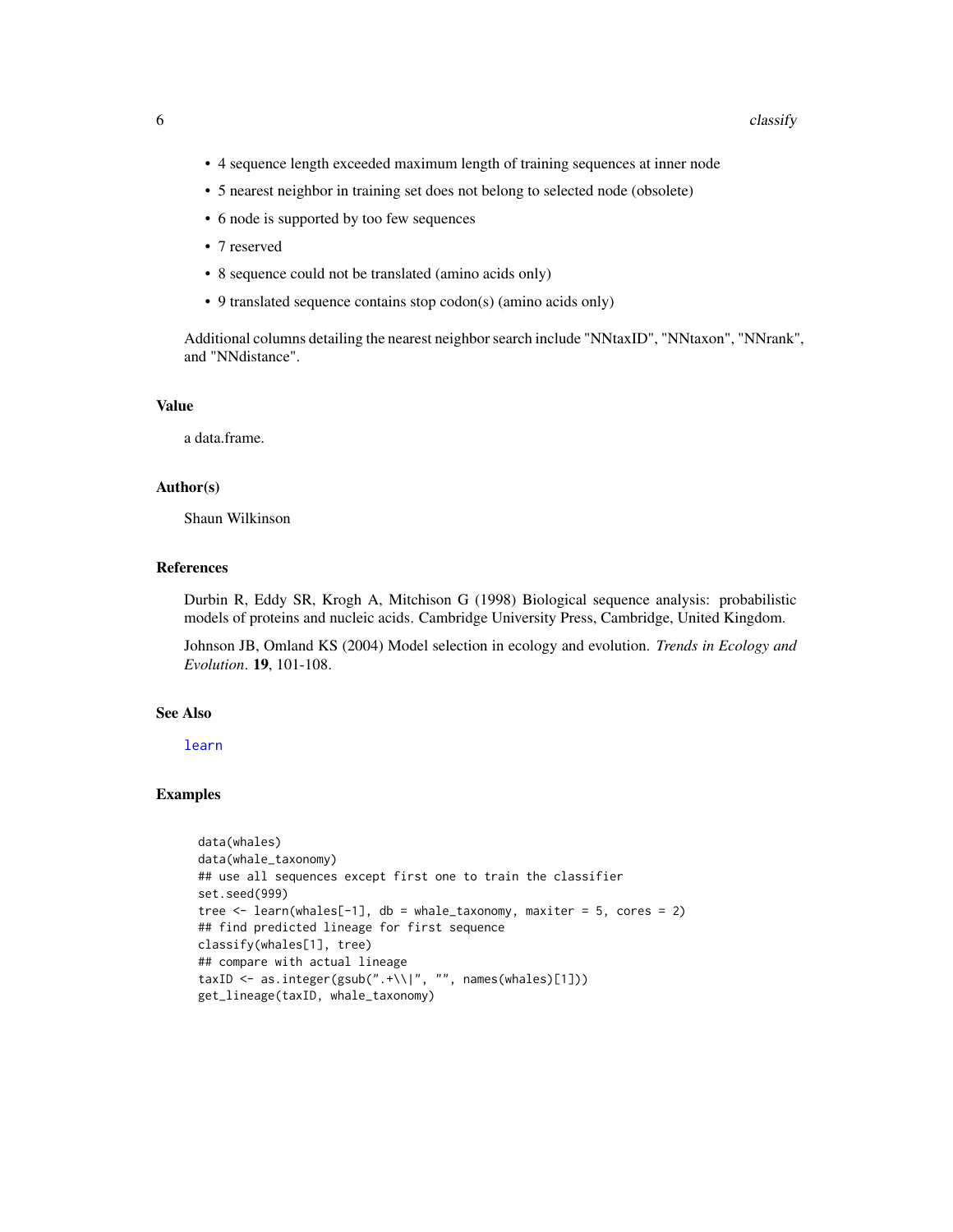<span id="page-6-0"></span>

### Description

These functions convert DNA and amino acid sequences in "DNAbin" or "AAbin" format to concatenated character strings, and vice versa.

#### Usage

```
dna2char(x)
aa2char(x)
char2dna(z, simplify = FALSE)
char2aa(z, simplify = FALSE)
```
#### Arguments

| x        | a "DNAbin" or "AAbin" object.                                                                                            |
|----------|--------------------------------------------------------------------------------------------------------------------------|
| z        | a vector of concatenated strings representing DNA or amino acid sequences in<br>upper case.                              |
| simplify | logical indicating whether length-one "DNAbin" or "AAbin" objects should be<br>simplified to vectors. Defaults to FALSE. |

# Details

These functions are used to convert concatenated character strings (e.g. "TAACGC") to binary format and vice versa. To convert DNAbin and AAbin objects to non-concatenated character objects (e.g. c("T","A","A","C","G","C")) refer to the [ape](#page-0-0) package functions [as.character.DNAbin](#page-0-0) and [as.character.AAbin](#page-0-0). Likewise the [ape](#page-0-0) package functions [as.DNAbin](#page-0-0) and [as.AAbin](#page-0-0) are used to convert non-concatenated character objects to binary format.

### Value

dna2char and aa2char return vectors of upper case character strings. char2dna and char2aa return "DNAbin" and "AAbin" objects, respectively. These will be lists unless the input object has length one and simplify = TRUE, in which case the returned object will be a vector.

# Author(s)

Shaun Wilkinson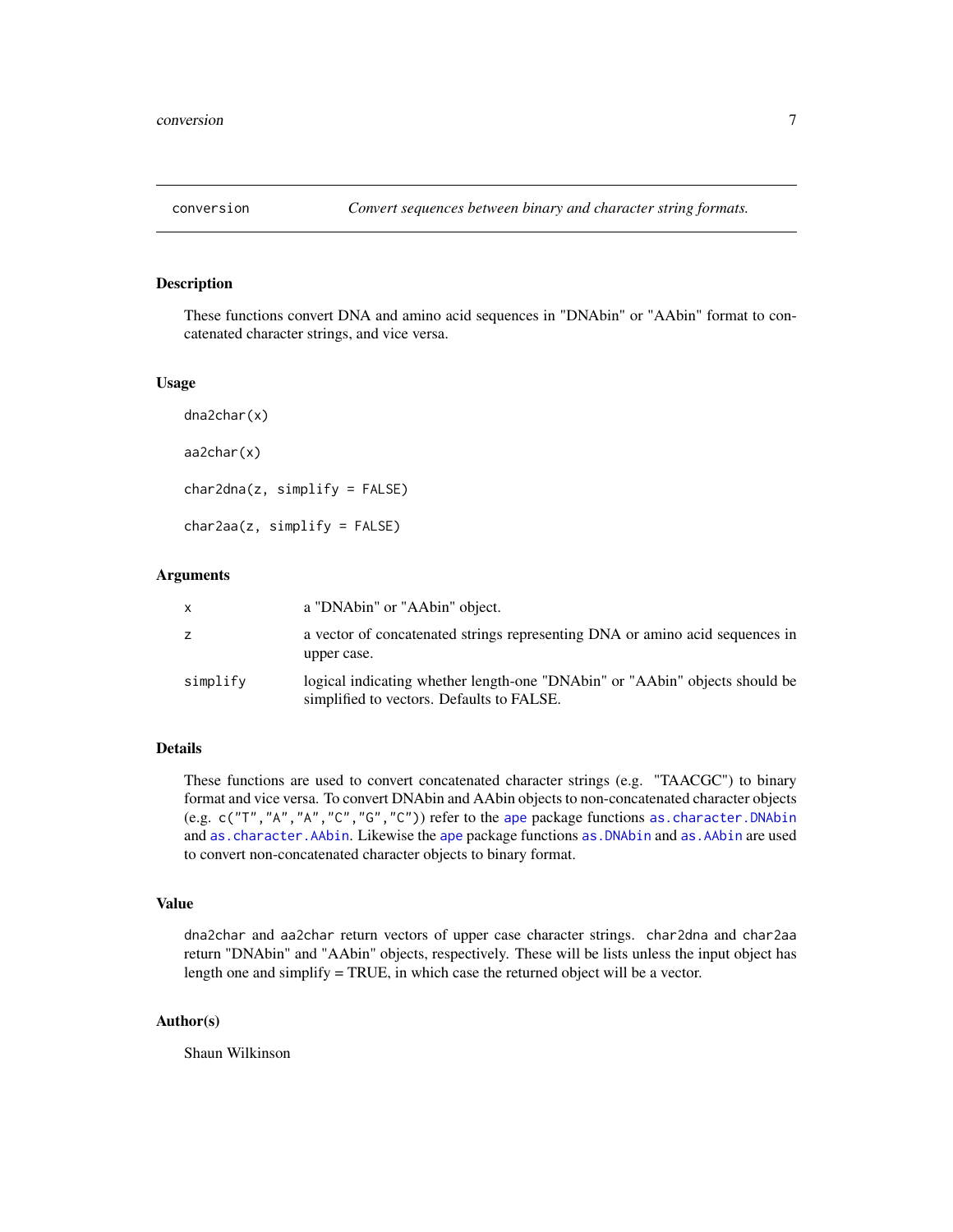# References

Paradis E, Claude J, Strimmer K, (2004) APE: analyses of phylogenetics and evolution in R language. *Bioinformatics* 20, 289-290.

Paradis E (2007) A bit-level coding scheme for nucleotides. [http://ape-package.ird.fr/misc/](http://ape-package.ird.fr/misc/BitLevelCodingScheme.html) [BitLevelCodingScheme.html](http://ape-package.ird.fr/misc/BitLevelCodingScheme.html).

Paradis E (2012) Analysis of Phylogenetics and Evolution with R (Second Edition). Springer, New York.

#### Examples

```
char2dna("TAACGC")
char2aa("VGAHAGEY")
dna2char(char2dna("TAACGC"))
aa2char(char2aa("VGAHAGEY"))
char2dna(list(seq1 = "TAACGC", seq2 = "ATTGCG"))
char2aa(list(seq1 = "VGAHAGEY", seq2 = "VNVDEV"))
```
demultiplex *Demultiplex merged FASTQ*

#### Description

This function is used to demultiplex FASTQ files containing sequence reads with index and primer sequences still attached. The function trims the tags and primers, and exports two FASTQ files for each forward-reverse index combination.

# Usage

```
demultiplex(
  R1,
  R2 = NULL,tags,
  up,
  down,
  destdir = "demux",
  adapter1 = NULL,adapter2 = NULL
\lambda
```
#### **Arguments**

| R1 | character string giving the path to the first FASTQ file                                        |  |
|----|-------------------------------------------------------------------------------------------------|--|
| R2 | character string giving the path to the second FASTQ file. Set to NULL for<br>single-end reads. |  |

<span id="page-7-0"></span>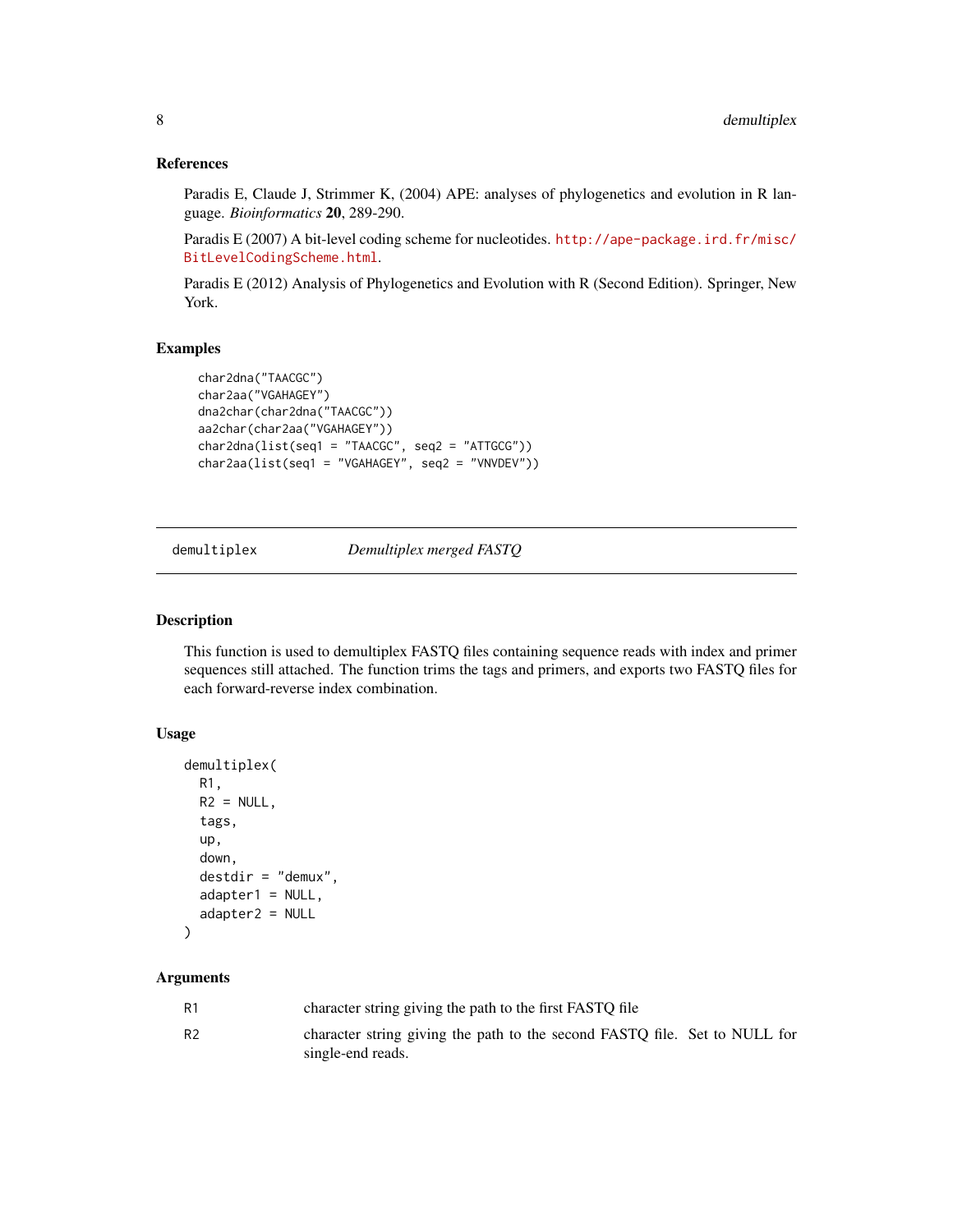# <span id="page-8-0"></span>disambiguate 9

| tags     | named character vector specifying the unique forward: reverse tag combinations<br>used in the run. Each tag combination should be entered as an upper case char-<br>acter string delimited by a colon (e.g. "ATCGACAC:ATGCACTG") and named<br>according to the unique sample ID. |
|----------|----------------------------------------------------------------------------------------------------------------------------------------------------------------------------------------------------------------------------------------------------------------------------------|
| up, down | upper case character strings giving the forward and reverse primer sequences.                                                                                                                                                                                                    |
| destdir  | character string giving the path to the directory where the new FASTQ files<br>should be written.                                                                                                                                                                                |
| adapter1 | the forward flowcell adapter sequence to check and trim (set NULL to ignore).<br>For standard Illumina MiSeq forward adapter set to "AATGATACGGCGAC-<br>CACCGAGATCTACAC" (paired end sequencing only).                                                                           |
| adapter2 | the reverse flowcell adapter sequence to check and trim (set NULL to ignore).<br>For standard Illumina MiSeq reverse adapter set to "CAAGCAGAAGACG-<br>GCATACGAGAT" (single or paired end sequencing).                                                                           |

# Value

NULL (invisibly)

# Author(s)

Shaun Wilkinson

disambiguate *Convert oligonucleotide sequences into regular expressions.*

# Description

This function is used to convert an oligonucleotide sequence into a regular expression that can be used to query a sequence dataset. This is generally used for finding and removing primer, adapter and/or index sequences.

# Usage

disambiguate(z)

# Arguments

z a concatenated string representing a DNA oligonucleotide sequence, possibly with IUPAC ambiguity codes (all in upper case).

# Value

a regular expression.

# Author(s)

Shaun Wilkinson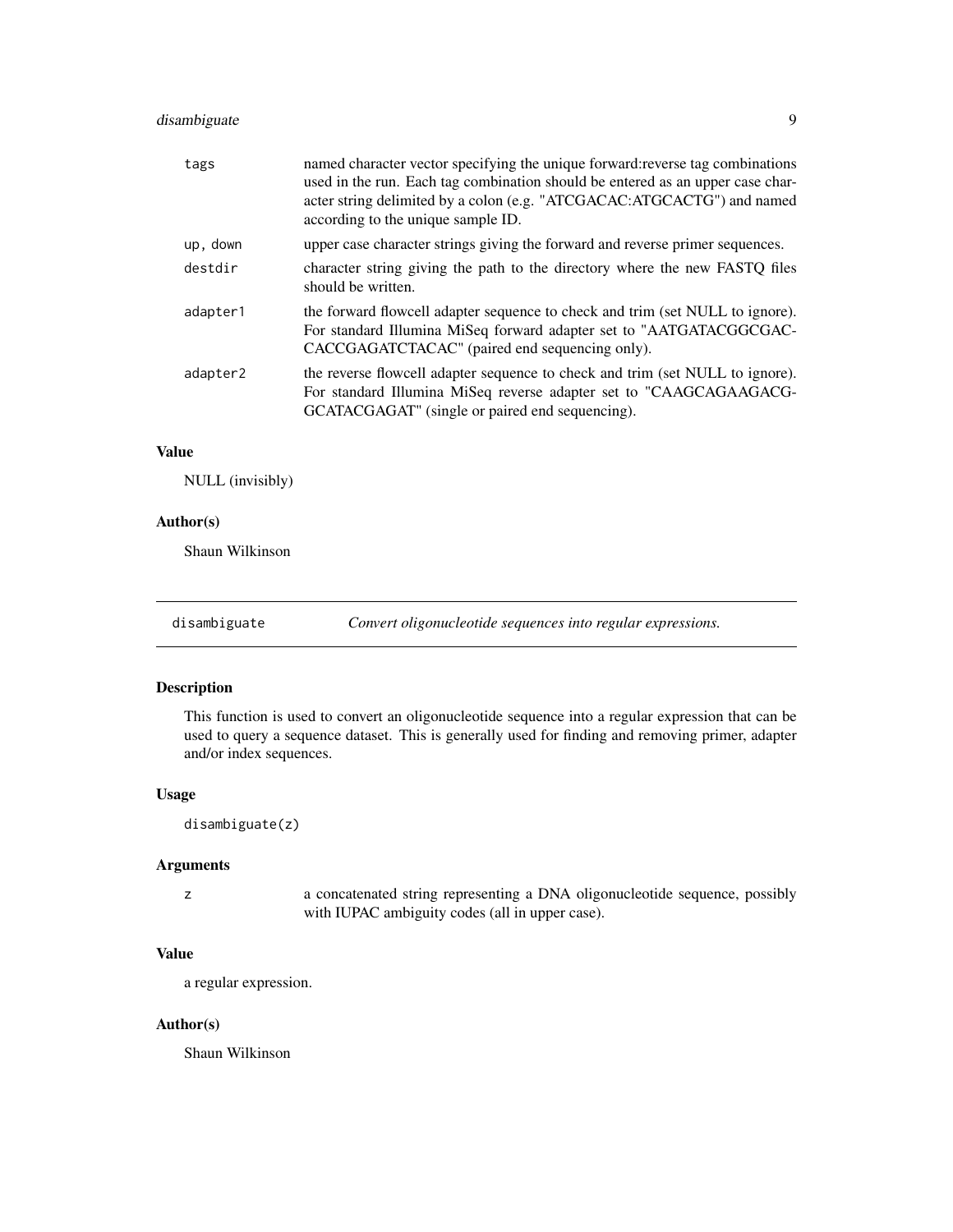#### <span id="page-9-0"></span>Examples

disambiguate("GGWACWGGWTGAACWGTWTAYCCYCC")

encoding *Encode and decode profile HMMs in raw byte format.*

#### **Description**

These functions are used to compress and decompress profile hidden Markov models for DNA to improve memory efficiency.

#### Usage

```
encodePHMM(x)
```
decodePHMM(z)

#### Arguments

| x | an object of class "PHMM"              |
|---|----------------------------------------|
|   | a raw vector in the encodePHMM schema. |

#### Details

Profile HMMs used in tree-based classification usually include many parameters, and hence large trees with many PHMMs can occupy a lot of memory. Hence a basic encoding system was devised to store the emission and transition probabilities in raw-byte format to three (nearly four) decimal places. This does not seem to significantly affect the accuracy of likelihood scoring, and has a moderate impact on classification speed, but can reduce the memory allocation requirements for large trees by up to 95 percent.

# Value

encodePHMM returns a raw vector. decodePHMM returns an object of class "PHMM" (see Durbin et al (1998) and the [aphid](#page-0-0) package for more details on profile hidden Markov models).

#### Author(s)

Shaun Wilkinson

# References

Durbin R, Eddy SR, Krogh A, Mitchison G (1998) Biological sequence analysis: probabilistic models of proteins and nucleic acids. Cambridge University Press, Cambridge, United Kingdom.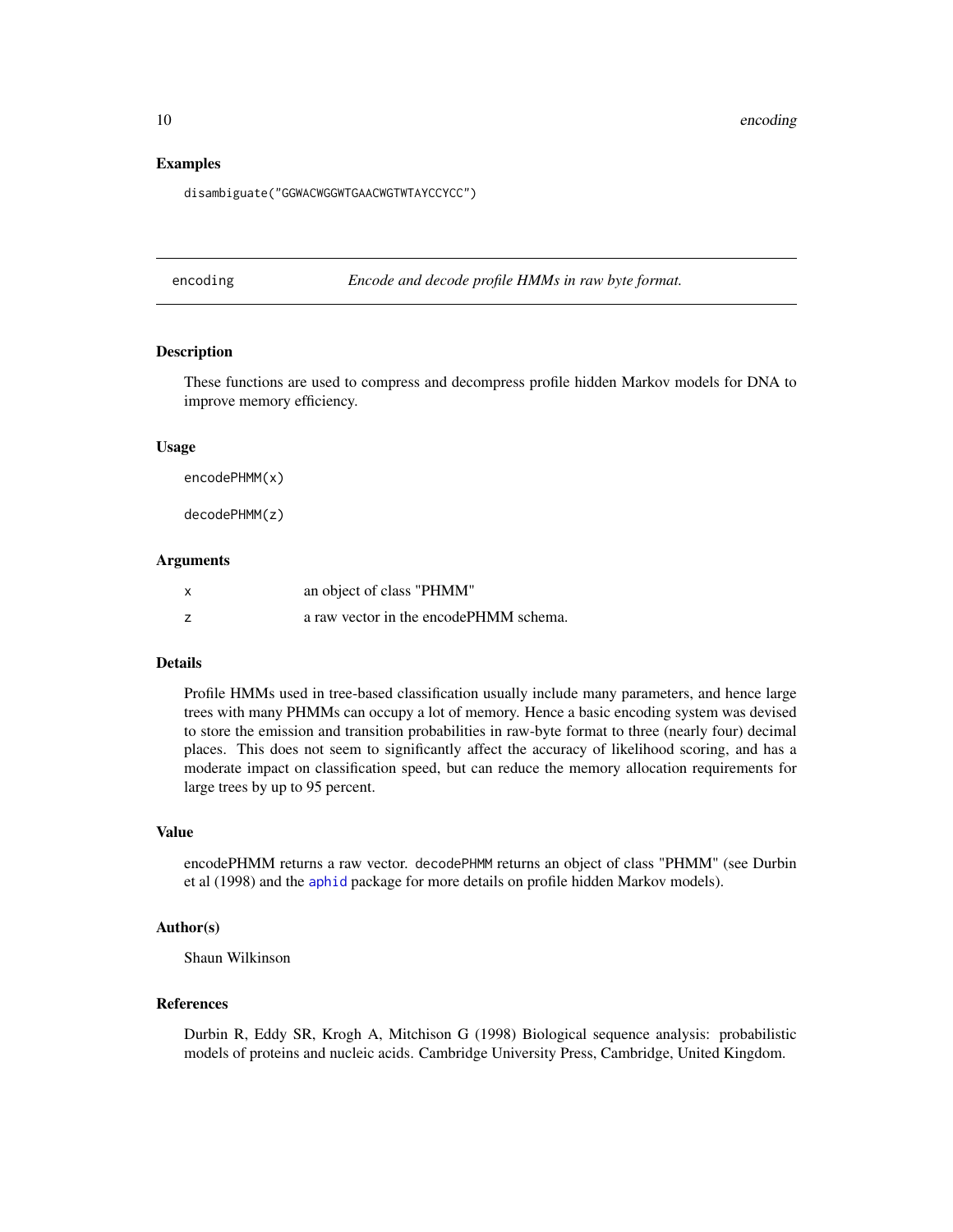#### <span id="page-10-0"></span>expand to the contract of the contract of the contract of the contract of the contract of the contract of the contract of the contract of the contract of the contract of the contract of the contract of the contract of the

# Examples

```
## generate a simple classification tree with two child nodes
data(whales)
data(whale_taxonomy)
tree <- learn(whales, db = whale_taxonomy, recursive = FALSE)
## extract the omnibus profile HMM from the root node
PHMM0 <- decodePHMM(attr(tree, "model"))
## extract the profile HMM from the first child node
PHMM1 <- decodePHMM(attr(tree[[1]], "model"))
```
expand *Expand an existing classification tree.*

#### Description

This function is used to grow an existing classification tree, typically using more relaxed parameter settings than those used when the tree was created, or if fine-scale control over the tree-learning operation is required.

#### Usage

```
expand(
  tree,
  clades = "0",refine = "Viterbi",
  iterations = 50,
 nstart = 20,
 minK = 2,
 maxK = 2,
 minscore = 0.9,
 probs = 0.5,
  retry = TRUE,
  resize = TRUE,
 maxsize = 1000,
 recursive = TRUE,
  cores = 1,quiet = FALSE,
  verbose = FALSE,
  ...
```
)

#### Arguments

tree an object of class "insect".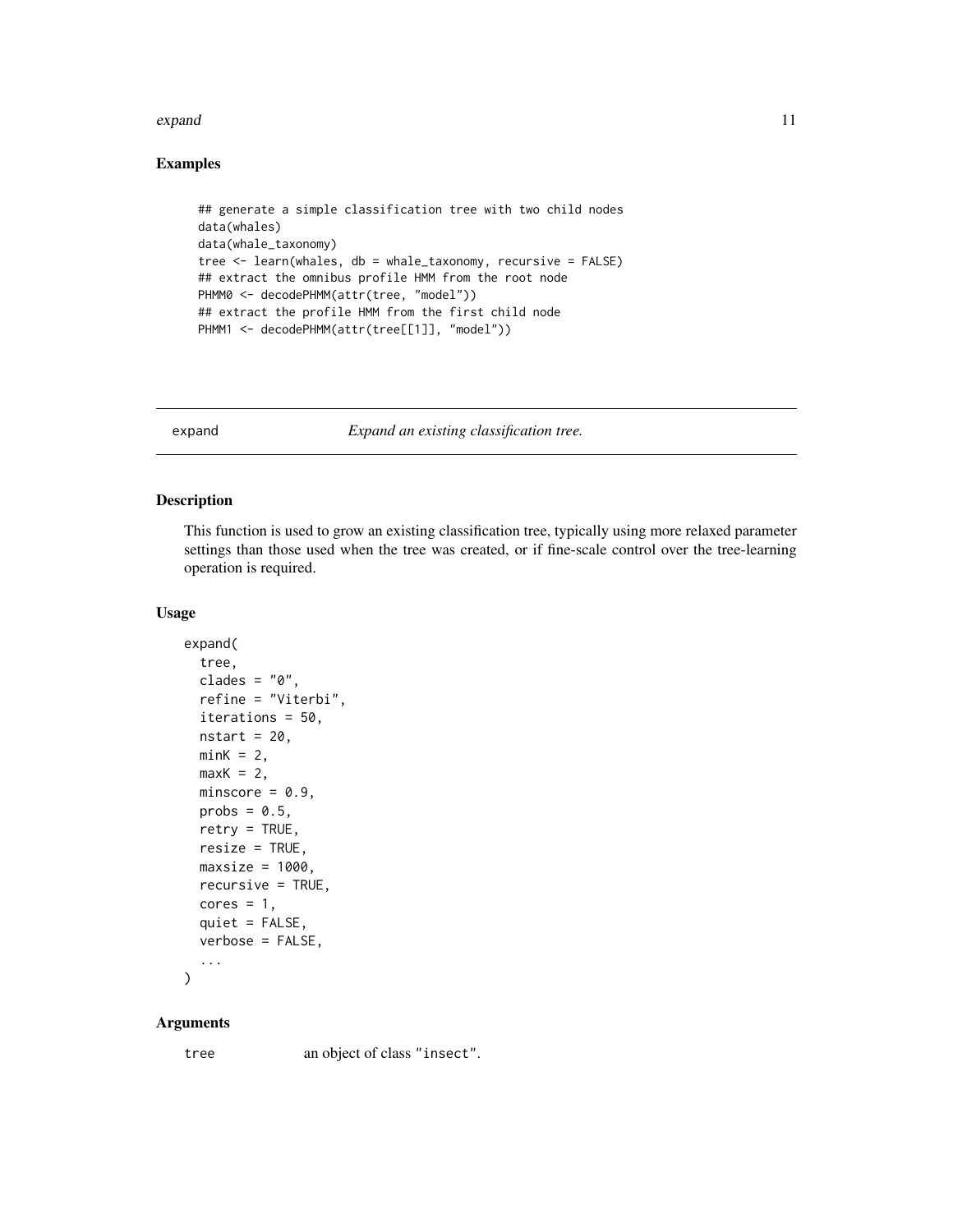<span id="page-11-0"></span>

| clades     | a vector of character strings giving the binary indices matching the labels of<br>the nodes that are to be expanded. Defaults to "0", meaning all subclades are<br>expanded. See below for further details on clade indexing.                                                                                                                                                                                                                                                                                                                                                                                                                                               |
|------------|-----------------------------------------------------------------------------------------------------------------------------------------------------------------------------------------------------------------------------------------------------------------------------------------------------------------------------------------------------------------------------------------------------------------------------------------------------------------------------------------------------------------------------------------------------------------------------------------------------------------------------------------------------------------------------|
| refine     | character string giving the iterative model refinement method to be used in the<br>partitioning process. Valid options are "Viterbi" (Viterbi training; the default<br>option) and "BaumWelch" (a modified version of the Expectation-Maximization<br>algorithm).                                                                                                                                                                                                                                                                                                                                                                                                           |
| iterations | integer giving the maximum number of training-classification iterations to be<br>used in the splitting process. Note that this is not necessarily the same as the<br>number of Viterbi training or Baum Welch iterations to be used in model train-<br>ing, which can be set using the argument "maxiter" (eventually passed to train<br>via the dots argument "").                                                                                                                                                                                                                                                                                                         |
| nstart     | integer. The number of random starting sets to be chosen for initial k-means<br>assignment of sequences to groups. Defaults to 20.                                                                                                                                                                                                                                                                                                                                                                                                                                                                                                                                          |
| minK       | integer. The minimum number of furications allowed at each inner node of the<br>tree. Defaults to 2 (all inner nodes are bifuricating).                                                                                                                                                                                                                                                                                                                                                                                                                                                                                                                                     |
| maxK       | integer. The maximum number of furications allowed at each inner node of the<br>tree. Defaults to 2 (all inner nodes are bifuricating).                                                                                                                                                                                                                                                                                                                                                                                                                                                                                                                                     |
| minscore   | numeric between 0 and 1. The minimum acceptable value for the nth percentile<br>of Akaike weights (where $n$ is the value given in "probs", for the node to be split<br>and the recursion process to continue. At any given node, if the nth percentile<br>of Akaike weights falls below this threshold, the recursion process for the node<br>will terminate. As an example, if minscore = $0.95$ and probs = $0.5$ (the default<br>settings), and after generating two candidate PHMMs to occupy the candidate<br>subnodes the median Akaike weight is less than 0.95, the splitting process will<br>terminate and the function will simply return the unsplit root node. |
| probs      | numeric between 0 and 1. The percentile of Akaike weights to test against the<br>minimum score threshold given in "minscore".                                                                                                                                                                                                                                                                                                                                                                                                                                                                                                                                               |
| retry      | logical indicating whether failure to split a node based on the criteria outlined<br>in 'minscore' and 'probs' should prompt a second attempt with different initial<br>groupings. These groupings are based on maximum kmer frequencies rather<br>than k-means division, which can give suboptimal groupings when the cluster<br>sizes are different (due to the up-weighting of larger clusters in the k-means<br>algorithm).                                                                                                                                                                                                                                             |
| resize     | logical indicating whether the models should be free to change size during the<br>training process or if the number of modules should be fixed. Defaults to TRUE.<br>Only applicable if refine = "Viterbi".                                                                                                                                                                                                                                                                                                                                                                                                                                                                 |
| maxsize    | integer giving the upper bound on the number of modules in the PHMMs. If<br>NULL, no maximum size is enforced.                                                                                                                                                                                                                                                                                                                                                                                                                                                                                                                                                              |
| recursive  | logical indicating whether the splitting process should continue recursively until<br>the discrimination criteria are not met (TRUE; default), or whether a single split<br>should take place at each of the nodes specified in clades.                                                                                                                                                                                                                                                                                                                                                                                                                                     |
| cores      | integer giving the number processors for multithreading. Defaults to 1. This<br>argument may alternatively be a 'cluster' object, in which case it is the user's<br>responsibility to close the socket connection at the conclusion of the operation,                                                                                                                                                                                                                                                                                                                                                                                                                       |
|            |                                                                                                                                                                                                                                                                                                                                                                                                                                                                                                                                                                                                                                                                             |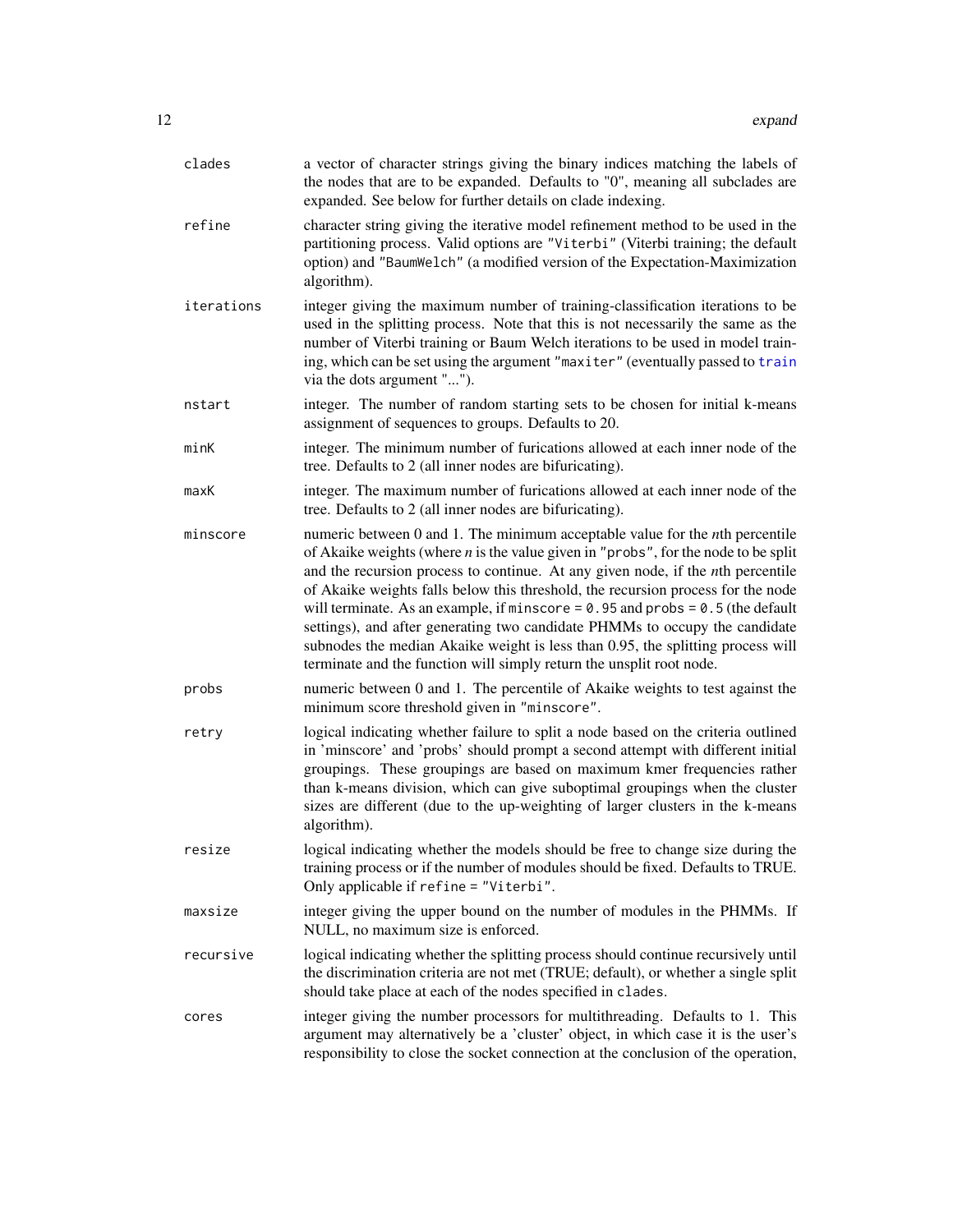<span id="page-12-0"></span>

|           | e.g. by running parallel:: stopCluster (cores). The string 'autodetect' is<br>also accepted, in which case the maximum number of cores to use is one less |
|-----------|-----------------------------------------------------------------------------------------------------------------------------------------------------------|
|           | than the total number of cores available.                                                                                                                 |
| quiet     | logical indicating whether feedback should be printed to the console.                                                                                     |
| verbose   | logical indicating whether extra feedback should be printed to the console, in-<br>cluding progress at each split.                                        |
| $\ddotsc$ | further arguments to be passed on to train).                                                                                                              |

# Details

The clade indexing system used here is based on character strings, where "0" refers to the root node, "01" is the first child node, "02" is the second child node, "011" is the first child node of the first child node, etc. Note that this means each node cannot have more than 9 child nodes.

# Value

an object of class "insect".

# Author(s)

Shaun Wilkinson

# See Also

[learn](#page-16-1).

#### Examples

```
data(whales)
data(whale_taxonomy)
## split the first node
set.seed(123)
tree <- learn(whales, db = whale_taxonomy, recursive = FALSE)
## expand only the first clade
tree <- expand(tree, clades = "1")
```

```
get_lineage Get full lineage details from a taxonomic ID number.
```
# Description

This function derives the full lineage of a taxon ID number from a given taxonomy database.

#### Usage

```
get_lineage(taxIDs, db, simplify = TRUE, numbers = FALSE, cores = 1)
```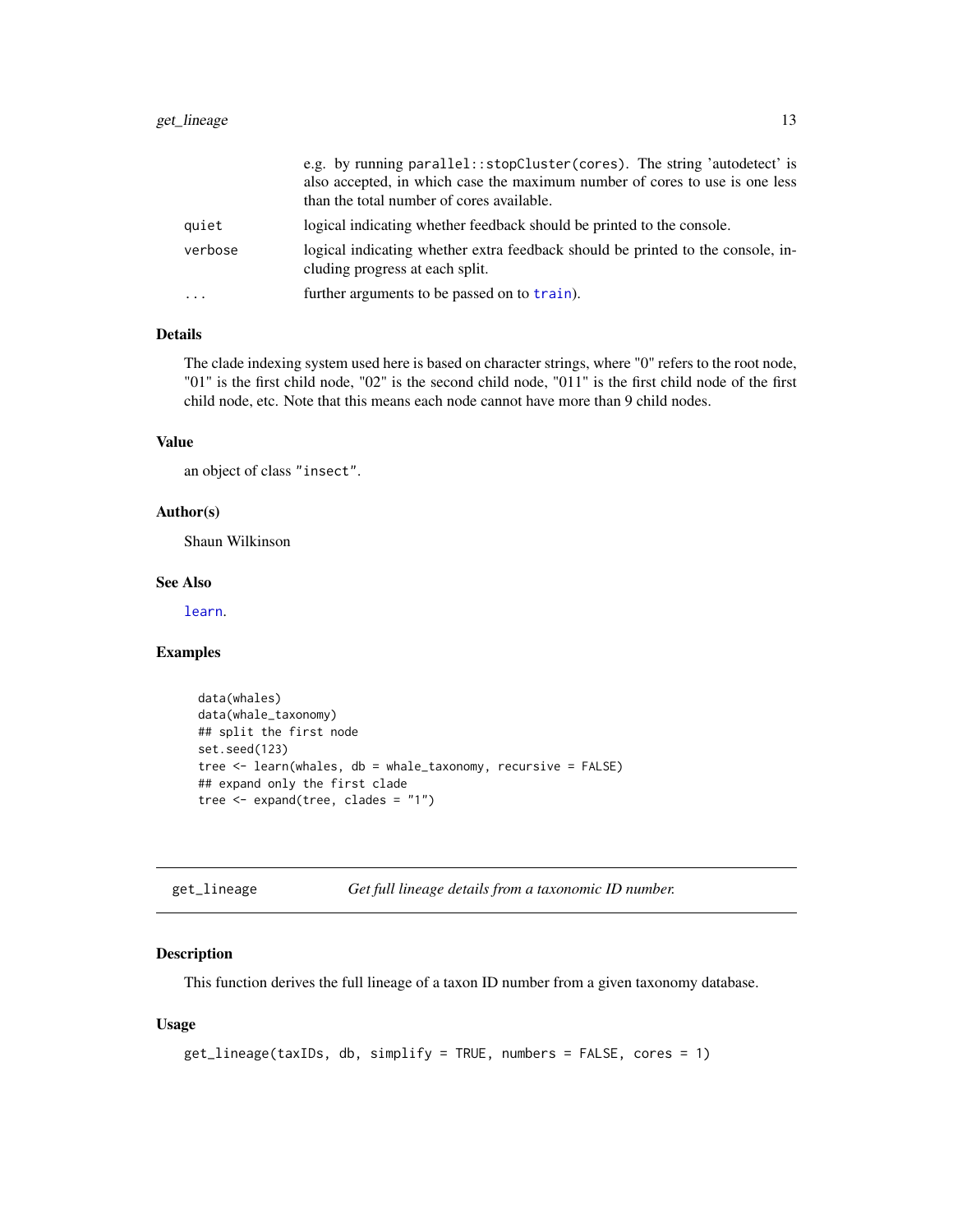#### <span id="page-13-0"></span>Arguments

| taxIDs   | integer or vector of integers giving the taxonomic ID number(s).                                                                                                                                                                                                                                                                                                                                                                                                                                                                                                                                                                                                             |
|----------|------------------------------------------------------------------------------------------------------------------------------------------------------------------------------------------------------------------------------------------------------------------------------------------------------------------------------------------------------------------------------------------------------------------------------------------------------------------------------------------------------------------------------------------------------------------------------------------------------------------------------------------------------------------------------|
| db       | a taxonomy database (a data frame object). See taxonomy for details.                                                                                                                                                                                                                                                                                                                                                                                                                                                                                                                                                                                                         |
| simplify | logical indicating whether a single lineage derived from a length-one input should<br>be simplified from a list to a named character vector. Defaults to TRUE.                                                                                                                                                                                                                                                                                                                                                                                                                                                                                                               |
| numbers  | logical indicating whether the output string(s) should be comprised of the taxo-<br>nomic ID numbers rather than taxon names. Defaults to FALSE.                                                                                                                                                                                                                                                                                                                                                                                                                                                                                                                             |
| cores    | integer giving the number of processors for multithreading (Defaults to 1). This<br>argument may alternatively be a 'cluster' object, in which case it is the user's<br>responsibility to close the socket connection at the conclusion of the operation,<br>for example by running parallel:: stopCluster (cores). The string 'autode-<br>tect' is also accepted, in which case the maximum number of cores to use is one<br>less than the total number of cores available. Note that in this case there may be<br>a tradeoff in terms of speed depending on the number and size of sequences to<br>be processed, due to the extra time required to initialize the cluster. |

#### Value

the full lineage as a named character vector, or list of named character vectors if the length of the input object is > 1 or simplify = FALSE. "names" attributes are taxonomic ranks.

# Author(s)

Shaun Wilkinson

# References

Federhen S (2012) The NCBI Taxonomy database. *Nucleic Acids Research* 40, D136-D143. doi:10.1093/nar/gkr1178. <https://www.ncbi.nlm.nih.gov/taxonomy/>

# Examples

```
data(whales)
data(whale_taxonomy)
taxIDs <- as.integer(gsub(".+\\|", "", names(whales)[1:2]))
get_lineage(taxIDs, db = whale_taxonomy)
```
get\_taxID *Get taxon ID from taxonomy database.*

# Description

This function returns the unique ID for a specified taxon name by looking up a taxonomy database.

# Usage

```
get_taxID(lineage, db, multimatch = NA)
```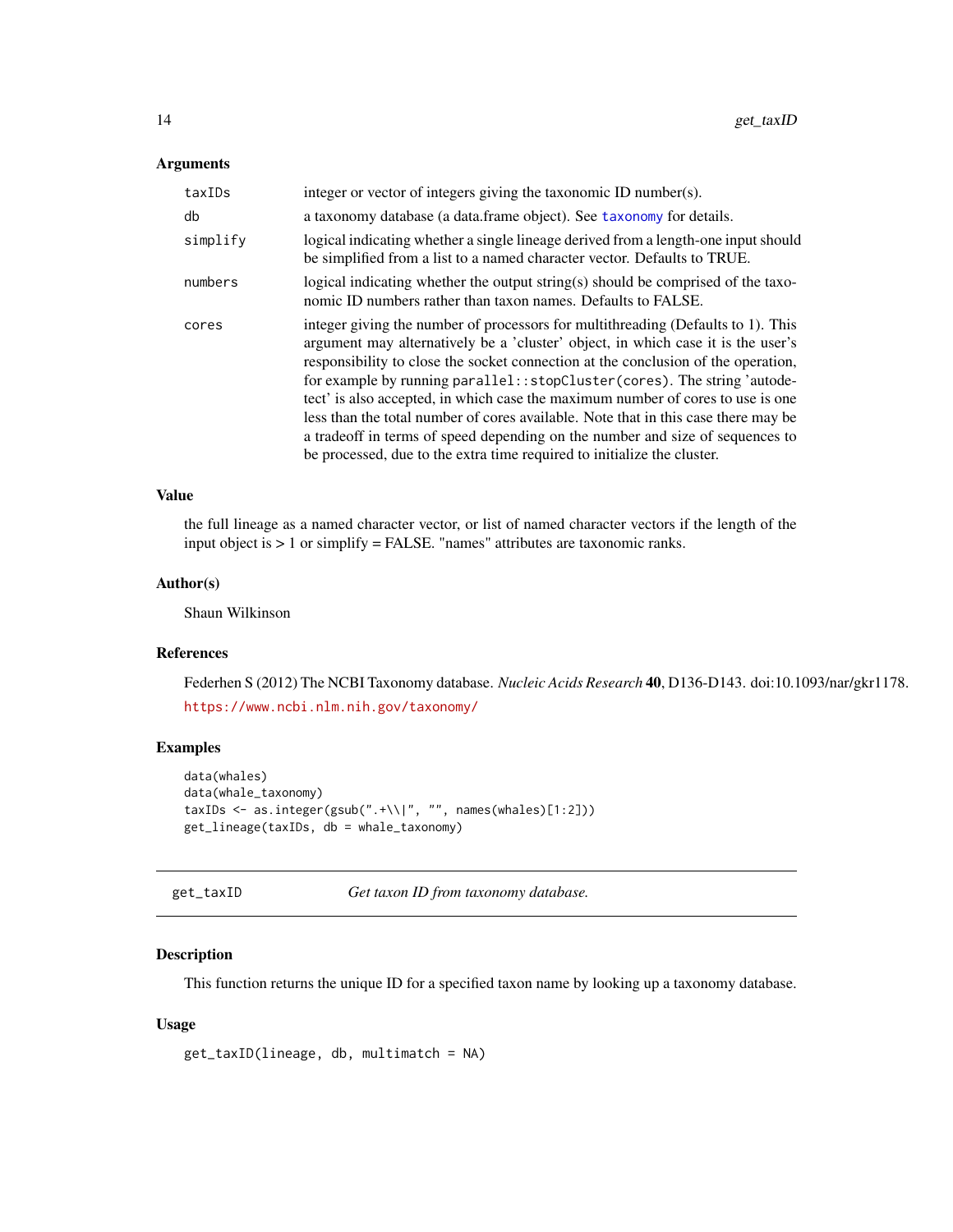#### <span id="page-14-0"></span>hash that the contract of the contract of the contract of the contract of the contract of the contract of the contract of the contract of the contract of the contract of the contract of the contract of the contract of the

#### Arguments

| lineage    | character vector of taxon names or semicolon-delimited lineage strings.                               |
|------------|-------------------------------------------------------------------------------------------------------|
| db         | a valid taxonomy database (as a data frame object). See taxonomy for details.                         |
| multimatch | integer giving the value to return if the query matches multiple entries. Defaults<br>to NA_integer_. |

#### Value

An integer giving the unique taxon ID, or NA if the taxon is not found in the database.

# Author(s)

Shaun Wilkinson

#### References

Federhen S (2012) The NCBI Taxonomy database. *Nucleic Acids Research* 40, D136-D143. doi:10.1093/nar/gkr1178. <https://www.ncbi.nlm.nih.gov/taxonomy/>

# Examples

```
data(whale_taxonomy)
get_taxID("Odontoceti", db = whale_taxonomy)
```
hash *Convert sequences to MD5 hashes.*

#### Description

This function converts DNA or amino acid sequences to 128-bit MD5 hash values for efficient duplicate identification and dereplication.

#### Usage

hash(x)

#### Arguments

x a sequence or list of sequences, either in character string, character vector, or raw byte format (eg DNAbin or AAbin objects).

# Details

This function uses the md5 function from the openSSL library (<https://www.openssl.org/>) to digest sequences to 128-bit hashes. These can be compared using base functions such as duplicated and unique, for fast identification and management of duplicate sequences in large datasets.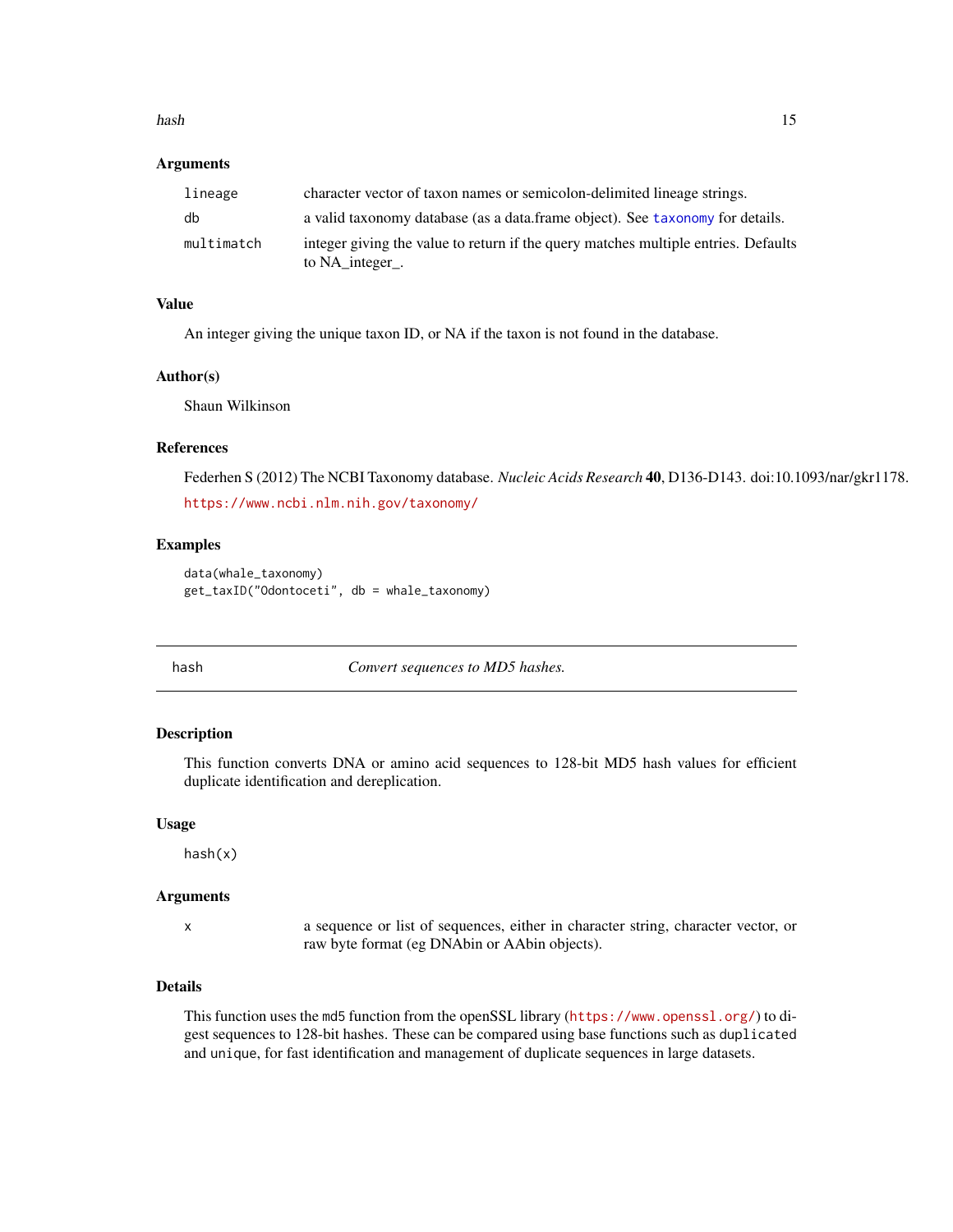# <span id="page-15-0"></span>Value

a character vector.

#### Author(s)

Shaun Wilkinson

#### References

Ooms J (2017) openssl: toolkit for encryption, signatures and certificates based on OpenSSL. R package version 0.9.7. <https://CRAN.R-project.org/package=openssl>

#### Examples

```
data(whales)
hashes <- hash(whales)
sum(duplicated(hashes))
```
insect *Informatic sequence classification trees.*

# Description

R package 'insect' contains functions to create and use classification trees for DNA meta-barcoding. This enables users to quickly and accurately assign the taxonomic identities of large numbers of DNA barcodes or other informative sequences generated on one of the standard high-throughput sequencing platforms.

join *Concatenate DNAbin objects while preserving attributes.*

# Description

This function joins two or more DNAbin objects, retaining any attributes whose lengths match those of the input objects (e.g. "species", "lineage" and/or "taxID" attributes).

#### Usage

join(...)

#### Arguments

... DNAbin objects to be concatenated.

# Value

an object of class DNAbin.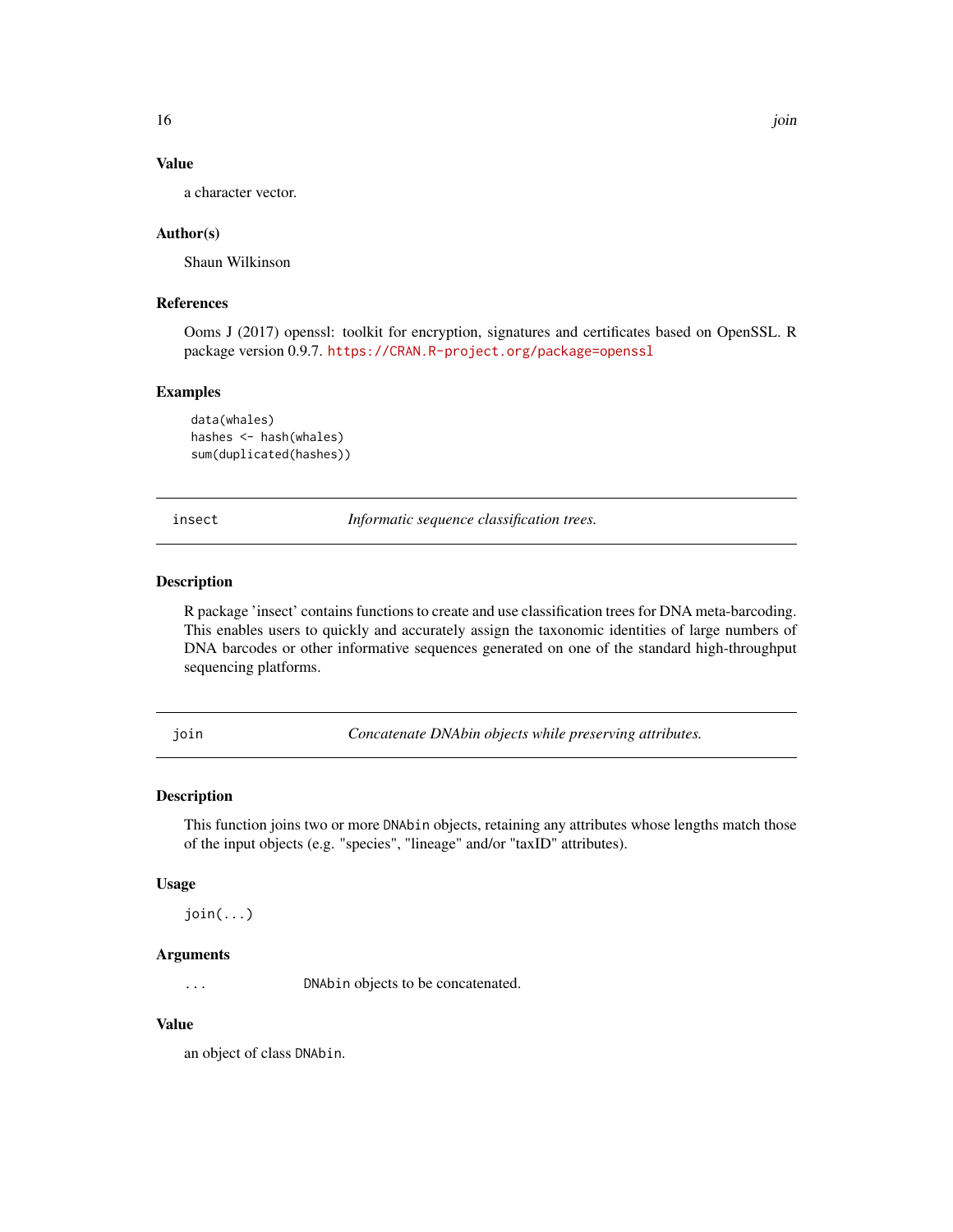<span id="page-16-0"></span>learn anns an 17

# Author(s)

Shaun Wilkinson

#### See Also

[subset.DNAbin](#page-19-1).

# Examples

```
data(whales)
whales1 <- whales[1:10]
whales2 <- whales[11:19]
join(whales1, whales2)
```
<span id="page-16-1"></span>learn *Informatic sequence classification tree learning.*

# Description

This function learns a classification tree from a reference sequence database using a recursive partitioning procedure.

# Usage

```
learn(
  x,
  db = NULL,model = NULL,refine = "Viterbi",
  iterations = 50,
 nstart = 20,
 minK = 2,
 maxK = 2,
 minscore = 0.95,
 probs = 0.5,
  retry = FALSE,
  resize = TRUE,
 maxsize = 1000,recursive = TRUE,
  cores = 1,
  quiet = FALSE,
  verbose = FALSE,
  numcode = NULL,
  frame = NULL,...
\mathcal{E}
```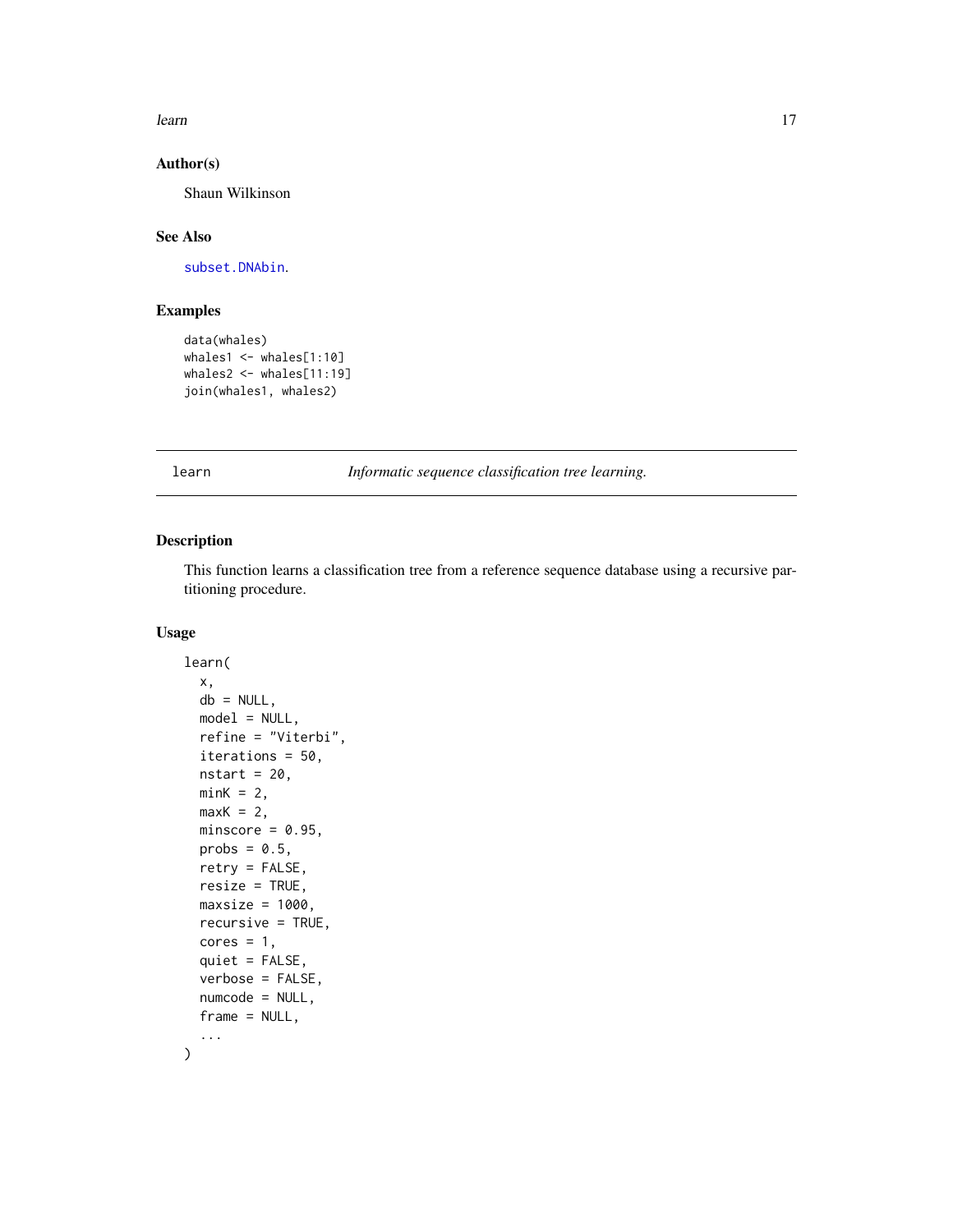# <span id="page-17-0"></span>Arguments

| х          | a reference database of class"DNAbin" representing a list of DNA sequences to<br>be used as the training data. All sequences should be from the same genetic<br>region of interest and be globally alignable (i.e. without unjustified end-gaps).<br>The sequences must have "names" attributes, either in RDP format (contain-<br>ing semicolon-delimited lineage strings), or that include taxonomic ID numbers<br>corresponding with those in the taxonomy database db (separated from the se-<br>quence ID by a "I" character). For example: "AF296347130962", "AF29634618022",<br>"AF29634518017", etc. See searchGB for more details on creating the refer-<br>ence sequence database and taxonomy for the associated heirarchical taxonomic<br>database. |
|------------|-----------------------------------------------------------------------------------------------------------------------------------------------------------------------------------------------------------------------------------------------------------------------------------------------------------------------------------------------------------------------------------------------------------------------------------------------------------------------------------------------------------------------------------------------------------------------------------------------------------------------------------------------------------------------------------------------------------------------------------------------------------------|
| db         | a heirarchical taxonomy database in the form of a data.frame. Cannot be NULL<br>unless training data is in RDP format (containing semicolon delimited lineage<br>strings). The object should have four columns, labeled "taxID", "parent_taxID",<br>"rank" and "name". The first two should be numeric, and all ID numbers in the<br>"parent_taxID" column should link to those in the "taxID" column. This ex-<br>cludes the first row, which should have parent_taxID = $\theta$ and name = "root".<br>See taxonomy for more details.                                                                                                                                                                                                                         |
| model      | an optional object of class "PHMM" providing the starting parameters. Used to<br>train (optimize parameters for) subsequent nested models to be positioned at<br>successive sub-nodes. If NULL, the root model is derived from the sequence<br>list prior to the recursive partitioning process.                                                                                                                                                                                                                                                                                                                                                                                                                                                                |
| refine     | character string giving the iterative model refinement method to be used in the<br>partitioning process. Valid options are "Viterbi" (Viterbi training; the default<br>option) and "BaumWelch" (a modified version of the Expectation-Maximization<br>algorithm).                                                                                                                                                                                                                                                                                                                                                                                                                                                                                               |
| iterations | integer giving the maximum number of training-classification iterations to be<br>used in the splitting process. Note that this is not necessarily the same as the<br>number of Viterbi training or Baum Welch iterations to be used in model train-<br>ing, which can be set using the argument "maxiter" (eventually passed to train<br>via the dots argument "").                                                                                                                                                                                                                                                                                                                                                                                             |
| nstart     | integer. The number of random starting sets to be chosen for initial k-means<br>assignment of sequences to groups. Defaults to 20.                                                                                                                                                                                                                                                                                                                                                                                                                                                                                                                                                                                                                              |
| minK       | integer. The minimum number of furications allowed at each inner node of the<br>tree. Defaults to 2 (all inner nodes are bifuricating).                                                                                                                                                                                                                                                                                                                                                                                                                                                                                                                                                                                                                         |
| maxK       | integer. The maximum number of furications allowed at each inner node of the<br>tree. Defaults to 2 (all inner nodes are bifuricating).                                                                                                                                                                                                                                                                                                                                                                                                                                                                                                                                                                                                                         |
| minscore   | numeric between $0$ and $1$ . The minimum acceptable value for the <i>n</i> th percentile<br>of Akaike weights (where $n$ is the value given in "probs", for the node to be split<br>and the recursion process to continue. At any given node, if the <i>n</i> th percentile<br>of Akaike weights falls below this threshold, the recursion process for the node<br>will terminate. As an example, if minscore = $0.95$ and probs = $0.5$ (the default<br>settings), and after generating two candidate PHMMs to occupy the candidate<br>subnodes the median Akaike weight is less than 0.95, the splitting process will<br>terminate and the function will simply return the unsplit root node.                                                                |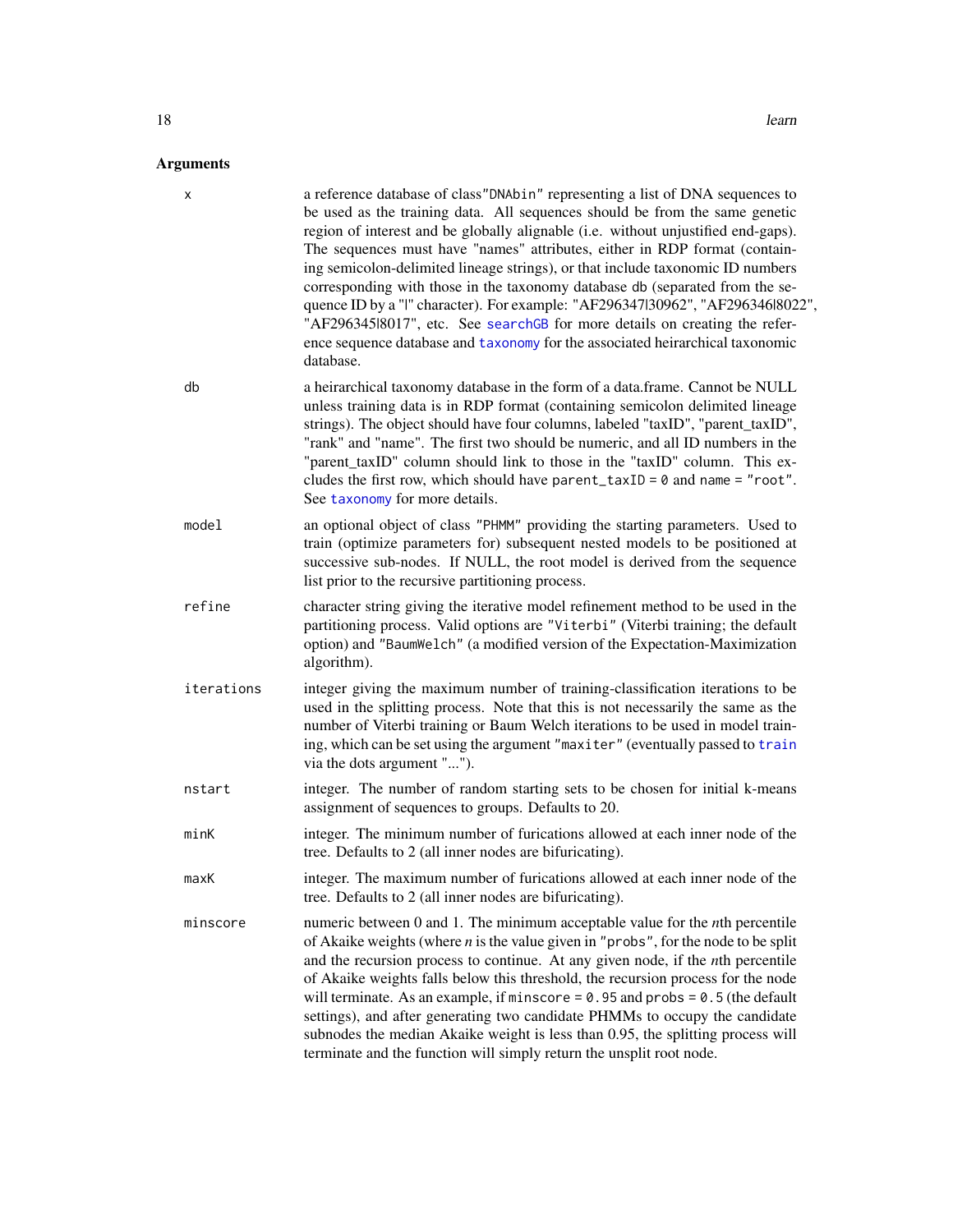<span id="page-18-0"></span>

| probs          | numeric between 0 and 1. The percentile of Akaike weights to test against the<br>minimum score threshold given in "minscore".                                                                                                                                                                                                                                                                                                                                  |  |
|----------------|----------------------------------------------------------------------------------------------------------------------------------------------------------------------------------------------------------------------------------------------------------------------------------------------------------------------------------------------------------------------------------------------------------------------------------------------------------------|--|
| retry          | logical indicating whether failure to split a node based on the criteria outlined<br>in 'minscore' and 'probs' should prompt a second attempt with different initial<br>groupings. These groupings are based on maximum kmer frequencies rather<br>than k-means division, which can give suboptimal groupings when the cluster<br>sizes are different (due to the up-weighting of larger clusters in the k-means<br>algorithm).                                |  |
| resize         | logical indicating whether the models should be free to change size during the<br>training process or if the number of modules should be fixed. Defaults to TRUE.<br>Only applicable if refine = "Viterbi".                                                                                                                                                                                                                                                    |  |
| maxsize        | integer giving the upper bound on the number of modules in the PHMMs. If<br>NULL, no maximum size is enforced.                                                                                                                                                                                                                                                                                                                                                 |  |
| recursive      | logical indicating whether the splitting process should continue recursively until<br>the discrimination criteria are not met (TRUE; default), or whether a single split<br>should take place at the root node.                                                                                                                                                                                                                                                |  |
| cores          | integer giving the number processors for multithreading. Defaults to 1. This<br>argument may alternatively be a 'cluster' object, in which case it is the user's<br>responsibility to close the socket connection at the conclusion of the operation,<br>e.g. by running parallel:: stopCluster(cores). The string 'autodetect' is<br>also accepted, in which case the maximum number of cores to use is one less<br>than the total number of cores available. |  |
| quiet          | logical indicating whether feedback should be printed to the console.                                                                                                                                                                                                                                                                                                                                                                                          |  |
| verbose        | logical indicating whether extra feedback should be printed to the console, in-<br>cluding progress at each split.                                                                                                                                                                                                                                                                                                                                             |  |
| numcode, frame | passed to translate. Set to NULL (default) unless learning a hybrid DNA/amino<br>acid sequence classifier.                                                                                                                                                                                                                                                                                                                                                     |  |
| $\cdots$       | further arguments to be passed on to train).                                                                                                                                                                                                                                                                                                                                                                                                                   |  |

# Details

The "insect" object type is a dendrogram with several additional attributes stored at each node. These include: "clade" the index of the node (see further details below); "sequences" the indices of the sequences in the reference database used to create the object; "taxID" the taxonomic identifier of the lowest common taxon of the sequences belonging to the node (linking to "db"); "minscore" the lowest likelihood among the training sequences given the profile HMM stored at the node; "minlength" the minimum length of the sequences belonging to the node; "maxlength" the maximum length of the sequences belonging to the node; "model" the profile HMM derived from the sequence subset belonging to the node; "nunique" the number of unique sequences belonging to the node; "ntotal" the total number of sequences belonging to the node (including duplicates); "key" the hash key used for exact sequence matching (bypasses the classification procedure if an exact match is found; root node only); "taxonomy" the taxonomy database containing the taxon ID numbers (root node only).

The clade indexing system used here is based on character strings, where "0" refers to the root node, "01" is the first child node, "02" is the second child node, "011" is the first child node of the first child node, etc. The leading zero may be omitted for brevity. Note that each inner node can not have more than 9 child nodes.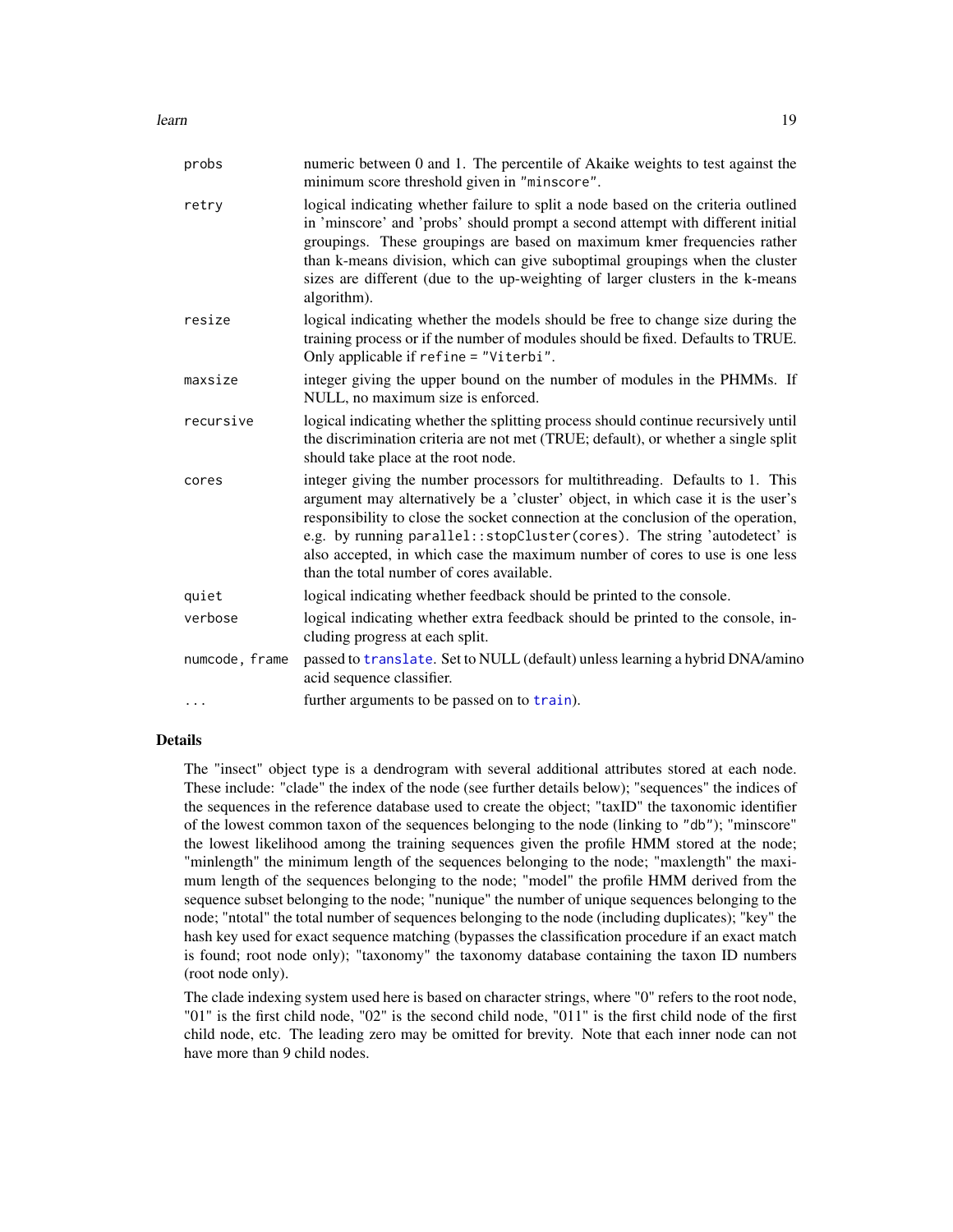#### Value

an object of class "insect".

#### Author(s)

Shaun Wilkinson

#### References

Blackshields G, Sievers F, Shi W, Wilm A, Higgins DG (2010) Sequence embedding for fast construction of guide trees for multiple sequence alignment. *Algorithms for Molecular Biology*, 5, 21.

Durbin R, Eddy SR, Krogh A, Mitchison G (1998) Biological sequence analysis: probabilistic models of proteins and nucleic acids. Cambridge University Press, Cambridge, United Kingdom.

Gerstein M, Sonnhammer ELL, Chothia C (1994) Volume changes in protein evolution. *Journal of Molecular Biology*, 236, 1067-1078.

Juang B-H, Rabiner LR (1990) The segmental K-means algorithm for estimating parameters of hidden Markov models. *IEEE Transactions on Acoustics, Speech, and Signal Processing*, 38, 1639- 1641.

#### Examples

```
data(whales)
data(whale_taxonomy)
## use all sequences except first one to train the classifier
set.seed(999)
tree \leq learn(whales[-1], db = whale_taxonomy, maxiter = 5, cores = 2)
## find predicted lineage for first sequence
classify(whales[1], tree)
## compare with actual lineage
taxID <- as.integer(gsub(".+\\|", "", names(whales)[1]))
get_lineage(taxID, whale_taxonomy)
```
manipulate *Further bit-level manipulation of DNA and amino acid sequences.*

# <span id="page-19-1"></span>Description

These functions provide additional methods to manipulate objects of class "DNAbin" and "AAbin" to supplement those available in the [ape](#page-0-0) package.

<span id="page-19-0"></span>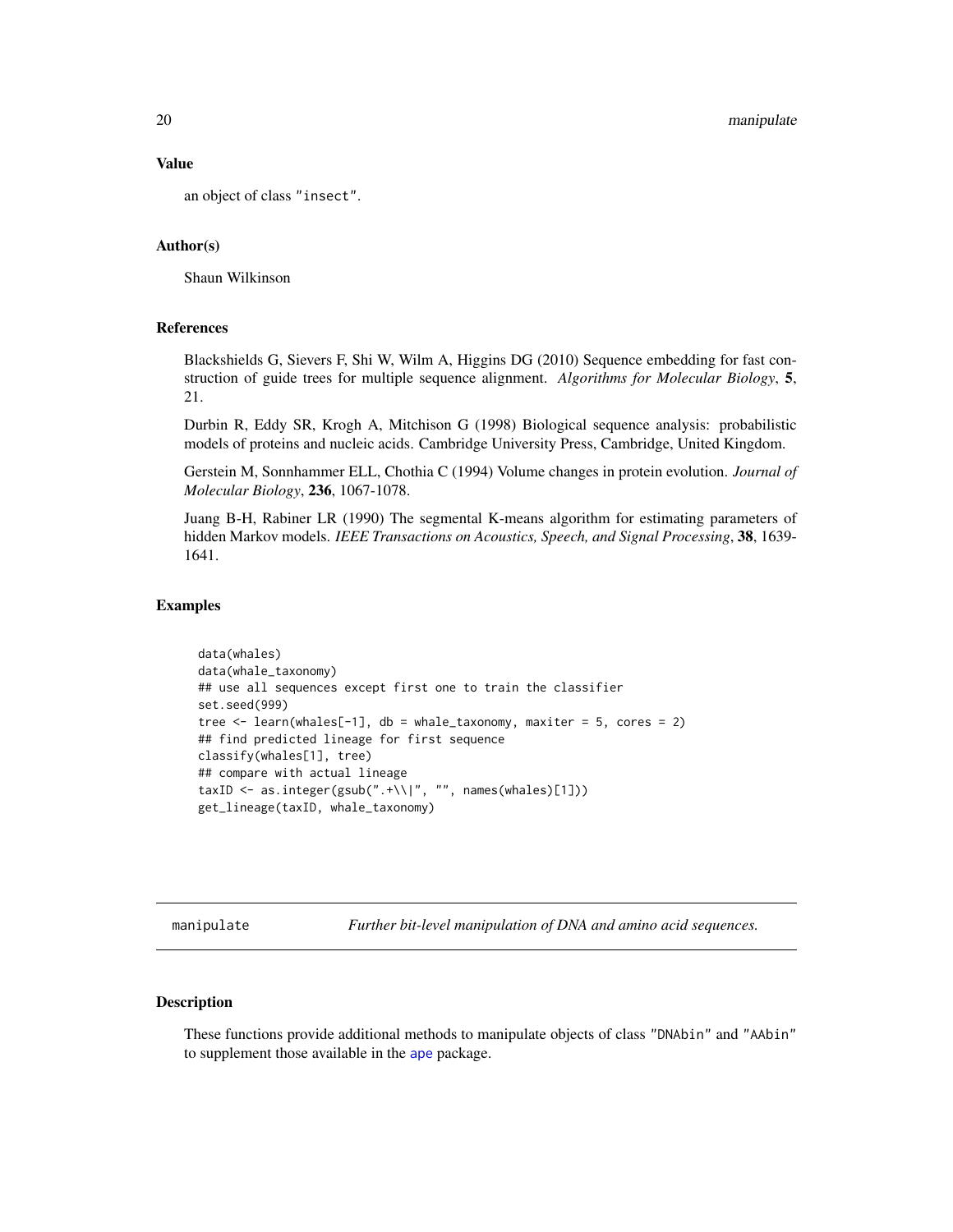# <span id="page-20-0"></span>manipulate 21

# Usage

```
## S3 method for class 'DNAbin'
duplicated(x, incomparables = FALSE, pointers = TRUE, ...)
## S3 method for class 'DNAbin'
unique(x, incomparables = FALSE, attrs = TRUE, drop = FALSE, ...)## S3 method for class 'DNAbin'
subset(x, subset, attrs = TRUE, drop = FALSE, ...)## S3 method for class 'AAbin'
duplicated(x, incomparables = FALSE, pointers = TRUE, \ldots)
## S3 method for class 'AAbin'
unique(x, incomparables = FALSE, attrs = TRUE, drop = FALSE, ...)## S3 method for class 'AAbin'
subset(x, subset, attrs = TRUE, drop = FALSE, ...)
```
# Arguments

| x             | a "DNAbin" or "AAbin" object.                                                                                                                                                                                                                                                                                                                            |
|---------------|----------------------------------------------------------------------------------------------------------------------------------------------------------------------------------------------------------------------------------------------------------------------------------------------------------------------------------------------------------|
| incomparables | placeholder, not currently functional.                                                                                                                                                                                                                                                                                                                   |
| pointers      | logical indicating whether the re-replication index key should be returned as a<br>"pointers" attribute of the output vector (only applicable for duplicated. DNAbin<br>and duplicated. AAbin). Note that this can increase the computational time for<br>larger sequence lists.                                                                         |
| .             | further arguments to be passed between methods.                                                                                                                                                                                                                                                                                                          |
| attrs         | logical indicating whether the attributes of the input object whose length match<br>the object length (or number of rows if it is a matrix) should be retained and<br>subsetted along with the object. This is useful if the input object has species,<br>lineage and/or taxon ID metadata that need to be retained following the duplicate<br>analysis. |
| drop          | logical; indicates whether the input matrix (assuming one is passed) should be<br>reduced to a vector if subset to a single sequence. Defaults to FALSE in keeping<br>with the style of the ape package functions.                                                                                                                                       |
| subset        | logical vector giving the elements or rows to be kept.                                                                                                                                                                                                                                                                                                   |
|               |                                                                                                                                                                                                                                                                                                                                                          |

#### Value

unique and subset return a DNAbin or AAbin object. duplicated returns a logical vector.

#### Author(s)

Shaun Wilkinson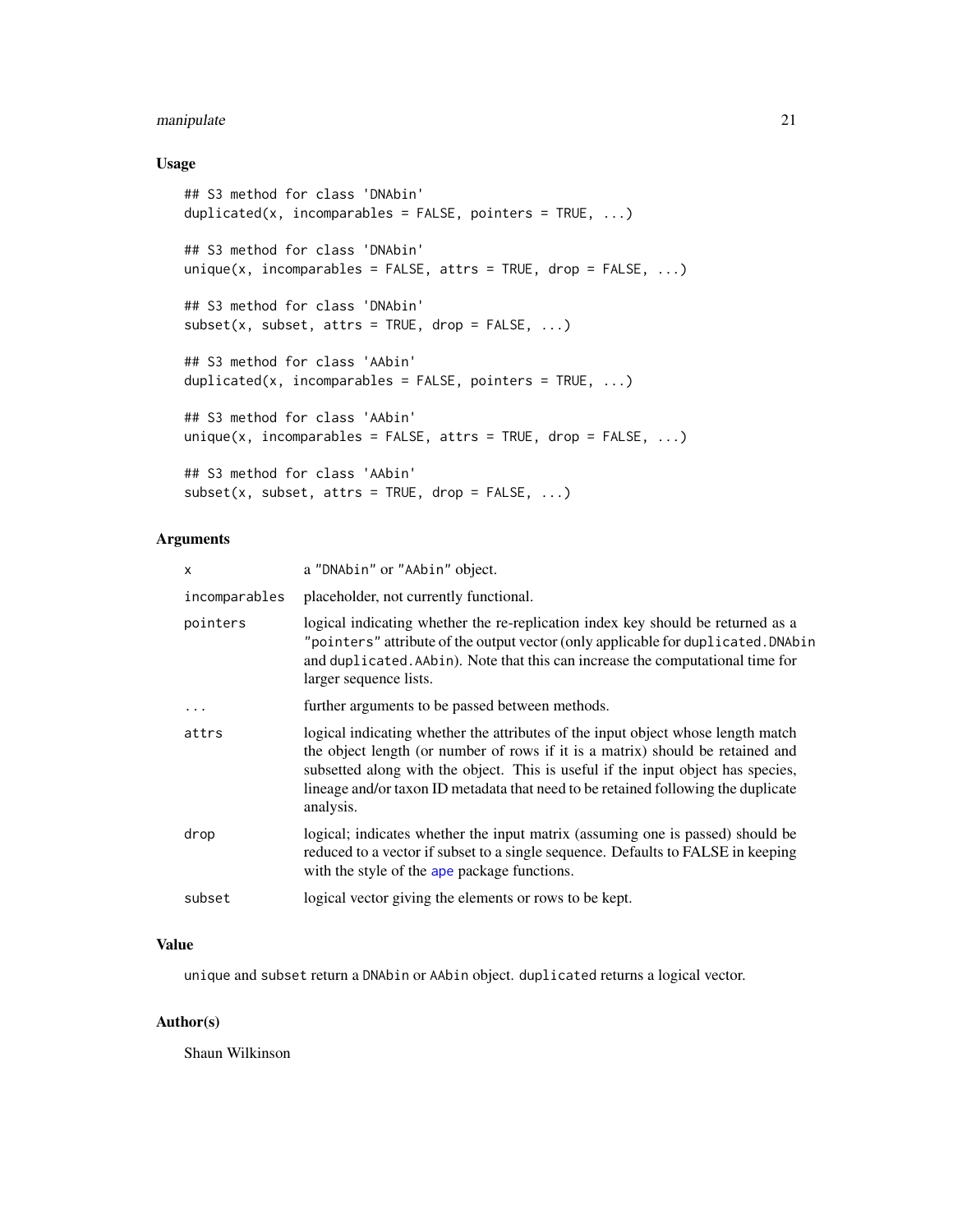# <span id="page-21-0"></span>References

Paradis E, Claude J, Strimmer K, (2004) APE: analyses of phylogenetics and evolution in R language. *Bioinformatics* 20, 289-290.

Paradis E (2007) A bit-level coding scheme for nucleotides. [http://ape-package.ird.fr/misc/](http://ape-package.ird.fr/misc/BitLevelCodingScheme.html) [BitLevelCodingScheme.html](http://ape-package.ird.fr/misc/BitLevelCodingScheme.html).

Paradis E (2012) Analysis of Phylogenetics and Evolution with R (Second Edition). Springer, New York.

# See Also

[DNAbin](#page-0-0)

# Examples

```
data(whales)
duplicates <- duplicated.DNAbin(whales, point = TRUE)
attr(duplicates, "pointers")
## returned indices show that the last sequence is
## identical to the second one.
## subset the reference sequence database to only include unques
whales <- subset.DNAbin(whales, subset = !duplicates)
## this gives the same result as
unique.DNAbin(whales)
```
<span id="page-21-1"></span>prune\_taxonomy *Prune taxonomy database.*

# Description

This function prunes the taxon database, removing specified taxa as desired to improve speed and memory efficiency.

# Usage

```
prune_taxonomy(db, taxIDs, keep = TRUE)
```
# Arguments

| db     | a valid taxonomy database, e.g. obtained by running the taxonomy function.                                                            |
|--------|---------------------------------------------------------------------------------------------------------------------------------------|
| taxIDs | the names or taxon ID numbers of the taxa to be retained (or discarded if keep<br>$=$ FALSE).                                         |
| keep   | logical, indicates whether the specified taxa should be kept and the rest of the<br>database removed or vice versa. Defaults to TRUE. |

# Details

TBA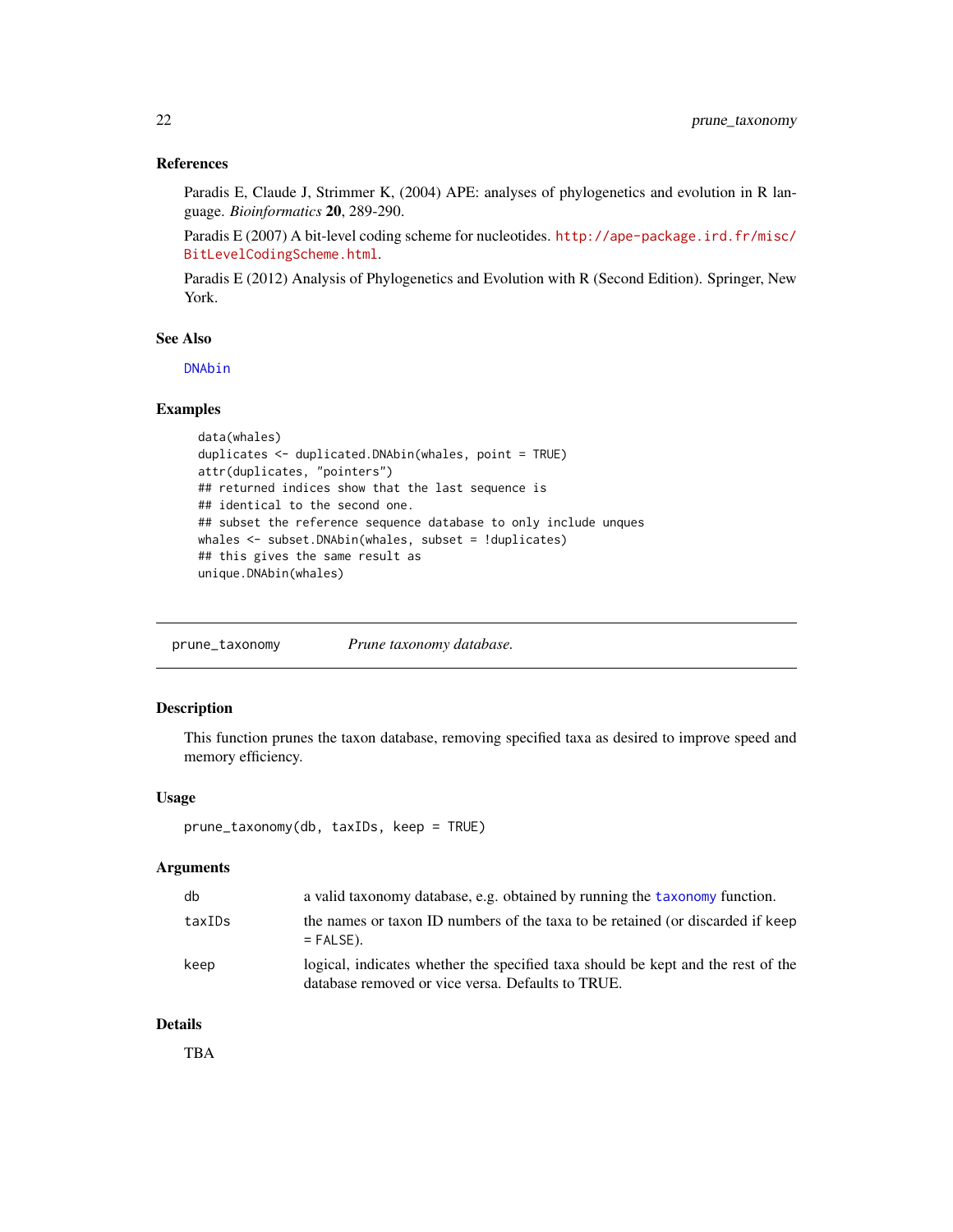<span id="page-22-0"></span>purge 23

# Value

a data.frame with the same column names as the input object ("taxID", "parent\_taxID", "rank", "name").

# Author(s)

Shaun Wilkinson

# References

Federhen S (2012) The NCBI Taxonomy database. *Nucleic Acids Research* 40, D136-D143. doi:10.1093/nar/gkr1178. <https://www.ncbi.nlm.nih.gov/taxonomy/>

#### Examples

```
## remove Odontoceti suborder from cetacean taxonomy database
data(whale_taxonomy)
prune_taxonomy(whale_taxonomy, taxIDs = 9722, keep = FALSE)
```
purge *Identify and remove erroneous reference sequences.*

# Description

This function evaluates a DNA reference database (a "DNAbin" object) and removes any sequences whose taxonomic metadata appear to be inconsistent with those of their most closely related sequences.

# Usage

 $pure(x, db, level = "order", confidence = 0.8, cores = 1, quiet = FALSE, ...)$ 

#### Arguments

| $\mathsf{x}$ | a DNAbin list object whose names include taxonomic identification numbers<br>(see searchGB for details).                                                                                                                                                |
|--------------|---------------------------------------------------------------------------------------------------------------------------------------------------------------------------------------------------------------------------------------------------------|
| db           | a valid taxonomy database containing the taxonomic identification numbers in-<br>cluded in the "names" attribute of the primary input object (a data.frame object;<br>see taxonomy).                                                                    |
| level        | character string giving the taxonomic level at which heterogeneity within a clus-<br>ter will flag a sequence as potentially erroneous. This should be a recognized<br>rank within the taxonomy database.                                               |
| confidence   | numeric, the minimum confidence value for a sequence to be purged. For exam-<br>ple, if confidence = $0.8$ (the default value) a sequence will only be purged if<br>its taxonomy differs from at least four other independent sequences in its cluster. |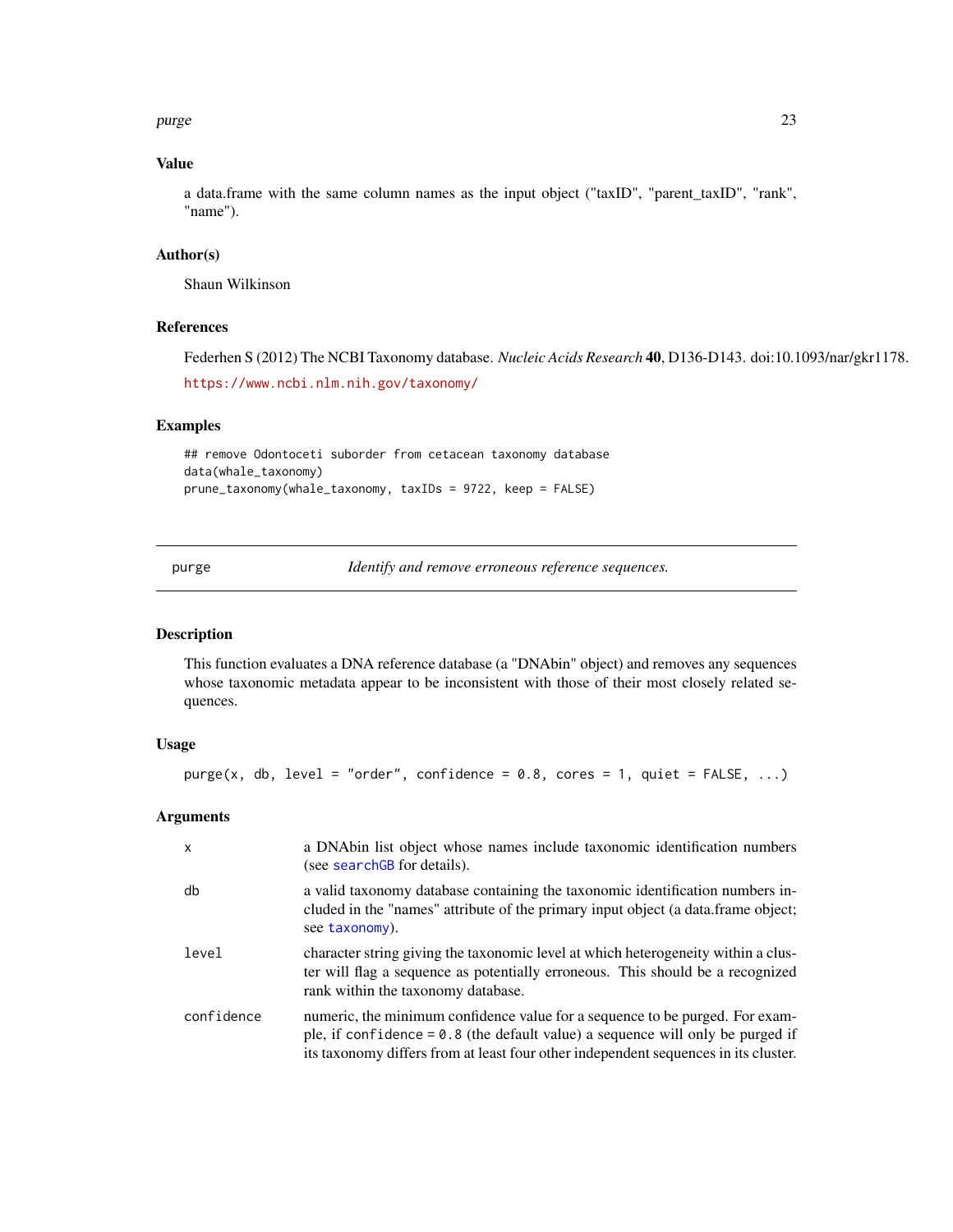<span id="page-23-0"></span>

| cores | integer giving the number of processors for multithreading. Defaults to 1. This    |
|-------|------------------------------------------------------------------------------------|
|       | argument may alternatively be a 'cluster' object, in which case it is the user's   |
|       | responsibility to close the socket connection at the conclusion of the operation,  |
|       | for example by running parallel::stopCluster(cores). The string 'autode-           |
|       | tect' is also accepted, in which case the maximum number of cores to use is one    |
|       | less than the total number of cores available. Note that in this case there may be |
|       | a tradeoff in terms of speed depending on the number and size of sequences to      |
|       | be processed, due to the extra time required to initialize the cluster.            |
| quiet | logical indicating whether progress should be printed to the console.              |
|       | further arguments to pass to otu (not including nstart).                           |
|       |                                                                                    |

#### Details

This function first clusters the sequence dataset into operational taxonomic units (OTUs) based on a given genetic similarity threshold using the [otu](#page-0-0) function from the [kmer](#page-0-0) package. Each cluster is then checked for taxonomic homogeneity at a given rank, and any sequences that appear out of place are removed. The criteria for sequence removal are that at least two other independent studies should contradict the taxonomic metadata attributed to the sequence.

# Value

a "DNAbin" object.

#### Author(s)

Shaun Wilkinson

# Examples

```
data(whales)
data(whale_taxonomy)
whales \leq purge(whales, db = whale_taxonomy, level = "species",
                threshold = 0.97, method = "farthest")
```
qfilter *Quality filtering for amplicon sequences.*

# Description

This function performs several quality checks for FASTQ input files, removing any sequences that do not conform to the specified quality standards. This includes an average quality score assessment, size selection, singleton removal (or an alternative minimum count) and ambiguous base-call filtering.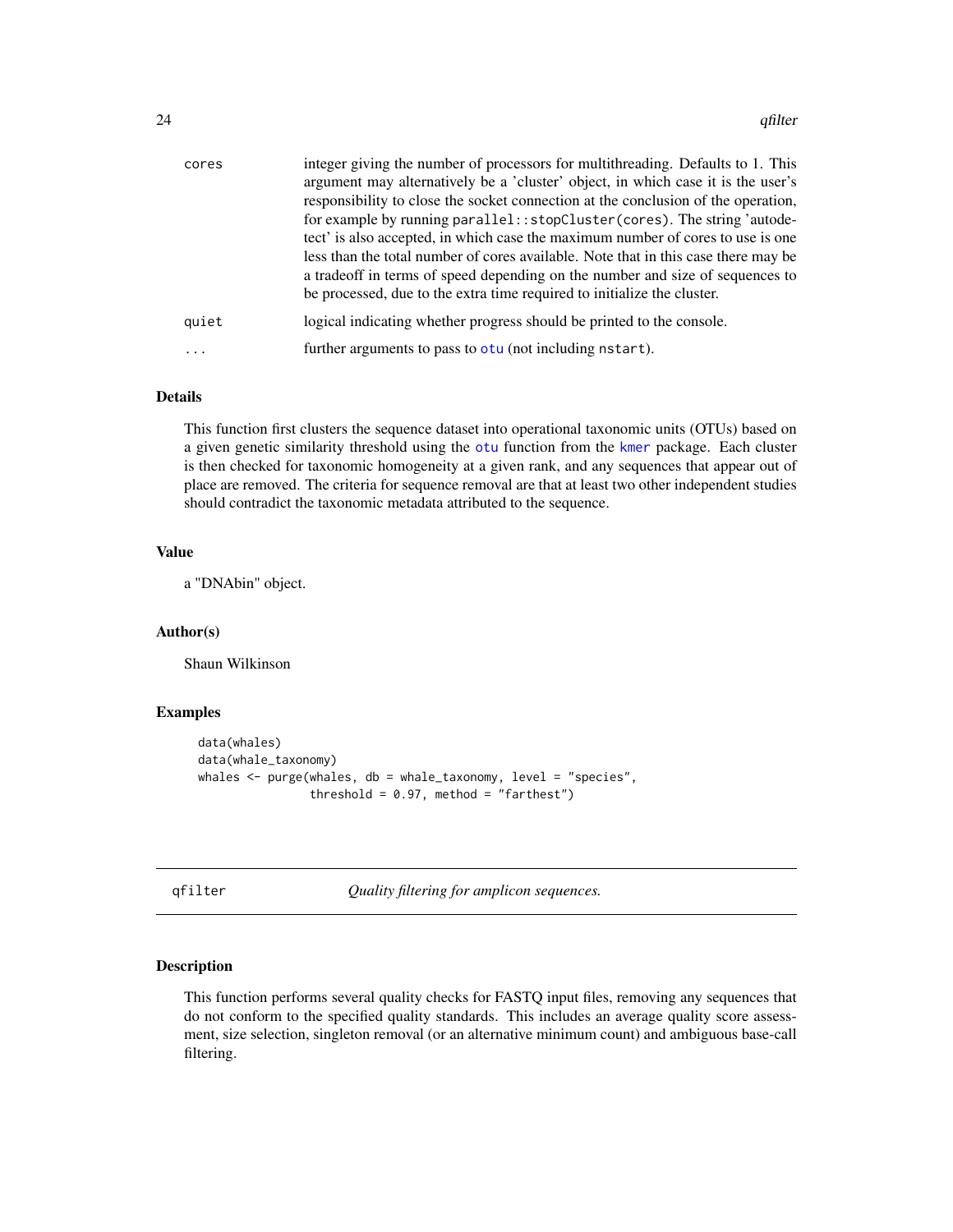qfilter 25

# Usage

```
qfilter(
  x,
 minqual = 30,
 maxambigs = 0,
 mincount = 2,
 minlength = 50,
 maxlength = 500
)
```
# Arguments

| $\mathsf{x}$ | a vector of concatenated strings representing DNA sequences (in upper case)<br>or a DNAbin list object with quality attributes. This argument will usually be<br>produced by readFASTQ. |
|--------------|-----------------------------------------------------------------------------------------------------------------------------------------------------------------------------------------|
| mingual      | integer, the minimum average quality score for a sequence to pass the filter.<br>Defaults to 30.                                                                                        |
| maxambigs    | integer, the maximum number of ambiguities for a sequence to pass the filter.<br>Defaults to 0.                                                                                         |
| mincount     | integer, the minimum acceptable number of occurrences of a sequence for it to<br>pass the filter. Defaults to 2 (removes singletons).                                                   |
| minlength    | integer, the minimum acceptable sequence length. Defaults to 50.                                                                                                                        |
| maxlength    | integer, the maximum acceptable sequence length. Defaults to 500.                                                                                                                       |

# Value

an object of the same type as the primary input argument (i.e. a "DNAbin" object if x is a "DNAbin" object, or a vector of concatenated character strings otherwise).

#### Author(s)

Shaun Wilkinson

# Examples

```
## download and extract example FASTQ file to temporary directory
td \leftarrow tempdir()URL <- "https://www.dropbox.com/s/71ixehy8e51etdd/insect_tutorial1_files.zip?dl=1"
dest <- paste0(td, "/insect_tutorial1_files.zip")
download.file(URL, destfile = dest, mode = "wb")
unzip(dest, exit)x <- readFASTQ(paste0(td, "/COI_sample2.fastq"))
## trim primers from sequences
mlCOIintF <- "GGWACWGGWTGAACWGTWTAYCCYCC"
jgHCO2198 <- "TAIACYTCIGGRTGICCRAARAAYCA"
x \le -\text{trim}(x, \text{ up} = \text{mlCOIintF}, \text{ down} = \text{jgHCO2198})## filter sequences to remove singletons, low quality & short/long reads
```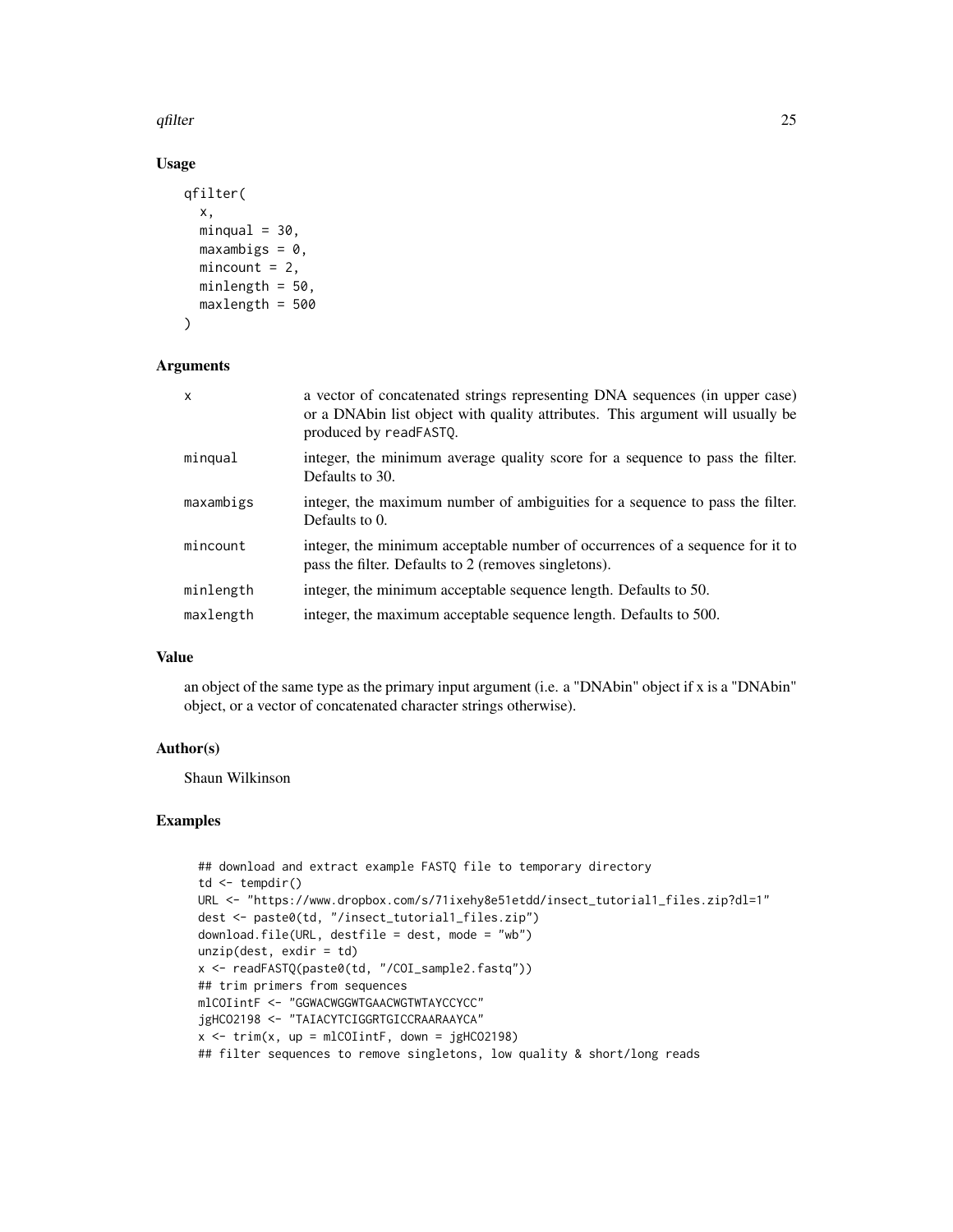```
x \leq - qfilter(x, minlength = 250, maxlength = 350)
```
rc *Reverse complement DNA in character string format.*

# Description

This function reverse complements a DNA sequence or vector of DNA sequences that are stored as character strings.

# Usage

 $rc(z)$ 

# Arguments

z a vector of DNA sequences in upper case character string format.

# Details

This function accepts only DNA sequences in concatenated character string format, see [complement](#page-0-0) in the [ape](#page-0-0) package for "DNAbin" input objects, and [comp](#page-0-0) in the [seqinr](#page-0-0) package for when the input object is a character vector.

# Value

a vector of DNA sequences as upper case character strings.

#### Author(s)

Shaun Wilkinson

# Examples

rc("TATTG")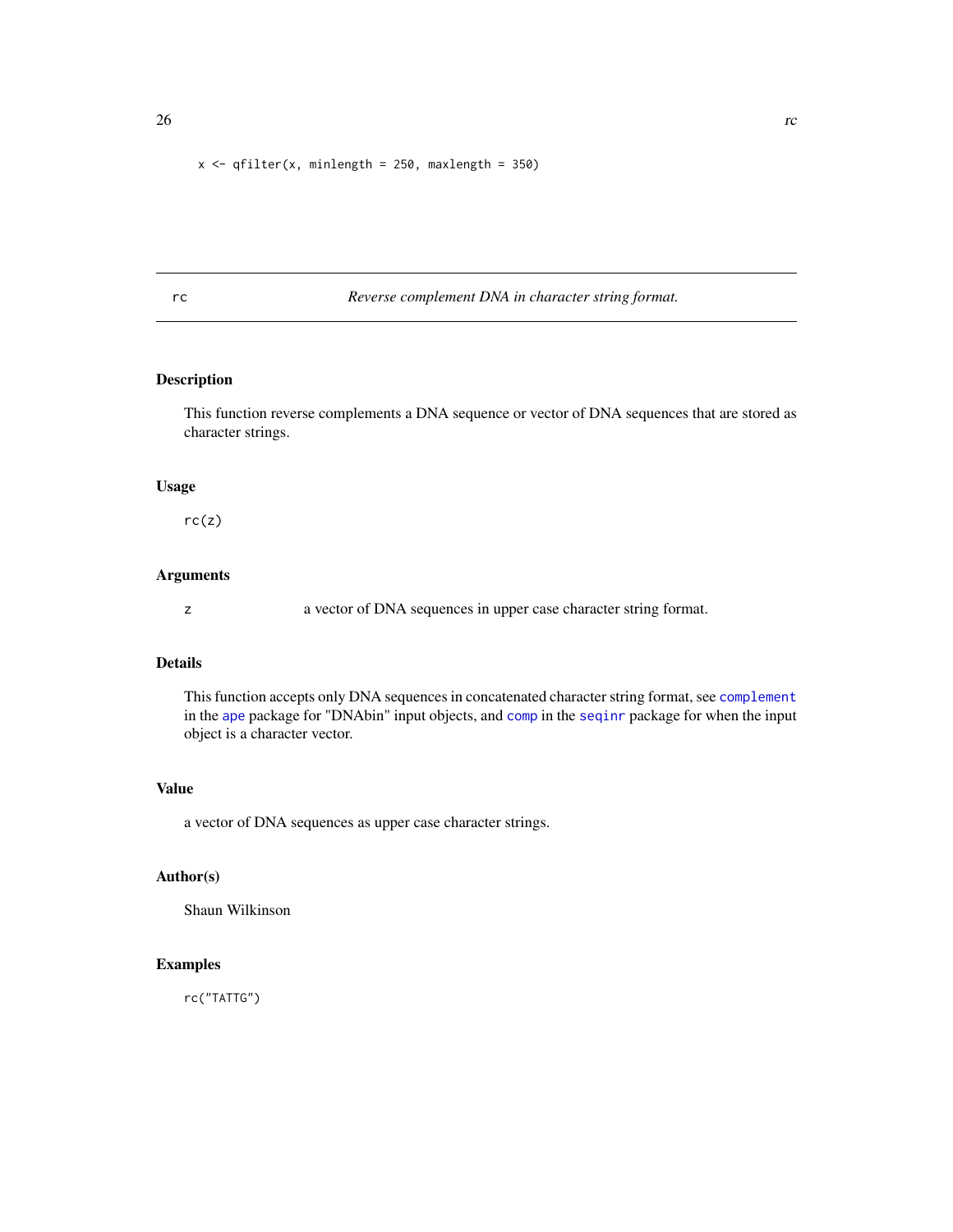<span id="page-26-0"></span>

#### <span id="page-26-1"></span>Description

Text parsing functions for reading sequences in the FASTA or FASTQ format into R.

#### Usage

```
readFASTQ(file = file.choose(), bin = TRUE)
readFASTA(
  file = file.choose(),
 bin = TRUE,residues = "DNA",
  alignment = FALSE
)
```
#### Arguments

| file      | the name of the FASTA or FASTO file from which the sequences are to be read.                                                                                                                                                                     |  |
|-----------|--------------------------------------------------------------------------------------------------------------------------------------------------------------------------------------------------------------------------------------------------|--|
| bin       | logical indicating whether the returned object should be in binary/raw byte for-<br>mat (i.e. "DNAbin" or "AAbin" objects for nucleotide and amino acid se-<br>quences, respectively). If FALSE a vector of named character strings is returned. |  |
| residues  | character string indicating whether the sequences to be read are composed of nu-<br>cleotides ("DNA"; default) or amino acids ("AA"). Only required for readFASTA<br>and if $bin = TRUE$ .                                                       |  |
| alignment | logical indicating whether the sequences represent an alignment to be parsed as<br>a matrix. Only applies to readFASTA.                                                                                                                          |  |

# Details

Compatibility:: The FASTQ convention is somewhat ambiguous with several slightly different interpretations appearing in the literature. For now, this function supports the Illumina convention for FASTQ files, where each sequence and its associated metadata occupies four line of the text file as follows : (1) the run and cluster metadata preceded by an  $\omega$  symbol; (2) the sequence itself in capitals without spaces; (3) a single "+" symbol; and (4) the Phred quality scores from 0 to 93 represented as ASCII symbols. For more information on this convention see the Illumina help page [here](https://help.basespace.illumina.com/articles/descriptive/fastq-files/) .

Speed and Memory Requirements:: For optimal memory efficiency and compatibility with other functions, it is recommended to store sequences in raw byte format as either DNAbin or AAbin objects. For FASTQ files when bin = TRUE, a vector of quality scores (also in raw-byte format) is attributed to each sequence. These can be converted back to numeric quality scores with as.integer. For FASTQ files when bin = FALSE the function returns a vector with each sequence as a concatenated string with a similarly concatenated quality attribute comprised of the same ASCII metacharacters used in the FASTQ coding scheme.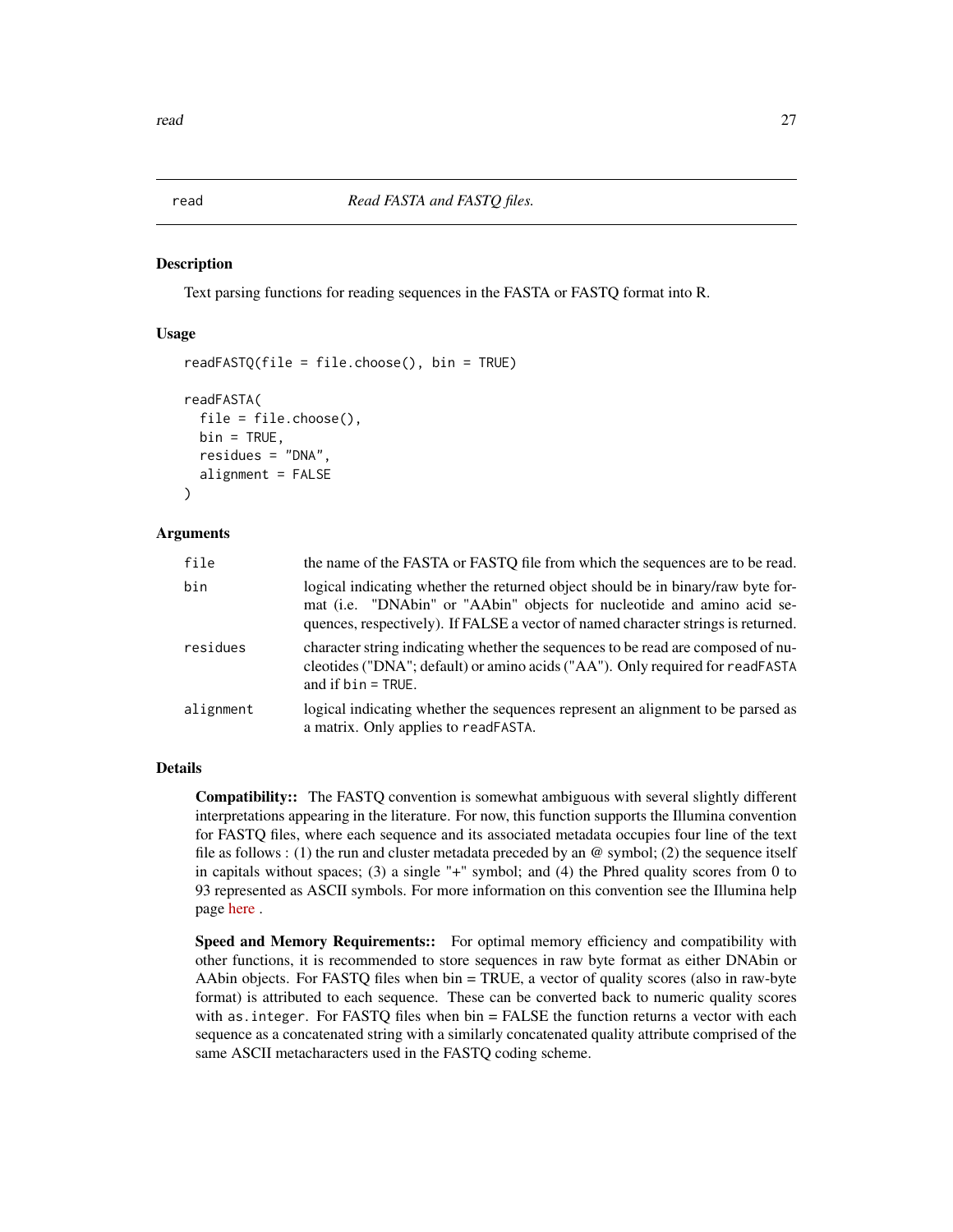<span id="page-27-0"></span>This function can take a while to process larger FASTQ files, a multithreading option may be available in a future version.

# Value

Either a vector of character strings (if bin = FALSE), or a list of raw ("DNAbin" or "AAbin") vectors, with each element having a "quality" attribute.

# Author(s)

Shaun Wilkinson

#### References

Bokulich NA, Subramanian S, Faith JJ, Gevers D, Gordon JI, Knight R, Mills DA, Caporaso JG (2013) Quality-filtering vastly improves diversity estimates from Illumina amplicon sequencing. *Nat Methods*, 1, 57-59.

Illumina help page: <https://help.basespace.illumina.com/articles/descriptive/fastq-files/>

#### See Also

[writeFASTQ](#page-40-1) and [writeFASTA](#page-40-1) for writing sequences to text in the FASTA or FASTQ format. See also [read.dna](#page-0-0) in the [ape](#page-0-0) package.

#### Examples

```
## download and extract example FASTQ file to temporary directory
td \leftarrow tempdir()URL <- "https://www.dropbox.com/s/71ixehy8e51etdd/insect_tutorial1_files.zip?dl=1"
dest <- paste0(td, "/insect_tutorial1_files.zip")
download.file(URL, destfile = dest, mode = "wb")
unzip(dest, exdir = td)
x <- readFASTQ(paste0(td, "/COI_sample2.fastq"))
```
replicate *Dereplicate and rereplicate sequence datasets.*

# Description

These functions are used to extract only the unique sequences from a set of DNA reads, with the ability to rebuild the original sequence set at a later time.

#### Usage

 $dereplicate(x, cores = 1)$ rereplicate(x)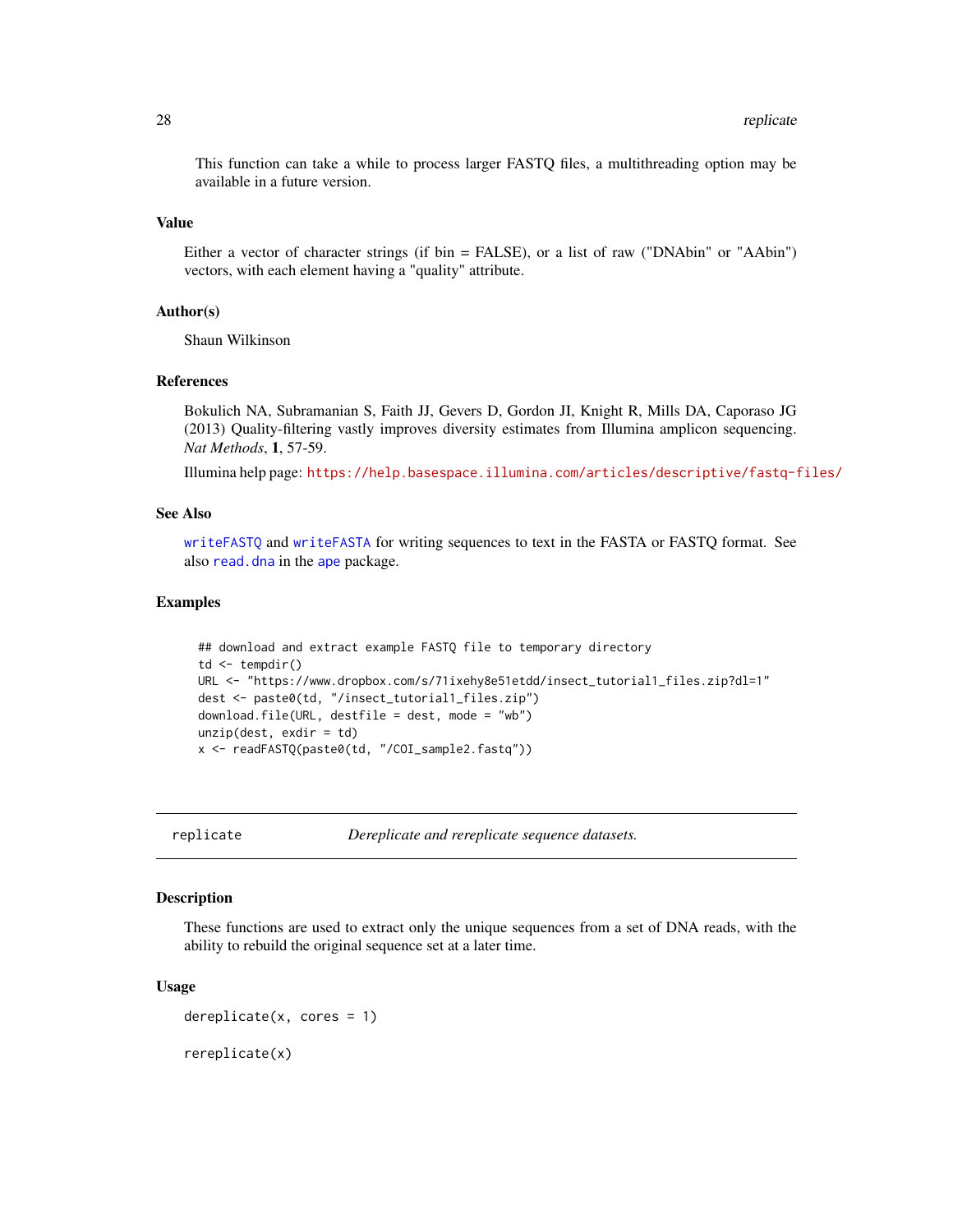#### <span id="page-28-0"></span>samoa 29

#### Arguments

| x     | a list of sequences in DNAbin or AAbin format, or a vector of sequences as con-<br>catenated upper-case character strings.                                                                                                                                                                                                                                                                                                                                          |
|-------|---------------------------------------------------------------------------------------------------------------------------------------------------------------------------------------------------------------------------------------------------------------------------------------------------------------------------------------------------------------------------------------------------------------------------------------------------------------------|
| cores | integer giving the number of processors for multithreading (defaults to 1). This<br>argument may alternatively be a 'cluster' object, in which case it is the user's<br>responsibility to close the socket connection at the conclusion of the operation,<br>e.g. by running parallel:: stopCluster (cores). The string 'autodetect' is<br>also accepted, in which case the maximum number of cores to use is one less<br>than the total number of cores available. |

#### Value

either a DNAbin/AAbin object, or a vector of concatenated upper-case character strings, depending on the input object.

## Author(s)

Shaun Wilkinson

# Examples

```
data(whales)
tmp <- dereplicate(whales)
whales <- rereplicate(tmp)
```

| samoa | Table of marine COI amplicon sequence variants from American |
|-------|--------------------------------------------------------------|
|       | Samoa                                                        |

# Description

This matrix contains counts of COI amplicon sequence variants (ASV) extracted from autonomous reef monitoring structures (ARMS) in Ofu, American Samoa. Unpublished data courtesy of Molly Timmers (NOAA).

#### Usage

samoa

#### Format

a 2 x 16 integer matrix containing abundance counts of 16 ASVs from two sites. This table contains the first 16 rows of the 'seqtab.nochim' output from the DADA2 pipeline ([https://benjjneb.](https://benjjneb.github.io/dada2/tutorial.html) [github.io/dada2/tutorial.html](https://benjjneb.github.io/dada2/tutorial.html)). The column names contain the DNA sequences of the ASVs, and row names correspond with site codes.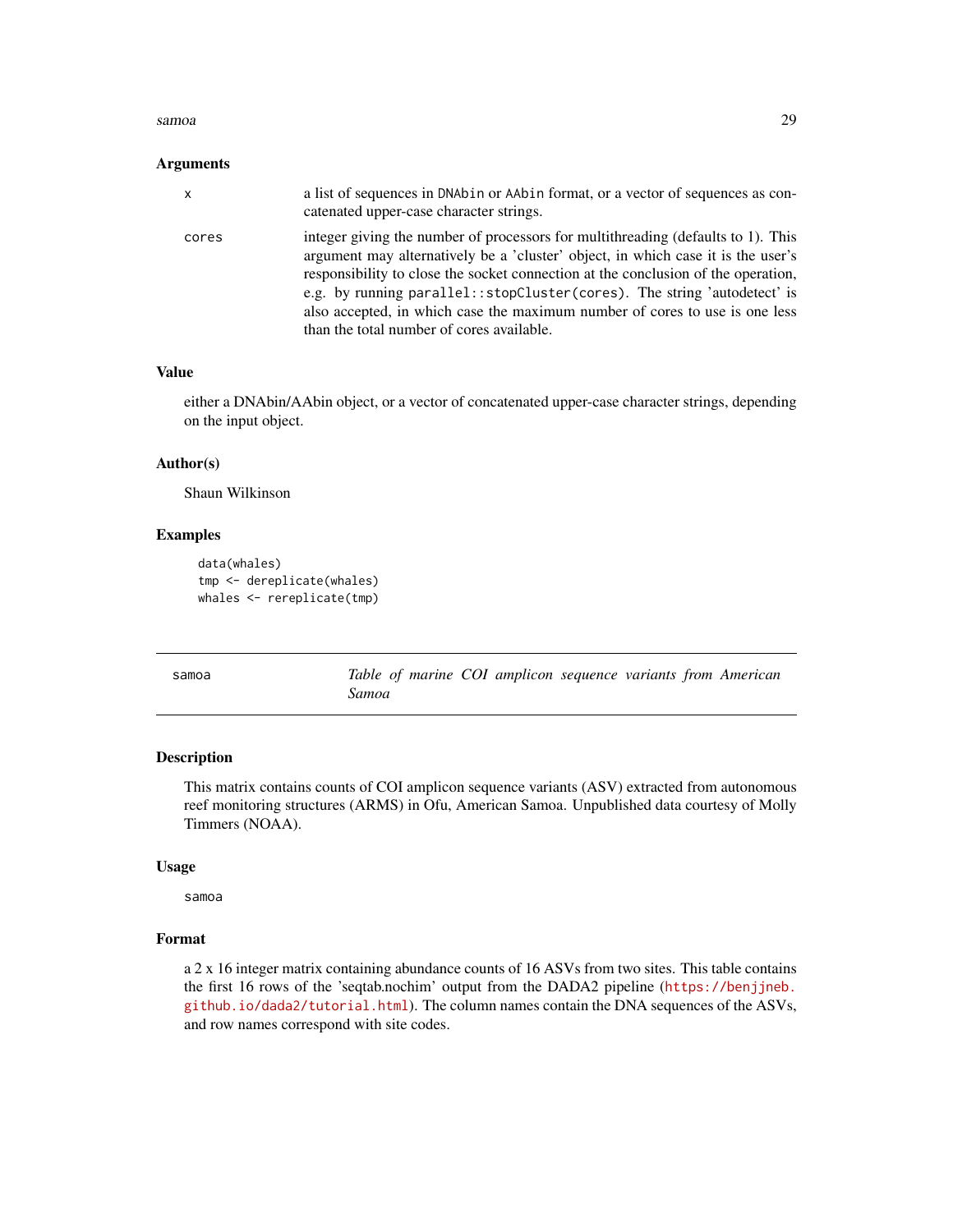#### <span id="page-29-1"></span><span id="page-29-0"></span>Description

searchGB queries GenBank using the Entrez search utilities, and downloads the matching sequences and/or their accession numbers. A vector of accession numbers can be passed in lieu of a query, in which case the function downloads the matching sequences from GenBank. Internet connectivity is required.

# Usage

```
searchGB(
 query = NULL,
  accession = NULL,
  sequences = TRUE,
 bin = TRUE,db = "nucleotide",
  taxIDS = TRUE,prompt = TRUE,contact = NULL,quiet = FALSE
\mathcal{L}
```
# Arguments

| query     | an Entrez search query. For help compiling Entrez queries see https://www.<br>ncbi.nlm.nih.gov/books/NBK3837/#EntrezHelp.Entrez_Searching_Options<br>and https://www.ncbi.nlm.nih.gov/books/NBK49540/.                                                       |
|-----------|--------------------------------------------------------------------------------------------------------------------------------------------------------------------------------------------------------------------------------------------------------------|
| accession | an optional vector of GenBank accession numbers to be input in place of a search<br>query. If both query and accession arguments are provided the function returns<br>an error. Currently, a maximum of 200 accession numbers can be processed at a<br>time. |
| sequences | logical. Should the sequences be returned or only the GenBank accession num-<br>bers? Note that taxon IDs are not returned if sequences is set to FALSE.                                                                                                     |
| bin       | logical indicating whether the returned sequences should be in raw-byte format<br>("DNAbin" or "AAbin" object type) or as a vector of named character strings.<br>Defaults to TRUE.                                                                          |
| db        | the NCBI database from which to download the sequences and/or accession<br>names. Accepted options are "nucleotide" (default) and "protein".                                                                                                                 |
| taxIDs    | logical indicating whether the NCBI taxon ID numbers should be appended to<br>the names of the output object (delimited by a "I" character). Defaults to TRUE.                                                                                               |
| prompt    | logical indicating whether to check with the user before downloading sequences.                                                                                                                                                                              |
| contact   | an optional character string with the users email address. This is added to the<br>E-utilities URL and may be used by NCBI to contact the user if the application<br>causes unintended issues.                                                               |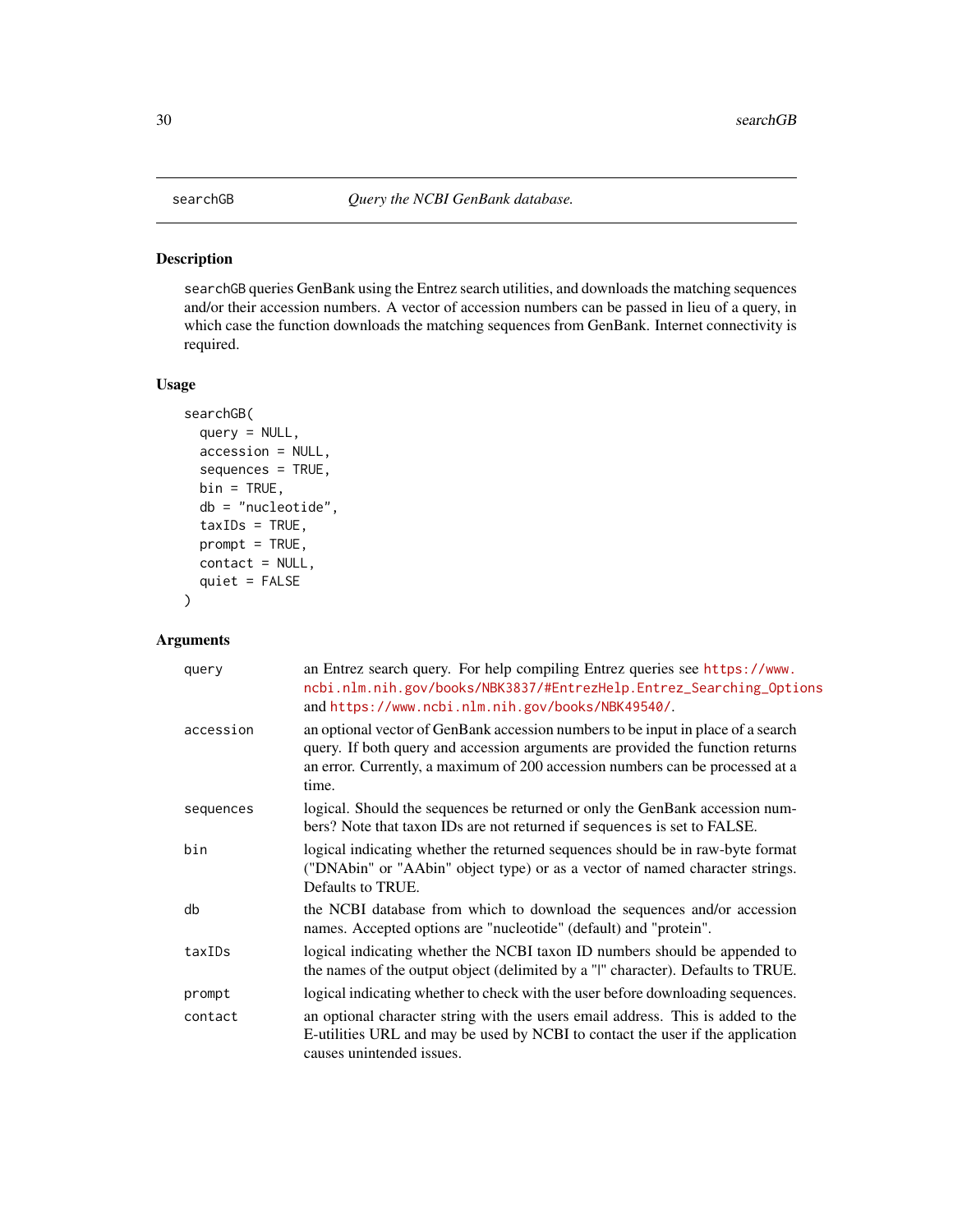<span id="page-30-0"></span>shave  $31$ 

| quiet |  |  |  | logical indicating whether the progress should be printed to the console. |
|-------|--|--|--|---------------------------------------------------------------------------|
|       |  |  |  |                                                                           |

#### Details

This function uses the Entrez e-utilities API to search and download sequences from GenBank. Occasionally users may encounter an unknown non-reproducible error and appears to be related to database records being updated in GenBank. This can generally be remedied by re-running the function. If problems persist please feel free to raise an issue on the package bug-reports page at <https://github.com/shaunpwilkinson/insect/issues/>.

# Value

a list of sequences as either a DNAbin or AAbin object (depending on "db"), or a named vector of character strings (if bin = FALSE).

# Author(s)

Shaun Wilkinson

### References

NCBI Resource Coordinators (2012) Database resources of the National Center for Biotechnology Information. *Nucleic Acids Research*, 41 (Database issue): D8–D20.

#### See Also

[read.GenBank](#page-0-0) (ape) for an alternative means of downloading DNA sequences from GenBank using accession numbers.

# Examples

## Query the GenBank database for Eukaryote mitochondrial 16S DNA sequences ## between 100 and 300 base pairs in length that were modified between ## the years 1999 and 2000.

query <- "Eukaryota[ORGN]+AND+16S[TITL]+AND+100:300[SLEN]+AND+1999:2000[MDAT]"  $x$  <- searchGB(query, prompt = FALSE)

shave *Shave ends from DNA and amino acid sequences*

#### Description

This function uses the Viterbi algorithm to semi-globally align a motif to a DNA or AA sequence, and removes all nucleotides to the left and/or right of the motif.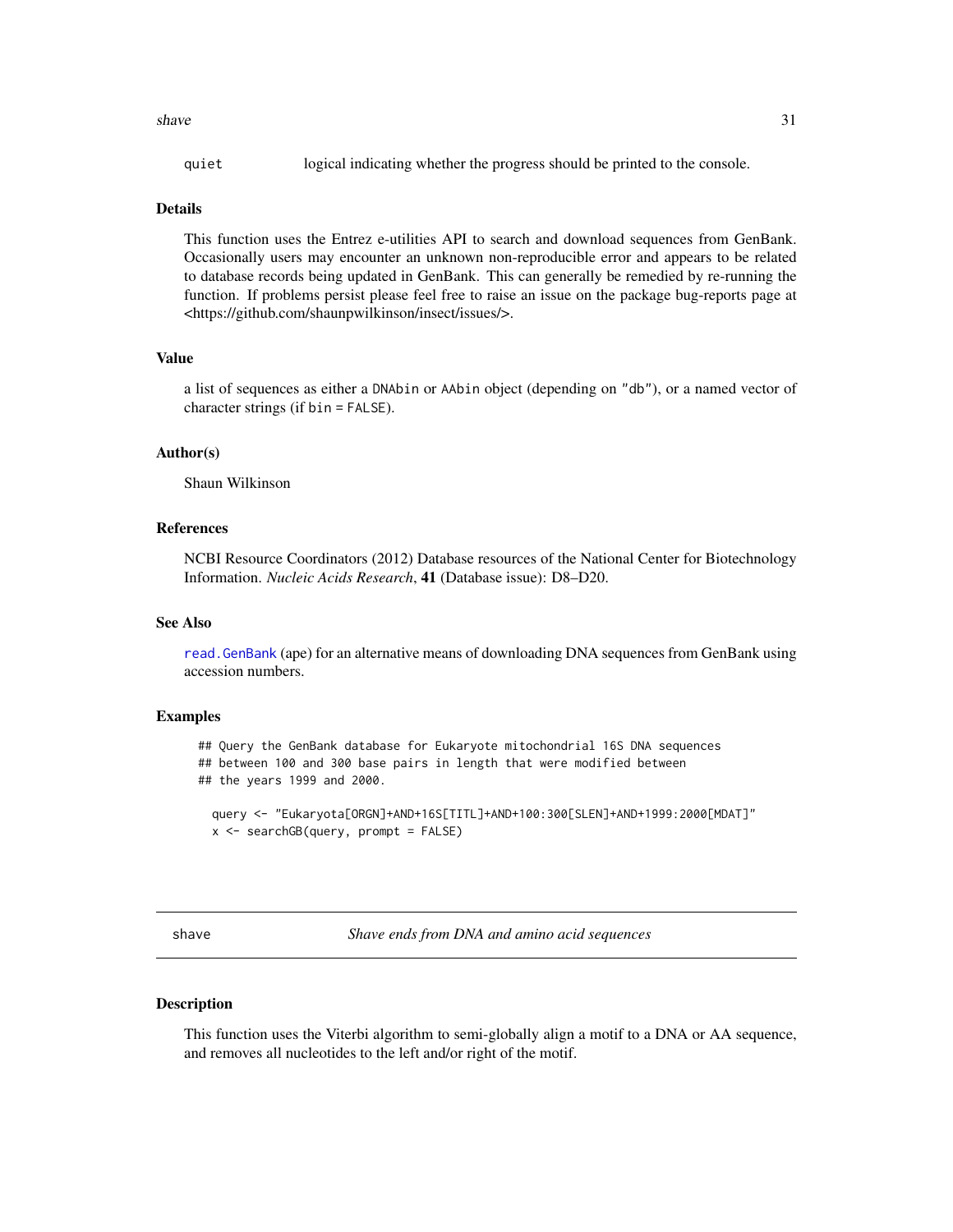<span id="page-31-0"></span>32 shave share that the state of the state of the state of the state of the state of the state of the state of the state of the state of the state of the state of the state of the state of the state of the state of the sta

# Usage

shave(x, motif, direction = "both", cores =  $1, ...$ )

# Arguments

| X         | an object of class DNAbin or AAbin.                                                                                                                                                                                                                                                                                                                                                                                                                                                                                                                                                                                                                                                                              |
|-----------|------------------------------------------------------------------------------------------------------------------------------------------------------------------------------------------------------------------------------------------------------------------------------------------------------------------------------------------------------------------------------------------------------------------------------------------------------------------------------------------------------------------------------------------------------------------------------------------------------------------------------------------------------------------------------------------------------------------|
| motif     | a DNAbin, AAbin or PHMM object.                                                                                                                                                                                                                                                                                                                                                                                                                                                                                                                                                                                                                                                                                  |
| direction | character string indicating the direction of the shave. Options are "forward"<br>(shaves everything to the right of the motif), "backward" (shaves everything to<br>the left of the motif) or "both" (retains the motif region only).                                                                                                                                                                                                                                                                                                                                                                                                                                                                            |
| cores     | integer giving the number of processors for multithreading. Defaults to 1, and<br>reverts to 1 if x is not a list. This argument may alternatively be a 'cluster' object,<br>in which case it is the user's responsibility to close the socket connection at the<br>conclusion of the operation, for example by running parallel:: stopCluster(cores).<br>The string 'autodetect' is also accepted, in which case the maximum number of<br>cores to use is one less than the total number of cores available. Note that in<br>this case there may be a tradeoff in terms of speed depending on the number and<br>size of sequences to be processed, due to the extra time required to initialize the<br>cluster. |
| $\ddots$  | further arguments to be passed to Viterbi (not including 'type').                                                                                                                                                                                                                                                                                                                                                                                                                                                                                                                                                                                                                                                |

# Details

This functions finds the optimal semiglobal alignment (a.k.a. "glocal" alignment or global alignment with free end gaps) between a sequence "x" and a shorter sequence "motif", returning the motif region of x along with the nucleotides to the left or right if direction is set to "reverse" or "forward", respectively.

# Value

an object of class DNAbin or AAbin (depending on the input object).

#### Author(s)

Shaun Wilkinson

#### See Also

[virtualPCR](#page-37-1).

# Examples

```
data(whales)
motif = char2dna("AAGTGTAGCATCACTTATTGATCCAAATT")
shave(whales, motif = motif, direction = "both")
```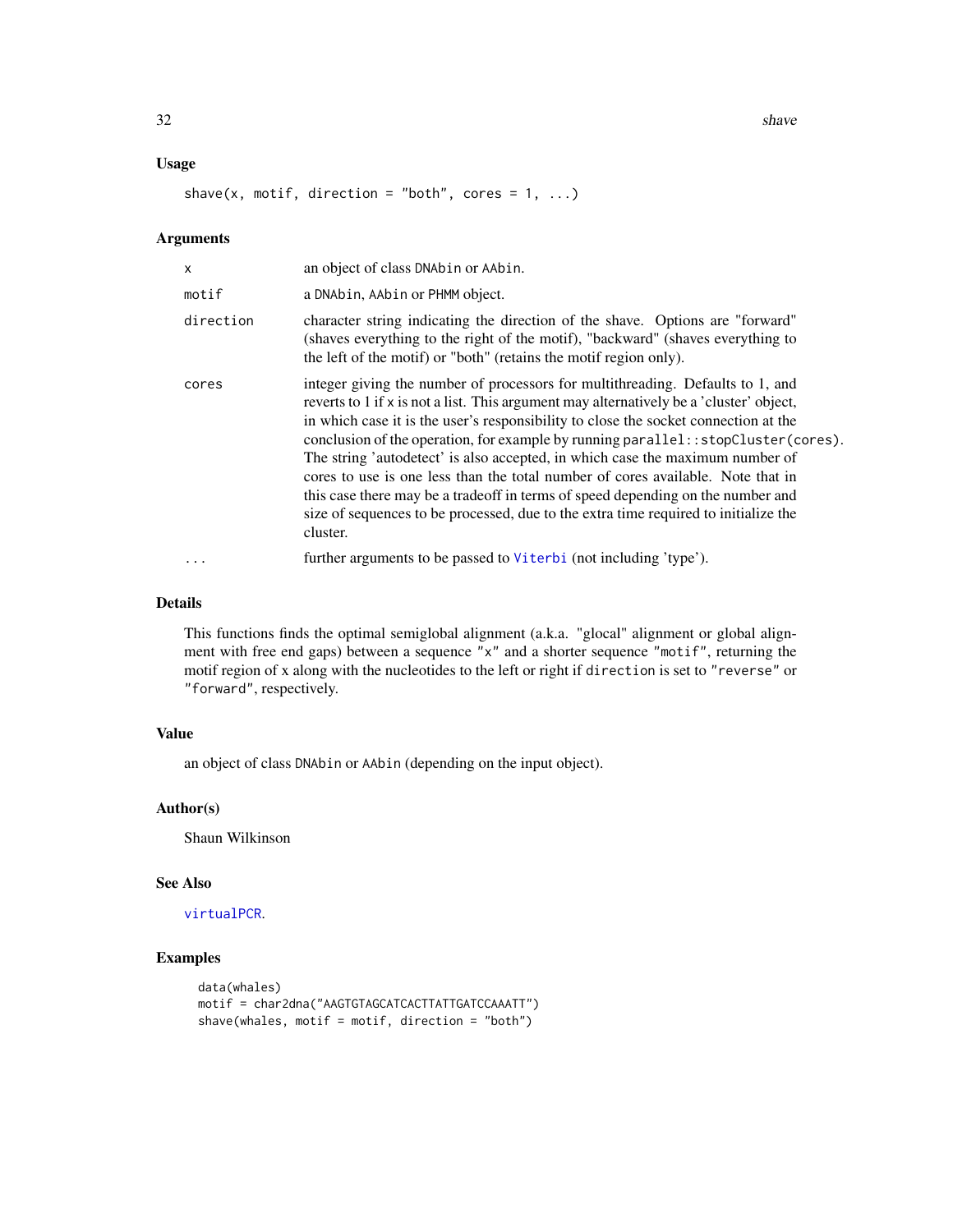<span id="page-32-0"></span>

# Description

This function aligns forward and reverse reads generated from a 2x amplicon sequencing platform, and produces a consensus sequence with maximum base-call quality scores attached as "quality" attributes.

# Usage

stitch(x, y, up = NULL, down = NULL, mindiff = 6, minoverlap = 16)

# Arguments

| x, y       | DNAbin objects with quality attributes (see readFASTQ to generate these objects<br>from fastq text files), representing the forward and reverse reads to be stitched.<br>These objects can be either vectors or lists. In the latter case, the two objects<br>must be equal length.            |
|------------|------------------------------------------------------------------------------------------------------------------------------------------------------------------------------------------------------------------------------------------------------------------------------------------------|
| up, down   | forward and reverse primer sequences (either as concatenated character strings)<br>or "DNAbin" objects). Either both or neither should be provided (not one or the<br>other).                                                                                                                  |
| mindiff    | the minimum difference in quality between two different base calls for the higher<br>quality call to be added to the consensus alignment. In cases where the quality<br>differences are less than this threshold, the ambiguity code "N" is added to the<br>consensus sequence. Defaults to 6. |
| minoverlap | integer giving the minimum number of nucleotides that should be shared be-<br>tween the forward and reverse sequence alignments. Defaults to 16.                                                                                                                                               |

### Value

a "DNAbin" object or a vector of concatenated character strings, depending on the input.

# Author(s)

Shaun Wilkinson

# See Also

[readFASTQ](#page-26-1).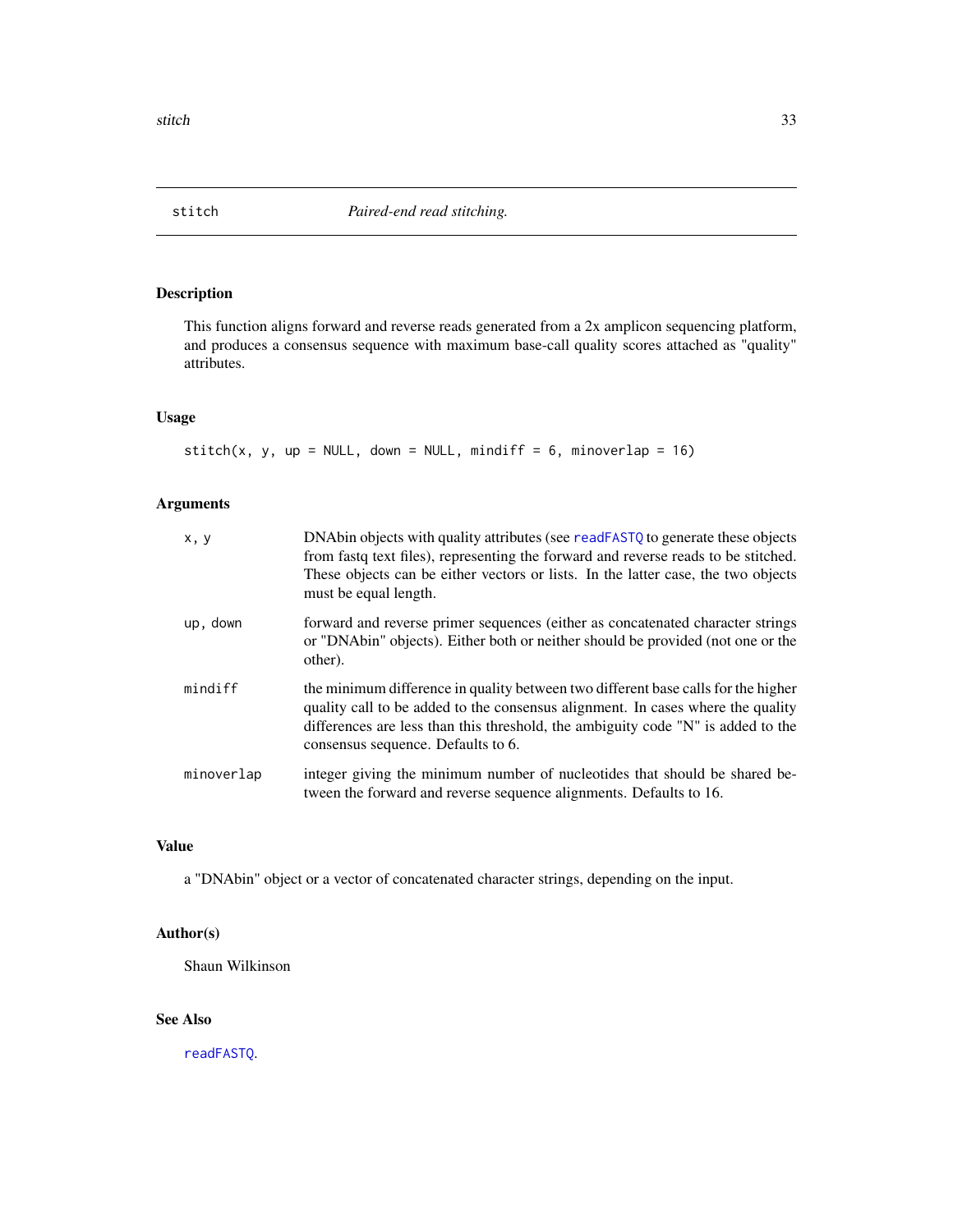#### <span id="page-33-0"></span>Examples

```
## download and extract example FASTQ file to temporary directory
td \leftarrow tempdir()URL <- "https://www.dropbox.com/s/71ixehy8e51etdd/insect_tutorial1_files.zip?dl=1"
dest <- paste0(td, "/insect_tutorial1_files.zip")
download.file(URL, destfile = dest, mode = "wb")
unzip(dest, exit)x <- readFASTQ(paste0(td, "/COI_sample1_read1.fastq"), bin = FALSE)
y <- readFASTQ(paste0(td, "/COI_sample1_read2.fastq"), bin = FALSE)
z \leftarrow \text{stitch}(x, y)z[1]
attr(z, "quality")[1]
```
<span id="page-33-1"></span>

taxonomy *Download taxonomy database.*

#### Description

This function downloads an up-to-date copy of the taxonomy database.

#### Usage

taxonomy(db = "NCBI", synonyms = FALSE)

#### Arguments

| db       | character string specifying which taxonomy database to download. Currently<br>only "NCBI" is supported.                              |
|----------|--------------------------------------------------------------------------------------------------------------------------------------|
| synonyms | logical indicating whether synonyms should be included. Note that this in-<br>creases the size of the returned object by around 10%. |

#### Details

This function downloads the specified taxonomy database as a data.frame object with the following columns: "taxID", "parent\_taxID", "rank", "name". As of early 2018 the zip archive to download the NCBI taxonomy database is approximately 40Mb in size, and the output dataframe object is around 200Mb in memory. Once downloaded, the dataframe can be pruned for increased speed and memory efficiency using the function [prune\\_taxonomy](#page-21-1).

# Value

a dataframe with the following elements: "taxID", "parent\_taxID", "rank", "name".

#### Author(s)

Shaun Wilkinson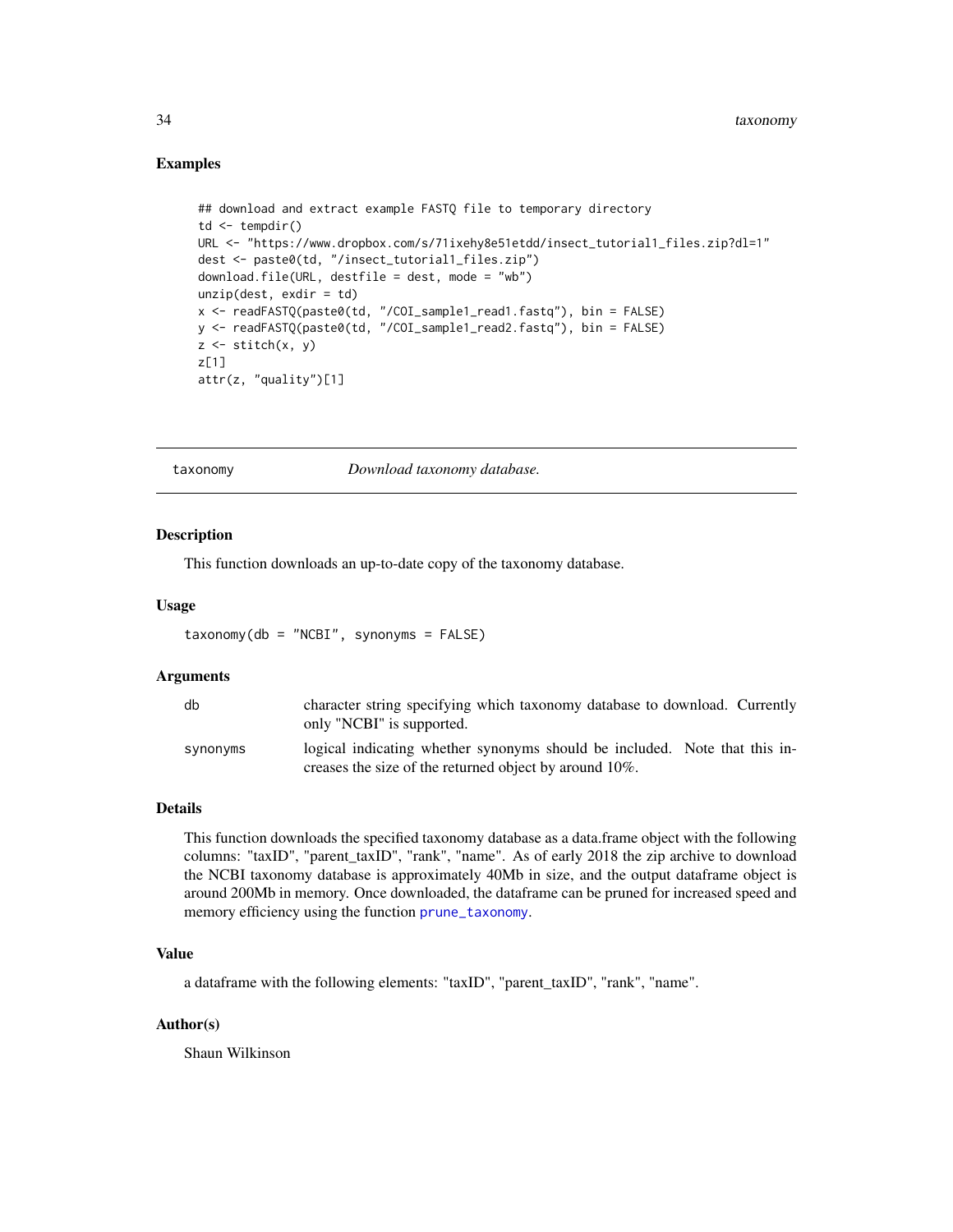#### <span id="page-34-0"></span>trim 35

# References

Federhen S (2012) The NCBI Taxonomy database. *Nucleic Acids Research* 40, D136-D143. doi:10.1093/nar/gkr1178. <https://www.ncbi.nlm.nih.gov/taxonomy/>

# Examples

# db <- taxonomy()

trim *Trim primer and/or index sequences.*

# Description

This function trims the primer and/or index sequence(s) from a set of DNA sequences.

#### Usage

 $trim(x, up, down = NULL)$ 

# Arguments

|          | a "DNAbin" object or a vector of concatenated upper-case character strings,<br>containing the sequences to be trimmed. |
|----------|------------------------------------------------------------------------------------------------------------------------|
| up, down | "DNAbin" objects or vectors of concatenated upper-case character strings, rep-<br>resenting the primer sequences.      |

# Details

Any sequences not containing the primer(s) in either direction are discarded. Hence this function can also be used to de-multiplex sequences and remove indices, though it will generally be faster to do this on the sequencing platform prior to exporting the FASTQ files.

# Value

a "DNAbin" object or a vector of concatenated character strings, depending on the input.

#### Author(s)

Shaun Wilkinson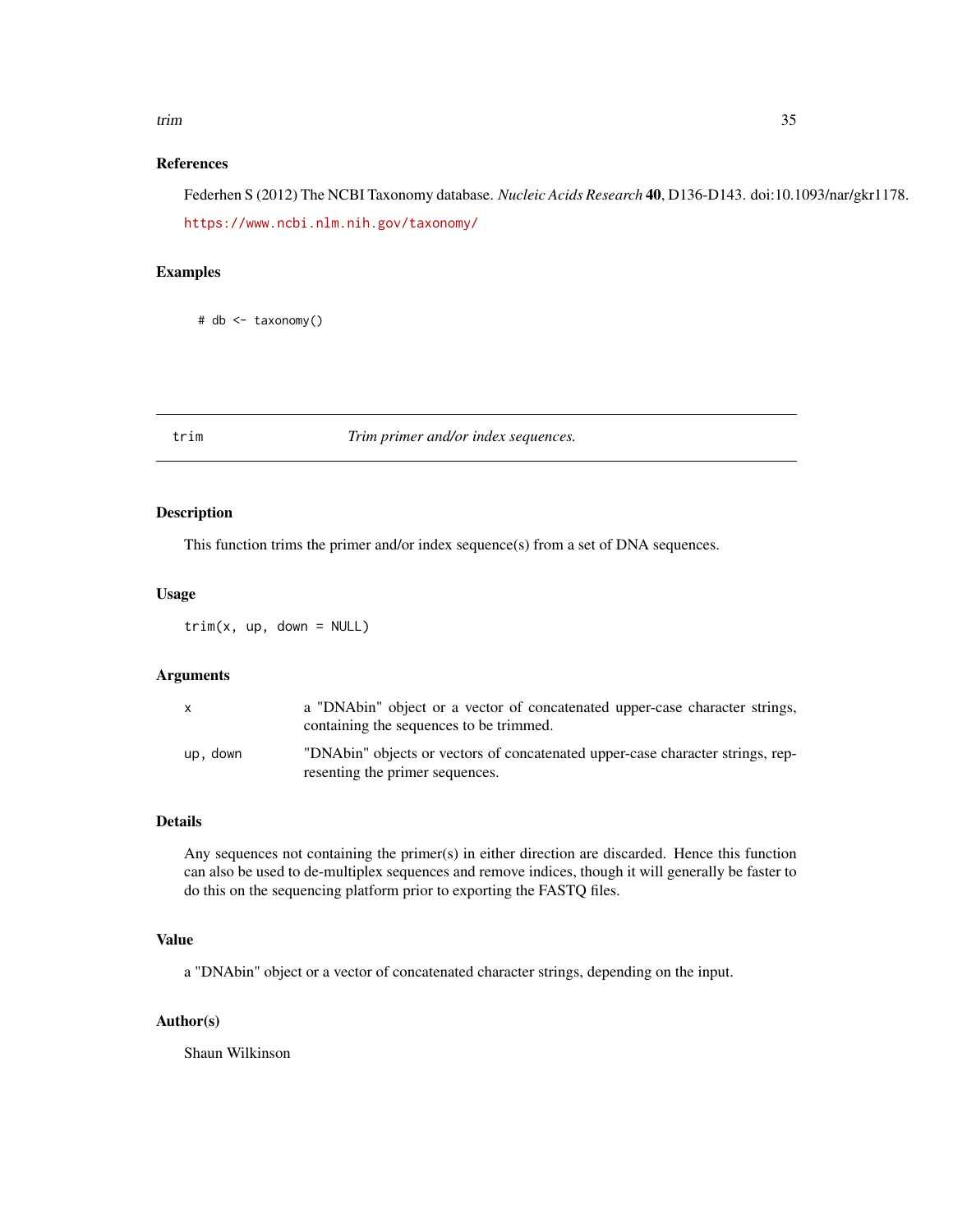### Examples

```
## download and extract example FASTQ file to temporary directory
td <- tempdir()
URL <- "https://www.dropbox.com/s/71ixehy8e51etdd/insect_tutorial1_files.zip?dl=1"
dest <- paste0(td, "/insect_tutorial1_files.zip")
download.file(URL, destfile = dest, mode = "wb")
unzip(dest, exdir = td)
x <- readFASTQ(paste0(td, "/COI_sample2.fastq"))
## trim primers from sequences
mlCOIintF <- "GGWACWGGWTGAACWGTWTAYCCYCC"
jgHCO2198 <- "TAIACYTCIGGRTGICCRAARAAYCA"
x \le -\text{trim}(x, \text{ up} = \text{mlColintF}, \text{ down} = \text{jgl}lCO2198)
```
virtualFISH *Virtual* in situ *hybridization.*

### Description

This function queries a list of DNA sequences with a virtual probe (either a sequence or a profile hidden Markov model) and returns only the sequences and regions that are of sufficient similarity based on log-odds alignment scoring.

#### Usage

```
virtualFISH(
  x,
  probe,
 minscore = 100,
 minamplen = 50,
 maxamplen = 500,
  up = NULL,down = NULL,rcdown = TRUE,
  minfsc = 60,
 minrsc = 60,
 maxNs = 0.02,
  cores = 1,
  quiet = FALSE)
```
#### Arguments

|       | a list of DNA sequences in DNAbin format.                               |
|-------|-------------------------------------------------------------------------|
| probe | a DNA sequence ("DNAbin" object) or profile hidden Markov model ("PHMM" |
|       | object) to be used as the virtual hybridization probe.                  |

<span id="page-35-0"></span>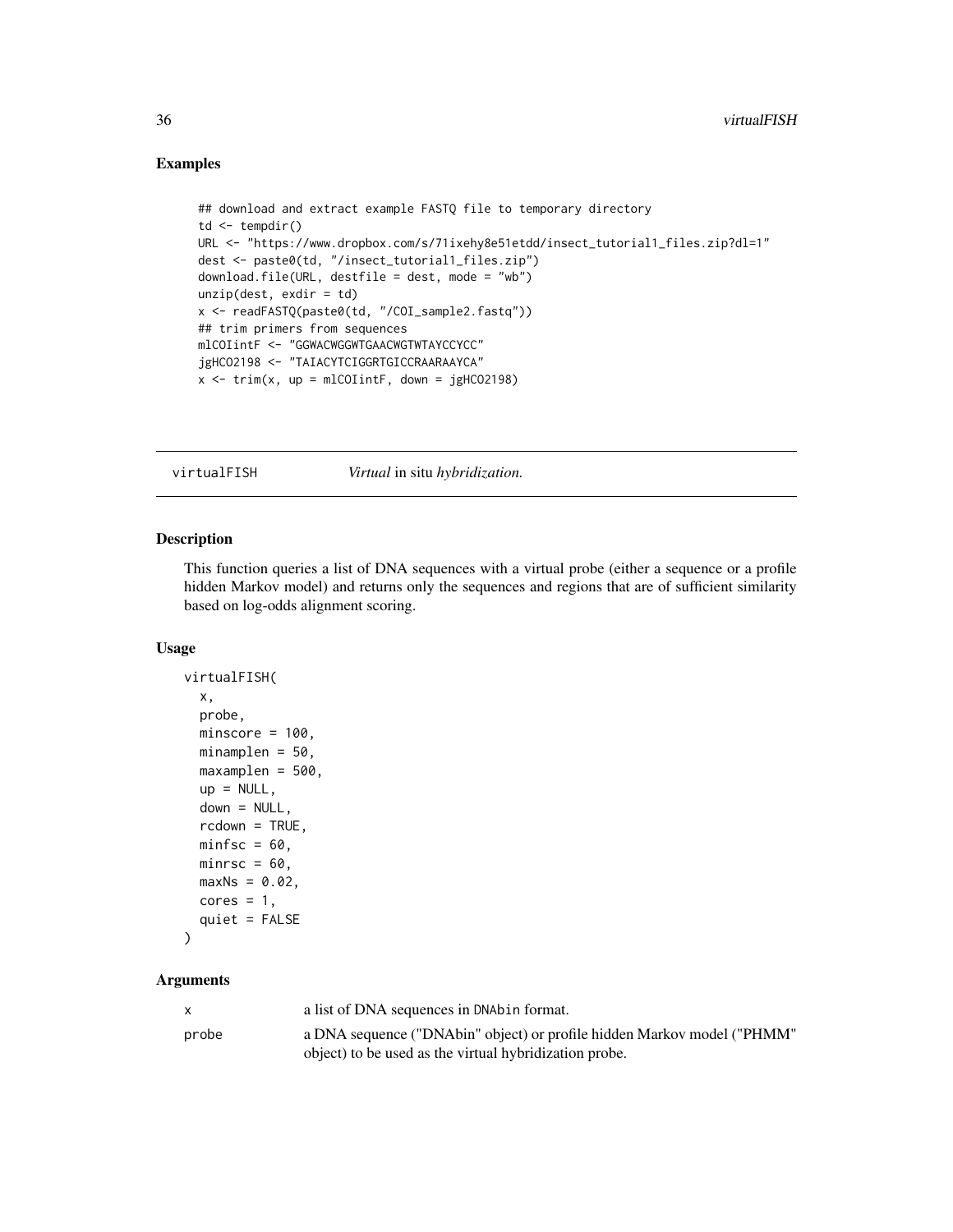#### <span id="page-36-0"></span>virtualFISH 37

| minscore             | numeric; the minimum specificity (log-odds score for the optimal alignment)<br>between the query sequence and the probe for the former to be retained in the<br>output object.                                                                                                                                                                                                                                                                                                                                                                                                                                                                                                                                   |  |  |
|----------------------|------------------------------------------------------------------------------------------------------------------------------------------------------------------------------------------------------------------------------------------------------------------------------------------------------------------------------------------------------------------------------------------------------------------------------------------------------------------------------------------------------------------------------------------------------------------------------------------------------------------------------------------------------------------------------------------------------------------|--|--|
| minamplen, maxamplen |                                                                                                                                                                                                                                                                                                                                                                                                                                                                                                                                                                                                                                                                                                                  |  |  |
|                      | integers giving the minimum and maximum acceptable amplicon lengths.                                                                                                                                                                                                                                                                                                                                                                                                                                                                                                                                                                                                                                             |  |  |
| up, down             | optional objects of class DNAbin giving the forward and reverse primer sequences<br>with which to query the sequence list following virtual probe hybridization.                                                                                                                                                                                                                                                                                                                                                                                                                                                                                                                                                 |  |  |
| rcdown               | logical indicating whether the reverse primer should be reverse-complemented<br>prior to aligning with the input sequences. Should be set to TRUE if down is<br>the reverse complement of the target sequence (e.g. the sequence of a reverse<br>primer as would be ordered from an oligo supplier).                                                                                                                                                                                                                                                                                                                                                                                                             |  |  |
| minfsc               | numeric, giving the minimum specificity (log-odds score for the optimal align-<br>ment) between the forward primer and a sequence for that sequence to be re-<br>tained.                                                                                                                                                                                                                                                                                                                                                                                                                                                                                                                                         |  |  |
| minrsc               | numeric, the minimum specificity (log-odds score for the optimal alignment)<br>between the reverse primer (if provided) and a sequence for that sequence to be<br>retained.                                                                                                                                                                                                                                                                                                                                                                                                                                                                                                                                      |  |  |
| maxNs                | numeric giving the maximum acceptable proportion of the ambiguous residue<br>"N" within the output sequences. Defaults to 0.02.                                                                                                                                                                                                                                                                                                                                                                                                                                                                                                                                                                                  |  |  |
| cores                | integer giving the number of processors for multithreading. Defaults to 1, and<br>reverts to 1 if x is not a list. This argument may alternatively be a 'cluster' object,<br>in which case it is the user's responsibility to close the socket connection at the<br>conclusion of the operation, for example by running parallel:: stopCluster(cores).<br>The string 'autodetect' is also accepted, in which case the maximum number of<br>cores to use is one less than the total number of cores available. Note that in<br>this case there may be a tradeoff in terms of speed depending on the number and<br>size of sequences to be processed, due to the extra time required to initialize the<br>cluster. |  |  |
| quiet                | logical indicating whether progress should be printed to the console.                                                                                                                                                                                                                                                                                                                                                                                                                                                                                                                                                                                                                                            |  |  |

# Details

This function is generally used when filtering/trimming a local sequence database, to mop up any high-scoring sequences with partial/missing primer bind sites that were not included in the output of the [virtualPCR](#page-37-1). For example, this includes sequences that were generated using the same primer set as used in the virtual PCR, and whose primer binding sites were trimmed prior to deposition in the sequence database. Unlike the virtualPCR function, there is no option to retain the primer-bind sites in the returned sequences.

# Value

a list of trimmed sequences, returned as an object of class DNAbin.

# Author(s)

Shaun Wilkinson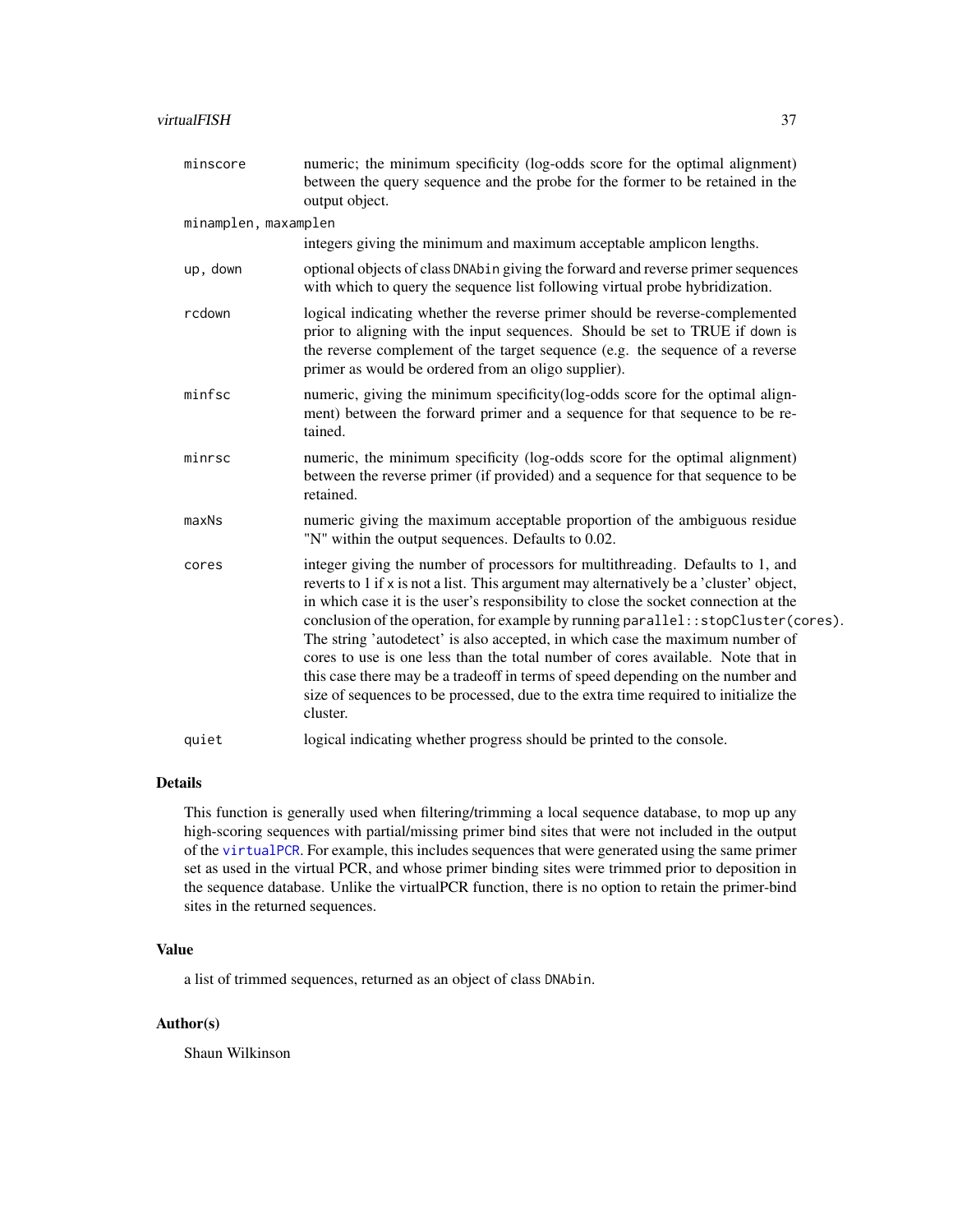# See Also

[virtualPCR](#page-37-1)

# Examples

```
## ensure whale sequences are globally alignable
data(whales)
model <- aphid::derivePHMM(whales)
z <- virtualFISH(whales, probe = model)
```
<span id="page-37-1"></span>

| virtualPCR | Virtual PCR. |  |
|------------|--------------|--|
|            |              |  |

# Description

virtualPCR queries a list of DNA sequences with virtual primers (either sequences or profile hidden Markov models) and returns only the sequences that contain regions of sufficient similarity based on log-odds alignment scoring.

# Usage

```
virtualPCR(
  x,
  up,
  down = NULL,rcdown = TRUE,trimprimers = FALSE,
 minfsc = 50,
 minrsc = 50,
 minamplen = 50,
 maxamplen = 2000,
 maxNs = 0.02,
 partialbind = TRUE,
  cores = 1,quiet = FALSE
\mathcal{L}
```
# Arguments

|      | a list of DNA sequences in DNAbin format.                                                                                                             |
|------|-------------------------------------------------------------------------------------------------------------------------------------------------------|
| up   | an object of class DNAbin or PHMM giving the forward primer with which to query<br>the sequence list.                                                 |
| down | an optional argument the same type as up giving the reverse primer with which<br>to query the sequence list. If NULL only the forward primer is used. |

<span id="page-37-0"></span>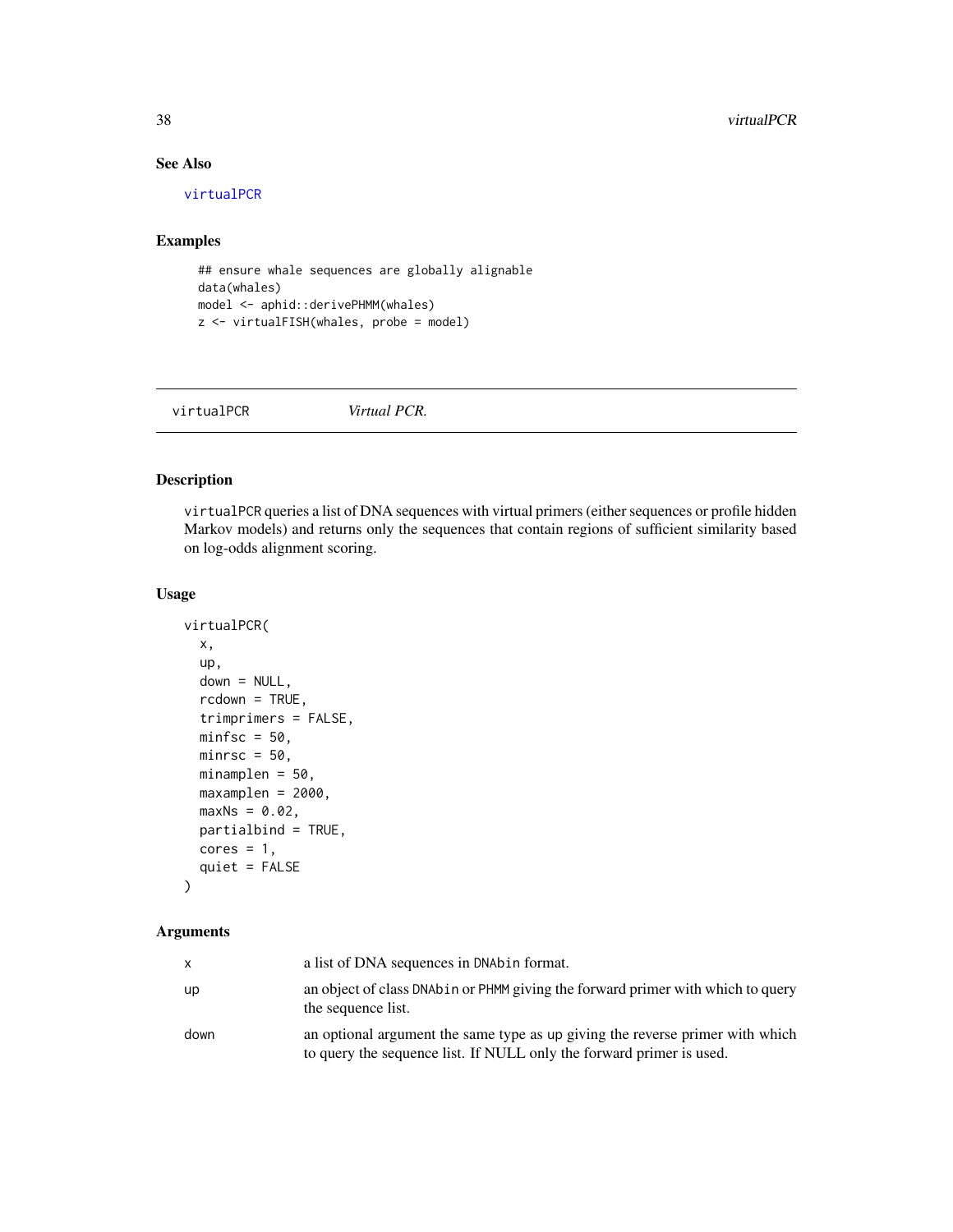| rcdown               | logical indicating whether the reverse primer should be reverse-complemented<br>prior to aligning with the input sequences. Set to TRUE only if down is not<br>NULL, is of class DNAbin, and is the reverse complement of the target sequence<br>(e.g. the sequence of a reverse primer as would be ordered from an oligo sup-<br>plier).                                                                                                                                                                                                                                                                                                                                                                          |
|----------------------|--------------------------------------------------------------------------------------------------------------------------------------------------------------------------------------------------------------------------------------------------------------------------------------------------------------------------------------------------------------------------------------------------------------------------------------------------------------------------------------------------------------------------------------------------------------------------------------------------------------------------------------------------------------------------------------------------------------------|
| trimprimers          | logical indicating whether the primer-binding sites should be removed from the<br>sequences in the returned list.                                                                                                                                                                                                                                                                                                                                                                                                                                                                                                                                                                                                  |
| minfsc               | numeric, giving the minimum specificity (log-odds score for the optimal align-<br>ment) between the forward primer and a sequence for that sequence to be re-<br>tained.                                                                                                                                                                                                                                                                                                                                                                                                                                                                                                                                           |
| minrsc               | numeric, the minimum specificity (log-odds score for the optimal alignment)<br>between the reverse primer (if provided) and a sequence for that sequence to be<br>retained.                                                                                                                                                                                                                                                                                                                                                                                                                                                                                                                                        |
| minamplen, maxamplen |                                                                                                                                                                                                                                                                                                                                                                                                                                                                                                                                                                                                                                                                                                                    |
|                      | integers giving the minimum and maximum acceptable amplicon lengths. Se-<br>quences are discarded if the number of base pairs between the primer-binding<br>sites falls outside of these limits.                                                                                                                                                                                                                                                                                                                                                                                                                                                                                                                   |
| maxNs                | numeric giving the maximum acceptable proportion of the ambiguous residue<br>"N" within the output sequences. Defaults to 0.02.                                                                                                                                                                                                                                                                                                                                                                                                                                                                                                                                                                                    |
| partialbind          | logical indicating whether partial primer matching is accepted. Defaults to<br>TRUE.                                                                                                                                                                                                                                                                                                                                                                                                                                                                                                                                                                                                                               |
| cores                | integer giving the number of processors for multithreading. Defaults to 1, and<br>reverts to 1 if x is not a list. This argument may alternatively be a 'cluster' object,<br>in which case it is the user's responsibility to close the socket connection at the<br>conclusion of the operation, for example by running parallel: : stopCluster (cores).<br>The string 'autodetect' is also accepted, in which case the maximum number of<br>cores to use is one less than the total number of cores available. Note that in<br>this case there may be a tradeoff in terms of speed depending on the number and<br>size of sequences to be processed, due to the extra time required to initialize the<br>cluster. |
| quiet                | logical indicating whether progress should be printed to the console.                                                                                                                                                                                                                                                                                                                                                                                                                                                                                                                                                                                                                                              |

# Value

a list of trimmed sequences, an object of class DNAbin.

# Author(s)

Shaun Wilkinson

# Examples

```
## trim whale sequences using a new set of inner primers
inner_for <- "CGGTTGGGGTGACCTCGGAGTA"
inner_rev <- "GCTGTTATCCCTAGGGTAA"
whales_short <- virtualPCR(whales, up = inner_for, down = inner_rev,
                          trimprimers = TRUE)
```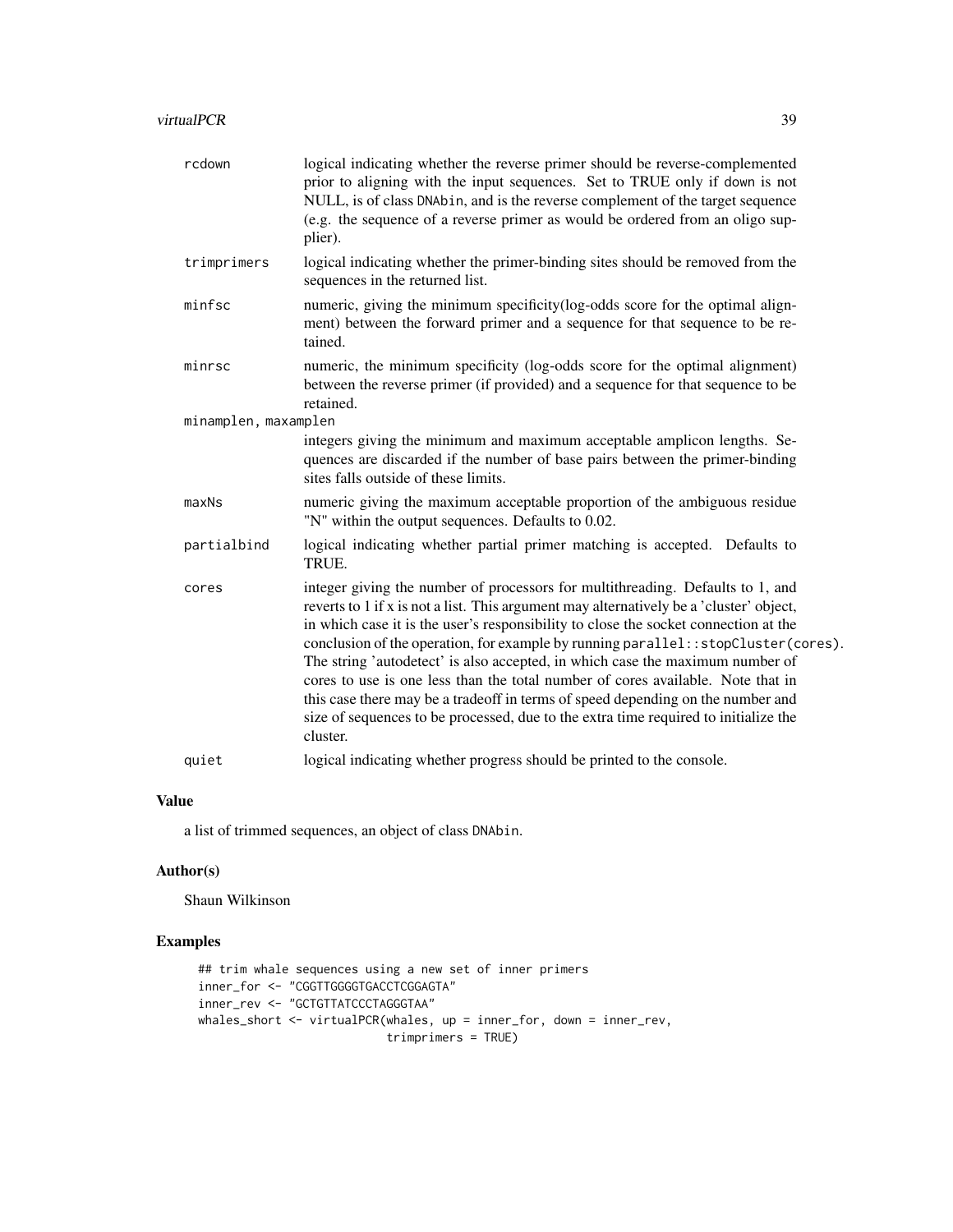<span id="page-39-1"></span><span id="page-39-0"></span>

# Description

A dataset containing 19 mitochondrial 16S rDNA sequences from 18 cetacean species, downloaded from GenBank on 27 March 2018.

#### Usage

whales

# Format

A "DNAbin" list object containing 19 cetacean mitochondrial sequences in raw-byte format, averaging 130 nucleotides in length. The sequences are named with the GenBank accession numbers followed by a "|" symbol, followed by their NCBI taxonomy ID numbers. The sequences were downloaded using the [searchGB](#page-29-1) function on 17 June 2018 (query term: "cetacea[ORGN]+AND+16S+rRNA[GENE]"), and trimmed using the [virtualPCR](#page-37-1) function with the primers 16Smam1 and 16Smam2 (CGGTTGGGGT-GACCTCGGA and GCTGTTATCCCTAGGGTAACT, respectively; Taylor 1996).

#### Source

<https://www.ncbi.nlm.nih.gov/genbank/>

#### References

Taylor PG (1996) Reproducibility of ancient DNA sequences from extinct Pleistocene fauna. *Molecular Biology and Evolution*, 13, 283-285.

whale\_taxonomy *Cetacean section of NCBI taxonomy database.*

# Description

A copy of the NCBI taxonomy reference database, subsetted to include only the cetacean taxa in the [whales](#page-39-1) dataset.

#### Usage

whale\_taxonomy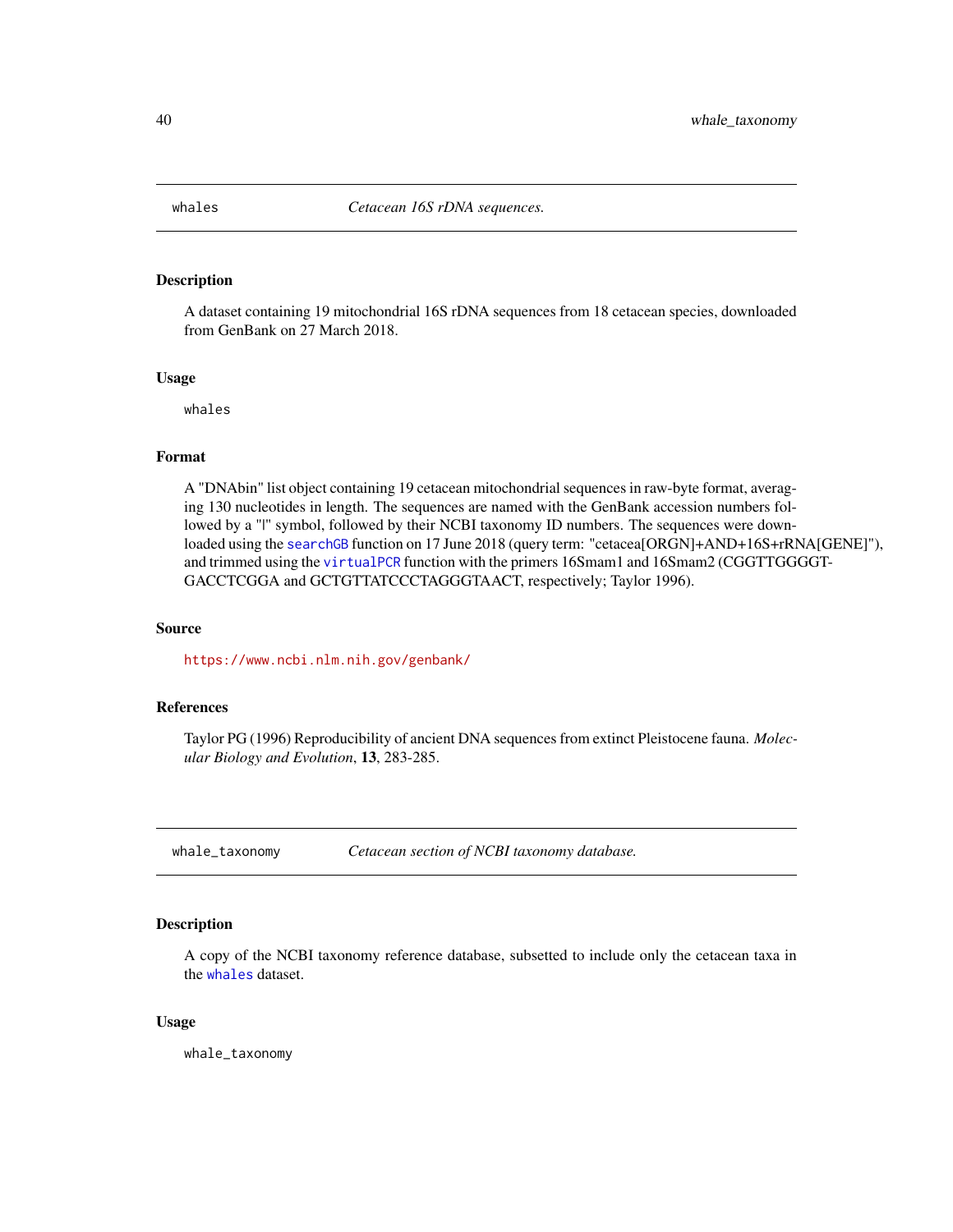<span id="page-40-0"></span>write the contract of the contract of the contract of the contract of the contract of the contract of the contract of the contract of the contract of the contract of the contract of the contract of the contract of the cont

# Format

A data.frame object with 72 rows and four columns, labeled as follows:

taxID the NCBI unique taxon identifier (integer).

parent\_taxID the NCBI unique taxon identifier of the immediate parent taxon (integer).

rank The taxonomic rank (i.e. species, genus, etc; character).

name The scientific name of the taxon (character).

The database was accessed from [ftp://ftp.ncbi.nlm.nih.gov/pub/taxonomy/taxdump.tar.](ftp://ftp.ncbi.nlm.nih.gov/pub/taxonomy/taxdump.tar.gz) [gz](ftp://ftp.ncbi.nlm.nih.gov/pub/taxonomy/taxdump.tar.gz) on 17 June 2018 using the [taxonomy](#page-33-1) function, and pruned using [prune\\_taxonomy](#page-21-1) with taxIDs  $=$  as.integer(gsub(".+\|","",names(whales))).

#### Source

<https://www.ncbi.nlm.nih.gov/taxonomy/>

write *Write sequences to text in FASTA or FASTQ format.*

# <span id="page-40-1"></span>Description

These functions take a list of DNA or amino acid sequences in DNAbin or AAbin format and outputs a text file to a specified directory.

#### Usage

```
writeFASTQ(x, file = ", compress = FALSE, append = FALSE)
writeFASTA(x, file = ", compress = FALSE, append = FALSE, wrap = NULL)
```
# Arguments

| X        | a list of sequences in DNAbin or AAbin format, or a vector of sequences as con-<br>catenated upper-case character strings. For write FASTQ, only DNAbin objects<br>are accepted, and each element should have a vector of quality scores of equal<br>length attributed to the sequence. These vectors are comprised of raw bytes<br>ranging from 00 to 5d (0 to 93 when converted to integers). See readFASTQ for<br>more details. |
|----------|------------------------------------------------------------------------------------------------------------------------------------------------------------------------------------------------------------------------------------------------------------------------------------------------------------------------------------------------------------------------------------------------------------------------------------|
| file     | character string giving a valid file path to output the text to. If file $=$ "" (default<br>setting) the text file is written to the console.                                                                                                                                                                                                                                                                                      |
| compress | logical indicating whether the output file should be gzipped.                                                                                                                                                                                                                                                                                                                                                                      |
| append   | logical indicating whether the output should be appended to the file.                                                                                                                                                                                                                                                                                                                                                              |
| wrap     | integer giving the maximum number of characters on each sequence line. De-<br>faults to NULL (no wrapping).                                                                                                                                                                                                                                                                                                                        |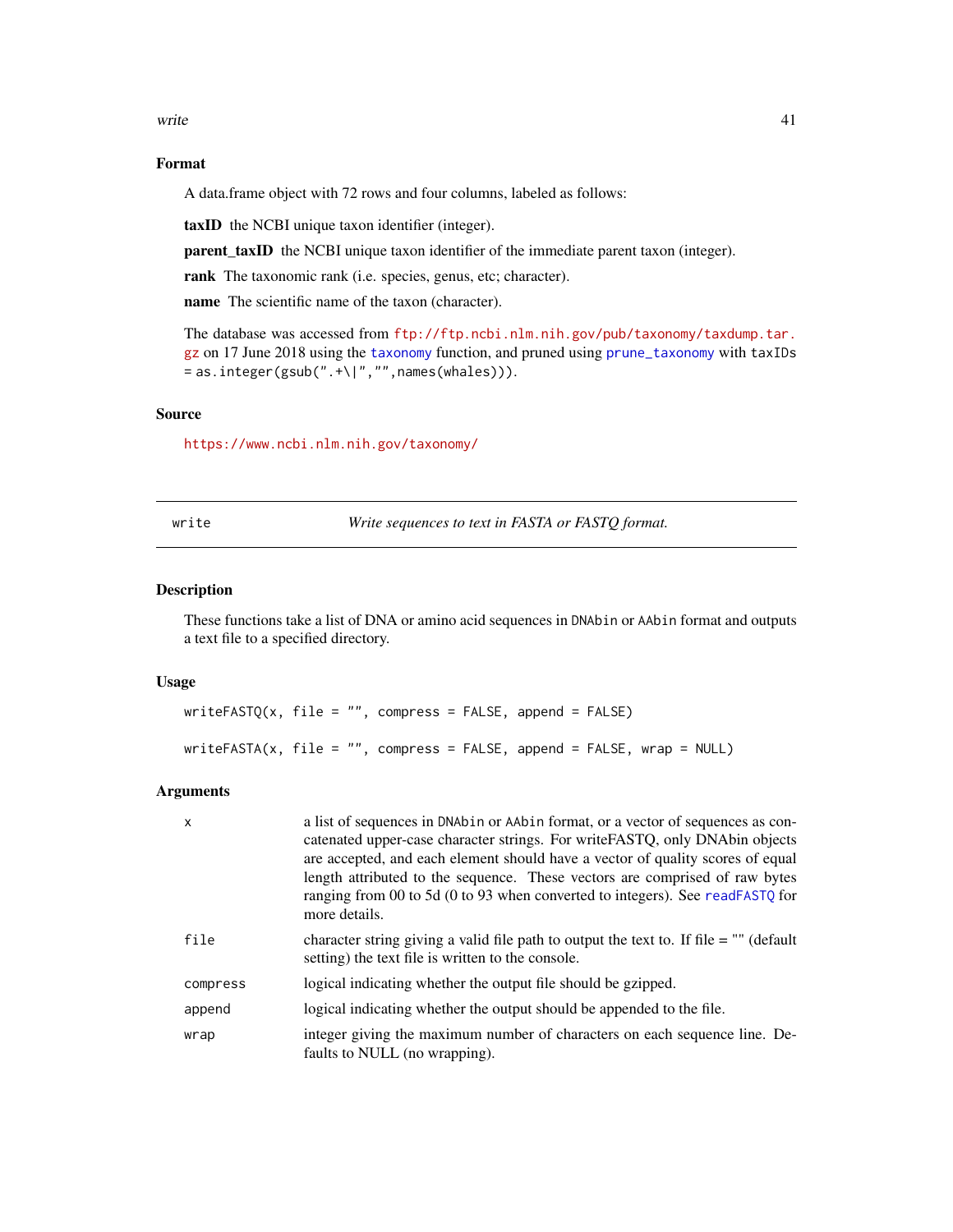# <span id="page-41-0"></span>Value

NULL (invisibly).

#### Author(s)

Shaun Wilkinson

# References

Illumina help page: <https://help.basespace.illumina.com/articles/descriptive/fastq-files/>

#### See Also

[readFASTQ](#page-26-1) for reading FASTQ files into R, and [write.dna](#page-0-0) in the ape package for writing DNA to text in FASTA and other formats.

# Examples

```
## download and extract example FASTQ file to temporary directory
td <- tempdir()
URL <- "https://www.dropbox.com/s/71ixehy8e51etdd/insect_tutorial1_files.zip?dl=1"
dest <- paste0(td, "/insect_tutorial1_files.zip")
download.file(URL, destfile = dest, mode = "wb")
unzip(dest, exdir = td)
x <- readFASTQ(paste0(td, "/COI_sample2.fastq"))
## trim primers from sequences
mlCOIintF <- "GGWACWGGWTGAACWGTWTAYCCYCC"
jgHCO2198 <- "TAIACYTCIGGRTGICCRAARAAYCA"
x \le -\text{trim}(x, \text{ up = mlColintF, down = jgHCO2198})## quality filter with size selection and singleton removal
x \leq - qfilter(x, minlength = 250, maxlength = 350)
## output filtered FASTQ file
writeFASTQ(x, file = paste0(td, "/COI_sample2_filtered.fastq"))
writeFASTA(x, file = paste0(td, "/COI_sample2_filtered.fasta"))
```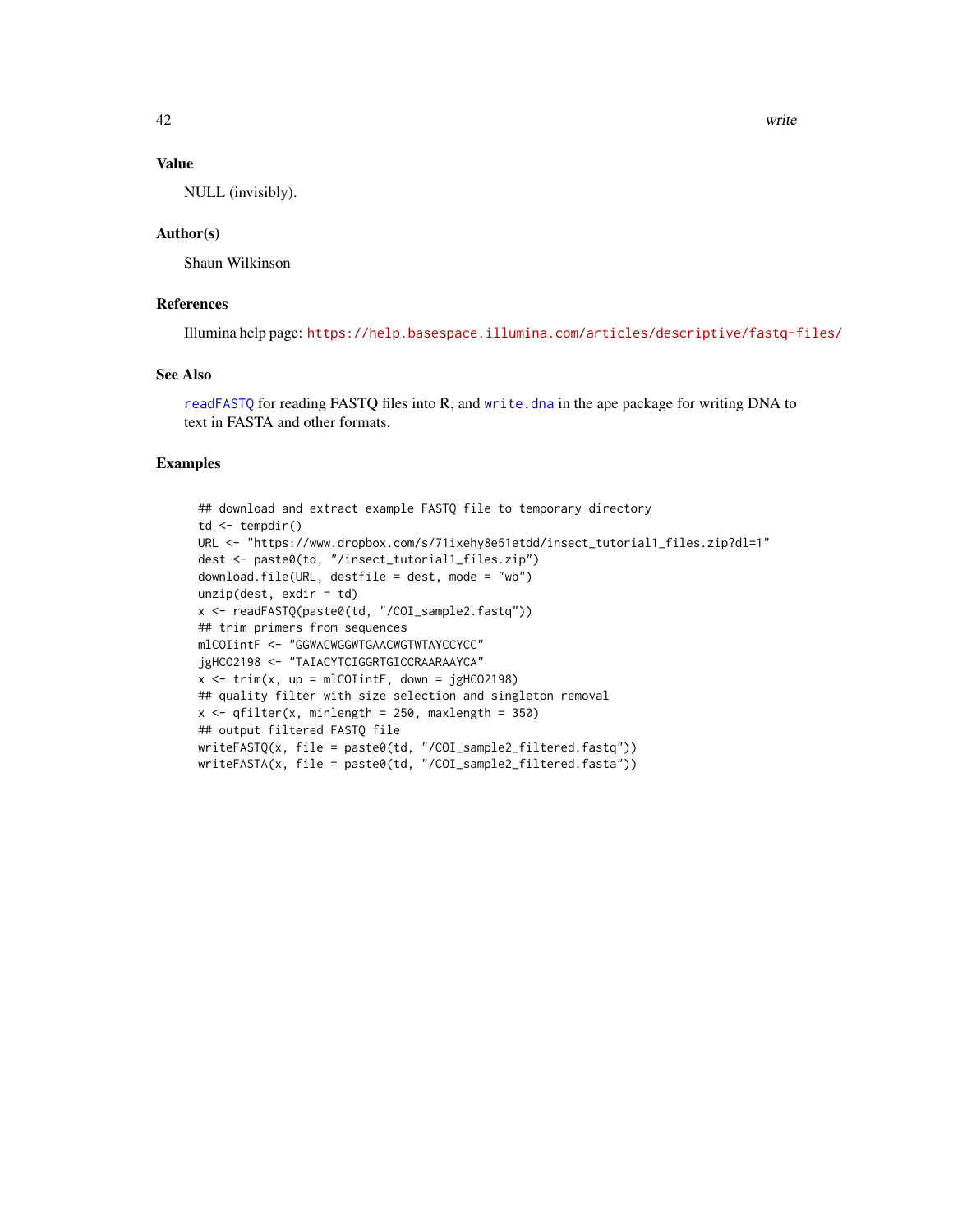# <span id="page-42-0"></span>Index

∗ datasets samoa, [29](#page-28-0) whale\_taxonomy, [40](#page-39-0) whales, [40](#page-39-0) aa2char *(*conversion*)*, [7](#page-6-0) allocateCVI, [2](#page-1-0) ape, *[7](#page-6-0)*, *[20,](#page-19-0) [21](#page-20-0)*, *[26](#page-25-0)*, *[28](#page-27-0)* aphid, *[10](#page-9-0)* as.AAbin, *[7](#page-6-0)* as.character.AAbin, *[7](#page-6-0)* as.character.DNAbin, *[7](#page-6-0)* as.DNAbin, *[7](#page-6-0)* char2aa *(*conversion*)*, [7](#page-6-0) char2dna *(*conversion*)*, [7](#page-6-0) classify, [3](#page-2-0) comp, *[26](#page-25-0)* complement, *[26](#page-25-0)* conversion, [7](#page-6-0) decodePHMM *(*encoding*)*, [10](#page-9-0) demultiplex, [8](#page-7-0) dereplicate *(*replicate*)*, [28](#page-27-0) disambiguate, [9](#page-8-0) dna2char *(*conversion*)*, [7](#page-6-0) DNAbin, *[22](#page-21-0)* duplicated.AAbin *(*manipulate*)*, [20](#page-19-0) duplicated.DNAbin *(*manipulate*)*, [20](#page-19-0) encodePHMM *(*encoding*)*, [10](#page-9-0) encoding, [10](#page-9-0) expand, [11](#page-10-0)

get\_lineage, [13](#page-12-0) get\_taxID, [14](#page-13-0)

hash, [15](#page-14-0)

insect, [16](#page-15-0)

join, [16](#page-15-0) kmer, *[24](#page-23-0)* learn, *[4–](#page-3-0)[6](#page-5-0)*, *[13](#page-12-0)*, [17](#page-16-0) manipulate, [20](#page-19-0) otu, *[24](#page-23-0)* prune\_taxonomy, [22,](#page-21-0) *[34](#page-33-0)*, *[41](#page-40-0)* purge, [23](#page-22-0) qfilter, [24](#page-23-0) rc, [26](#page-25-0) read, [27](#page-26-0) read.dna, *[28](#page-27-0)* read.GenBank, *[31](#page-30-0)* readFASTA *(*read*)*, [27](#page-26-0) readFASTQ, *[33](#page-32-0)*, *[41,](#page-40-0) [42](#page-41-0)* readFASTQ *(*read*)*, [27](#page-26-0) replicate, [28](#page-27-0) rereplicate *(*replicate*)*, [28](#page-27-0) samoa, [29](#page-28-0) searchGB, *[18](#page-17-0)*, *[23](#page-22-0)*, [30,](#page-29-0) *[40](#page-39-0)* seqinr, *[26](#page-25-0)* shave, [31](#page-30-0) stitch, [33](#page-32-0) subset.AAbin *(*manipulate*)*, [20](#page-19-0) subset.DNAbin, *[17](#page-16-0)* subset.DNAbin *(*manipulate*)*, [20](#page-19-0) taxonomy, *[14,](#page-13-0) [15](#page-14-0)*, *[18](#page-17-0)*, *[22,](#page-21-0) [23](#page-22-0)*, [34,](#page-33-0) *[41](#page-40-0)* train, *[12,](#page-11-0) [13](#page-12-0)*, *[18,](#page-17-0) [19](#page-18-0)* translate, *[19](#page-18-0)*

unique.AAbin *(*manipulate*)*, [20](#page-19-0) unique.DNAbin *(*manipulate*)*, [20](#page-19-0)

trim, [35](#page-34-0)